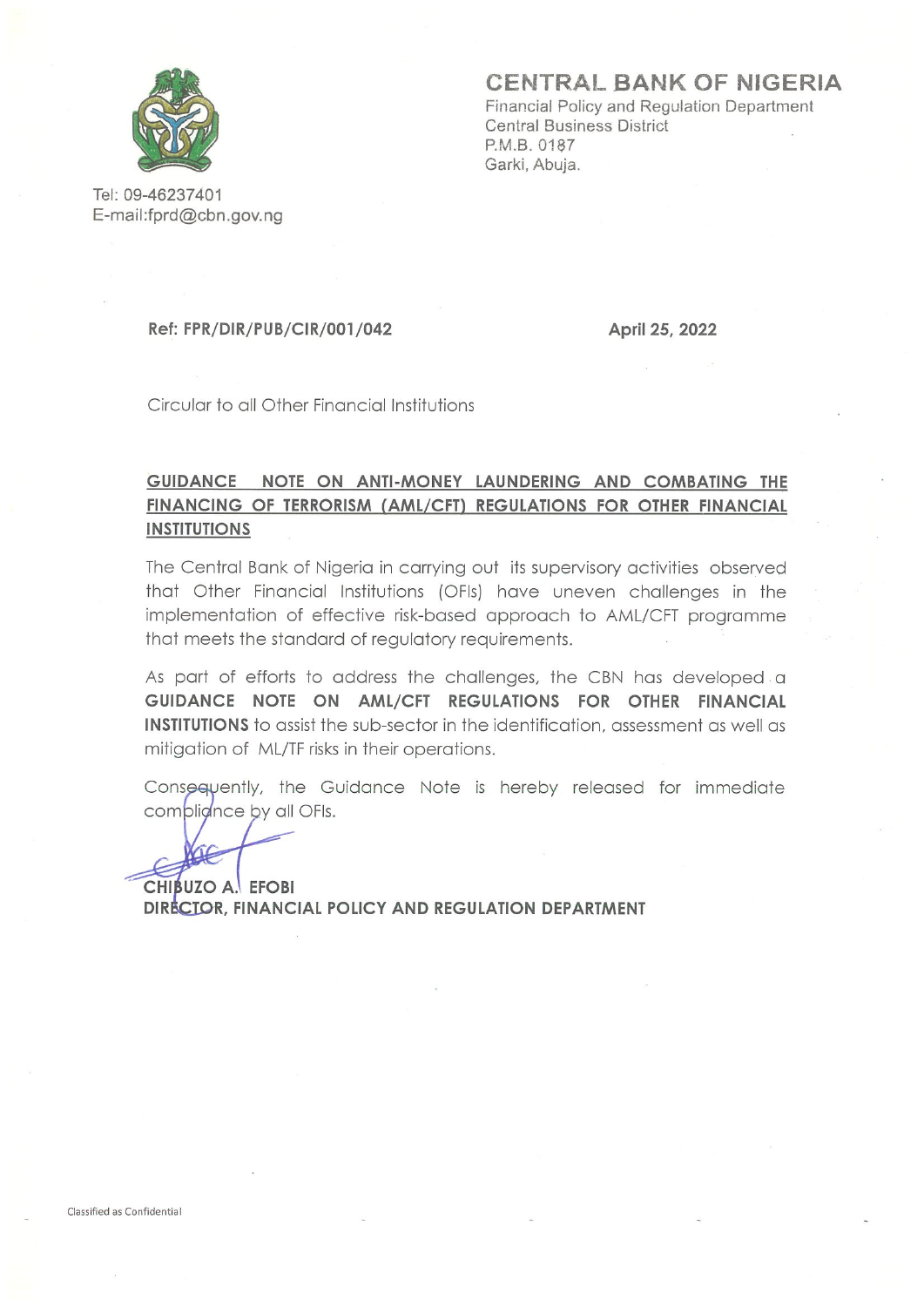# **GUIDANCE NOTE ON ANTI-MONEY LAUNDERING AND COMBATING FINANCING OF TERRORISM REGULATIONS FOR OTHER FINANCIAL INSTITUTIONS**



# **CENTRAL BANK OF NIGERIA**

**APRIL, 22 (VERSION 1.0)**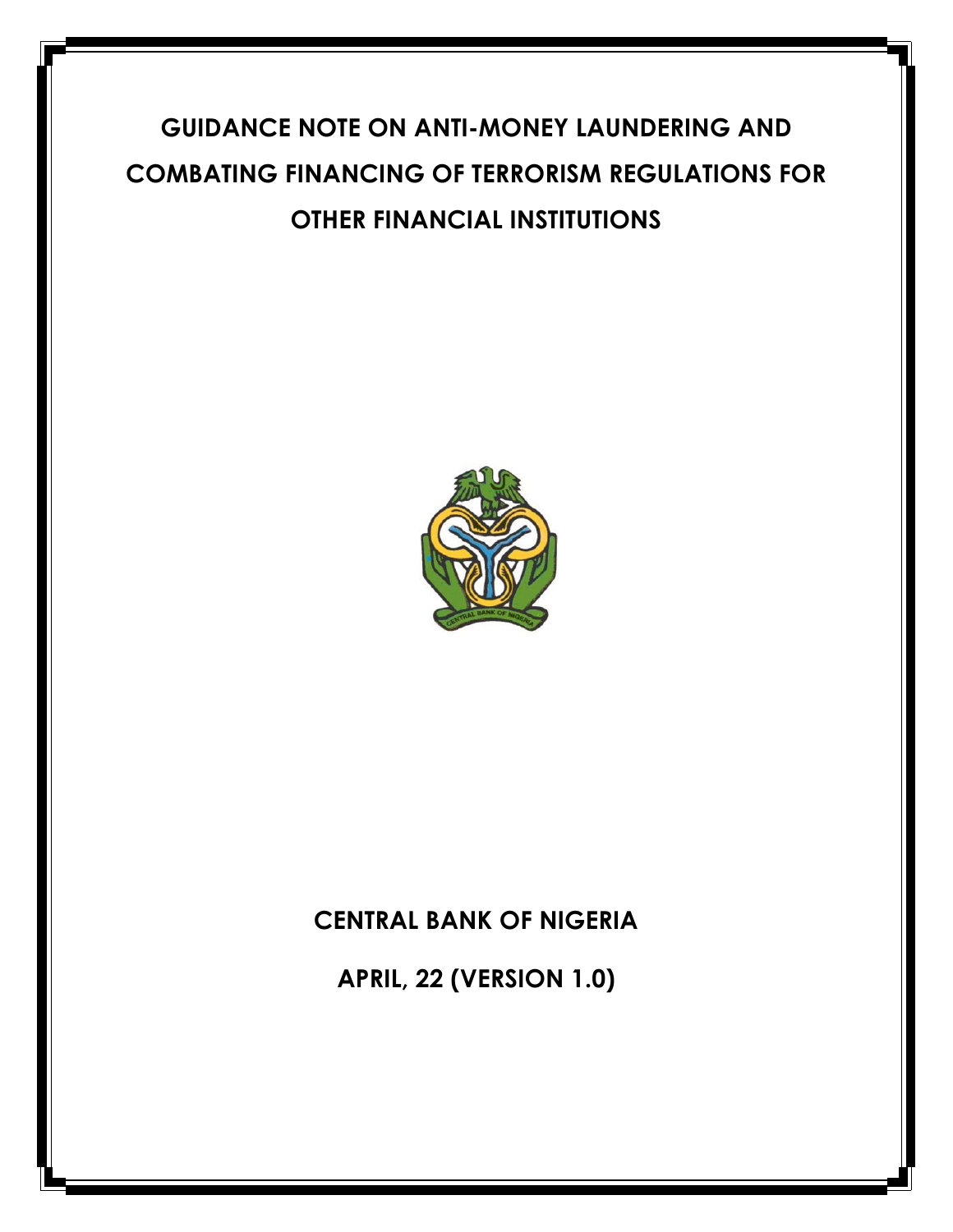#### **TABLE OF CONTENTS**

<span id="page-2-0"></span>

| 9. RETURN RENDITION, MAINTENANCE OF RECORDS AND SANCTIONS 48 |  |
|--------------------------------------------------------------|--|
|                                                              |  |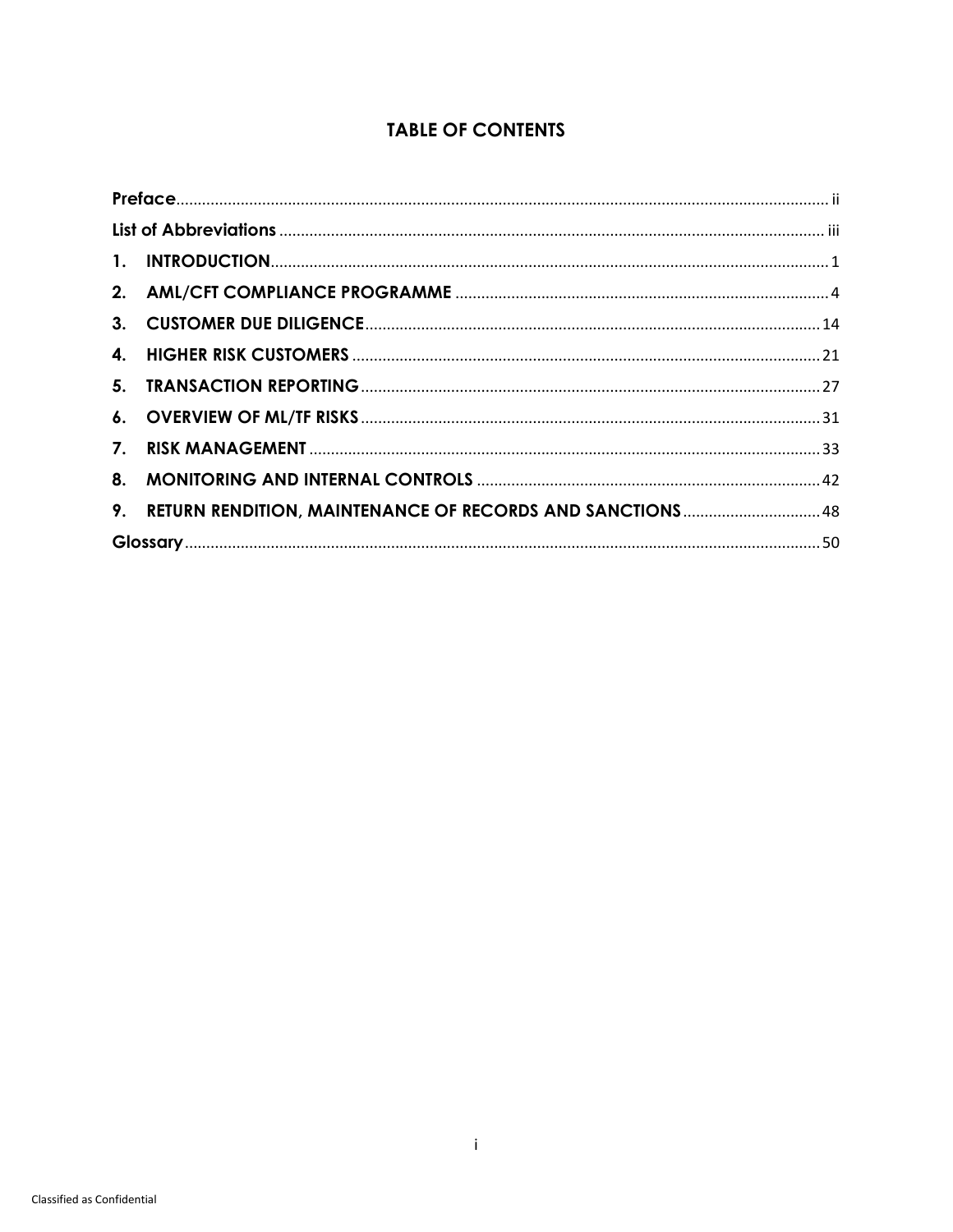#### **Preface**

The CBN in exercise of its powers and responsibilities under the CBN AML/CFT Regulations, 2013 (as amended) and in compliance with the Financial Action Task Force (FATF) Recommendation 1, hereby issues this document titled "Guidance Note on AML/CFT Regulations and Assessment of ML/TF Risks for Other Financial Institutions in Nigeria in line with the relevant provisions of Money Laundering Prohibition Act (MLPA) 2011 (as amended), and Terrorism Prevention Act (TPA) 2011 (as amended), and Section 66(2) of BOFIA, 2020.

This Guidance Note will provide the basic ideas of complying with the AML/CFT Regulations, identifying, assessing and mitigating ML/TF risks that Other Financial Institutions (OFIs) may encounter in conducting their businesses. These risks may arise from customers, product and services, business practices or delivery methods and jurisdictions or geographical presence.

This Note shall be a minimum guide for OFIs on AML/CFT programme in identifying and assessing ML/TF risks in their operations. The application of the Guidance Note is expected to assist the institutions take appropriate measures to review, monitor and mitigate the identified risk. OFIs could use more stringent tools to identify and assess ML/TF risks in their institutions. However, irrespective of the method adopted, the risk assessment should be updated regularly.

ii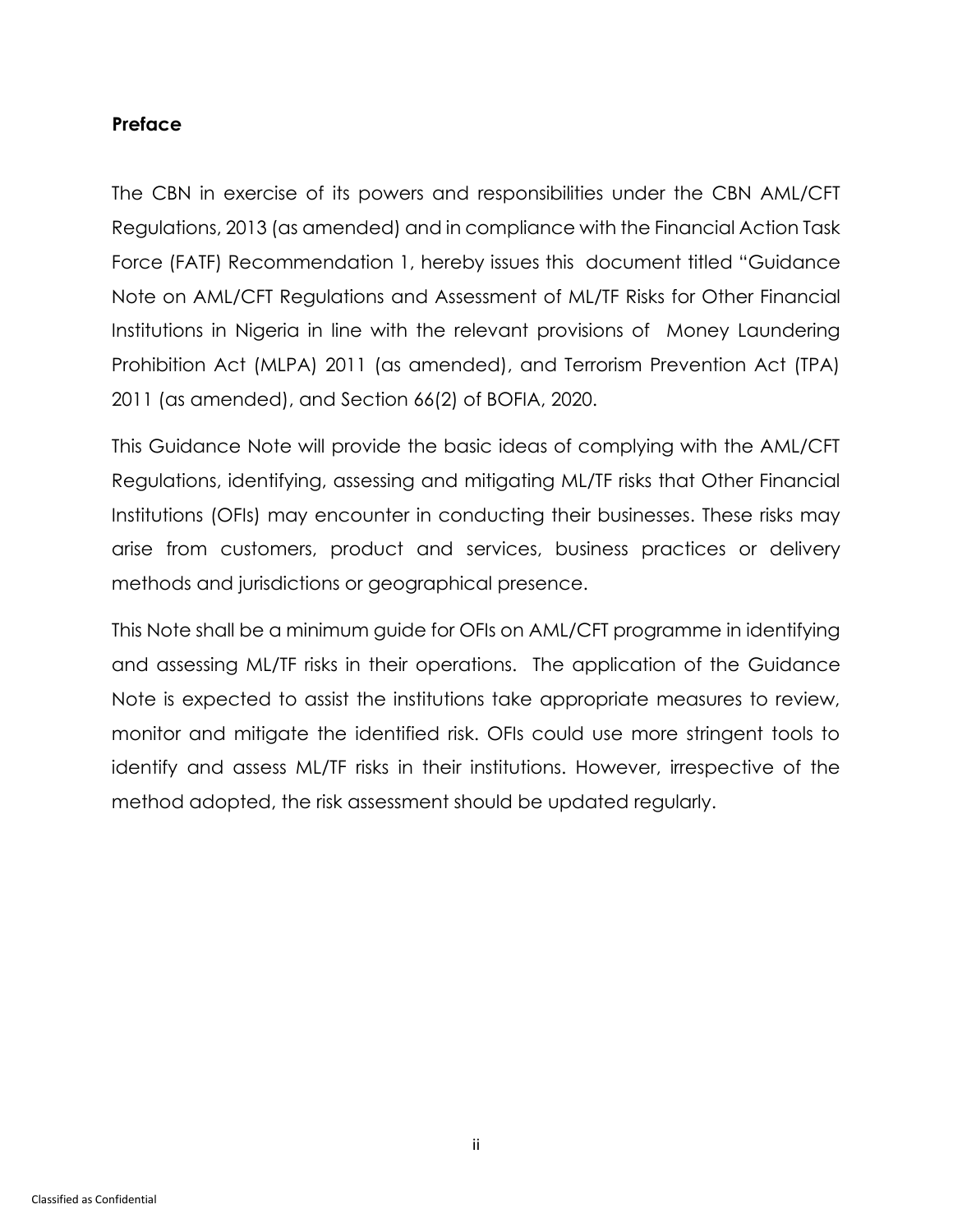# <span id="page-4-0"></span>**List of Abbreviations**

<span id="page-4-1"></span>

| AML/CFT     | Anti-Money Laundering & Combating the Financing of Terrorism |
|-------------|--------------------------------------------------------------|
| <b>CDD</b>  | <b>Customer Due Diligence</b>                                |
| CCO         | <b>Chief Compliance Officer</b>                              |
| <b>CRT</b>  | <b>Currency Transaction Report</b>                           |
| <b>EDD</b>  | <b>Enhanced Due Diligence</b>                                |
| <b>EFTs</b> | Electronic Funds Transfers                                   |
| <b>FATF</b> | <b>Financial Actions Task Force</b>                          |
| <b>HOC</b>  | <b>Head of Compliance</b>                                    |
| <b>KYC</b>  | Know Your Customer                                           |
| ML/TF       | Money Laundering and Terrorism Financing                     |
| <b>MIS</b>  | Management Information System                                |
| <b>MLPA</b> | Money Laundering Prohibition Act                             |
| <b>NFIU</b> | Nigeria Financial Intelligence Unit                          |
| OFIs        | Other Financial Institutions                                 |
| <b>PEPs</b> | <b>Politically Exposed Persons</b>                           |
| <b>STR</b>  | Suspicious Transaction Report                                |
| TF          | <b>Terrorist Financing</b>                                   |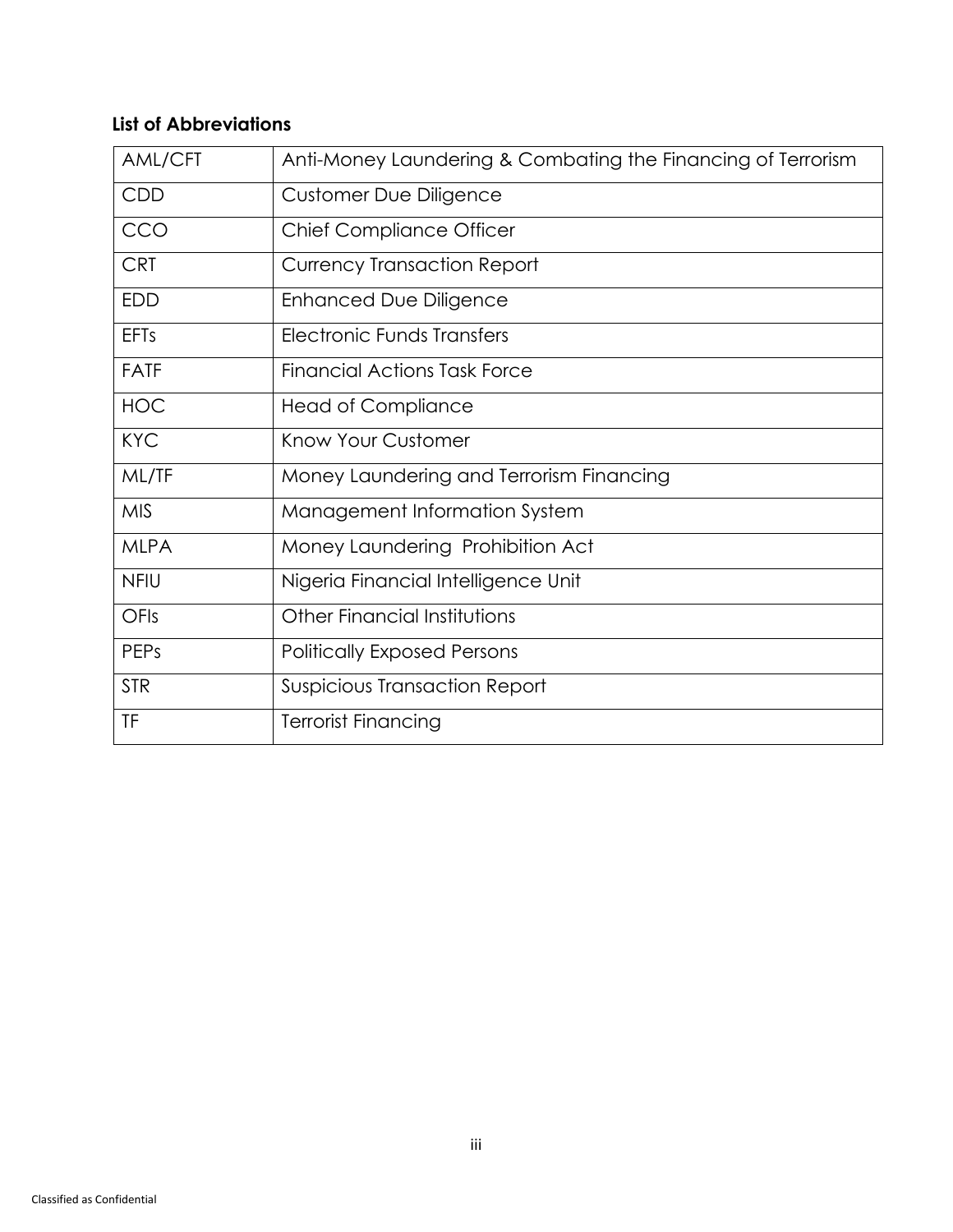#### **INTRODUCTION**

The determination of criminals and criminal organizations to use other financial institutions (OFIs) to launder funds and finance terrorist activities poses threats to the financial system globally. This threat continues to be a source of concern to the Central Bank of Nigeria (CBN).

Over the years, there have been extensive efforts in many countries to come up with appropriate measures to combat money laundering and financing of terrorism.

One of the core mandates of the CBN is to promote the safety and soundness of the financial system and, by extension, formulating appropriate policies and procedures designed to mitigate AML/CFT risks to promote financial system stability.

In furtherance of the above mandate, the CBN has developed this Guidance Note on AML/CFT Regulations and Assessment of ML/TF Risks to assist the OFIs in identifying risks associated with money laundering and terrorist financing that will help them in designing effective AML/CFT compliance programme.

The Guidance Note (herein referred to as The Guidance) has been aligned with the preventative measures set out in the CBN AML/CFT Regulations 2013 (as amended - hereafter referred to as AML/CFT Regulations). The Guidance Note identified relevant risk management procedures that would lessen the susceptibility of OFIs as a fertile ground for money laundering, terrorist financing and proliferation financing.

### **1.1 Compliance with this Guidance Note**

OFIs understand their business better and thus, are best placed to identify and determine the inherent risks their business faces from money laundering (ML) and terrorism financing (TF). They are therefore, expected to develop appropriate strategies to manage, mitigate and control these risks.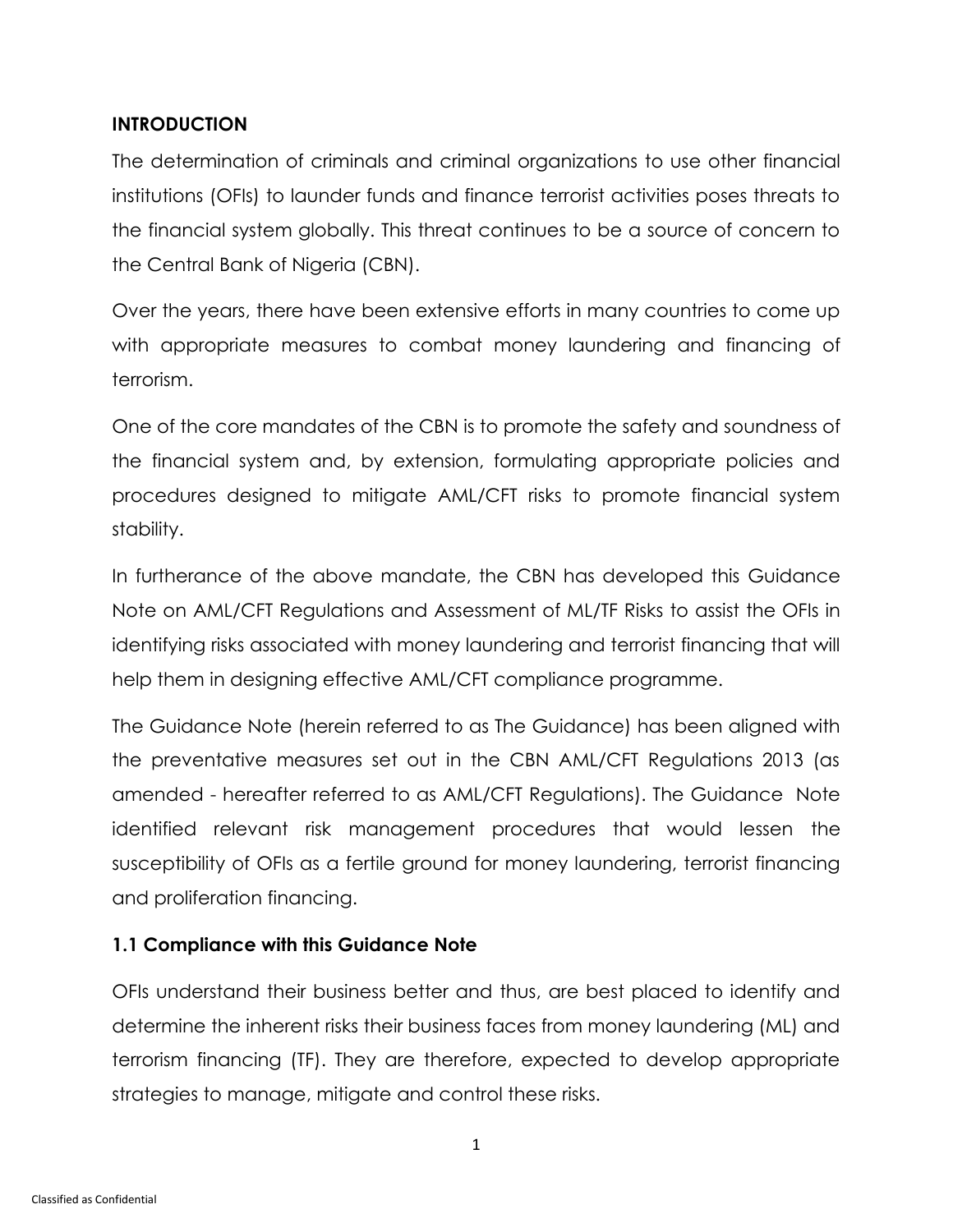This Guidance Note does not constitute secondary regulation or new regulatory requirement. It is intended to assist OFIs to comply with measures contained in the CBN AML/CFT Regulations, 2013 (as amended) and other relevant AML/CFT laws. It aims to further guide OFIs to meet the CBN's governance and control expectations. It should be noted that the Guidance Note does not override any legal or regulatory requirements. In the event of any discrepancy between the Guidance Note and relevant AML/CFT laws and regulations, the provisions of the latter will apply. The Guidance Note is not exhaustive and do not set limitations on steps to be taken by OFIs to meet their statutory obligations.

Similarly, where the Guidance Note has provided little or no information on a specific Regulation of the CBN AML/CFT Regulations, it is assumed that the relevant Regulations already provides clear and detailed information on the obligations of OFIs. The OFIs are therefore reminded that the Guidance Note is not a checklist of the activities they must do or should not do in order to mitigate their ML/TF risk.

However, it is important to note that effective control over ML/TF risks and related regulatory, operational and reputation risks is essential for the operations of OFIs. OFIs, are therefore, expected to adopt the AML/CFT approaches that take into account the nature, scope, complexity and risk profile of their institutions.

#### **1.2 Scope**

The Guidance, to the extent possible, covers the requirements prescribed in the MLPA 2011 (as amended), TPA 2011 (as amended) and CBN AML/CFT Regulations.

OFIs should bear in mind that other competent authority such as the NFIU also issue directives/Guidance Note that would improve their AML/CFT compliance programme.

2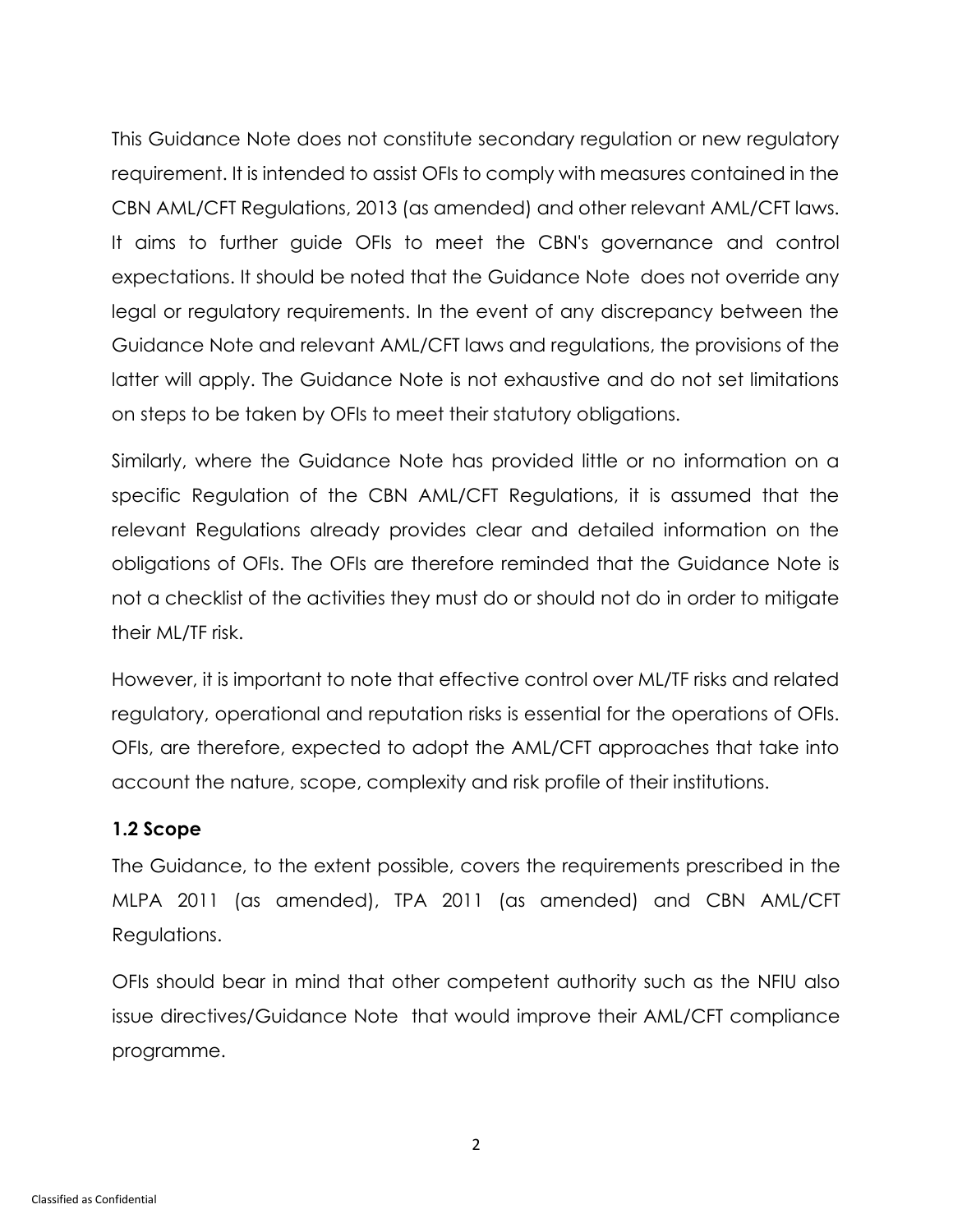It should be noted that the Guidance Note does not provide an express or implied assurance that the CBN would not exercise its regulatory powers where a suspected breach of relevant AML/CFT Laws and Regulations is brought to its attention.

It should be further noted that this Guidance Note is subject to periodic review by the Central Bank of Nigeria.

# **1.3 AML/CFT Extant Laws and Regulations in Nigeria**

The relevant extant laws and regulations governing AML/CFT in Nigeria include but not limited the following:

- Money Laundering (Prohibition) Act 2011 (as amended);
- **•** Terrorism Financing (Prevention) Act 2011 (as amended);
- Nigeria Financial Intelligence Unit Act, 2018;
- Economic and Financial Crime Commission Act 2004;
- **Independent Corrupt Practices and Other Related Offences Commission** (ICPC) Act, 2000
- National Drug Law Enforcement Agency (NDLEA) Act 1989;
- **Advance Fee Fraud and Other Related Offences Act (AFF) 2006;**
- **CBN AML/CFT Regulations, 2013 (as amended);**
- **•** Terrorism Prevention (Freezing of International Terrorists Funds and Other Related Measures) Regulation 2011; and
- CBN AML/CFT (Administrative Sanctions) Regulations, 2018.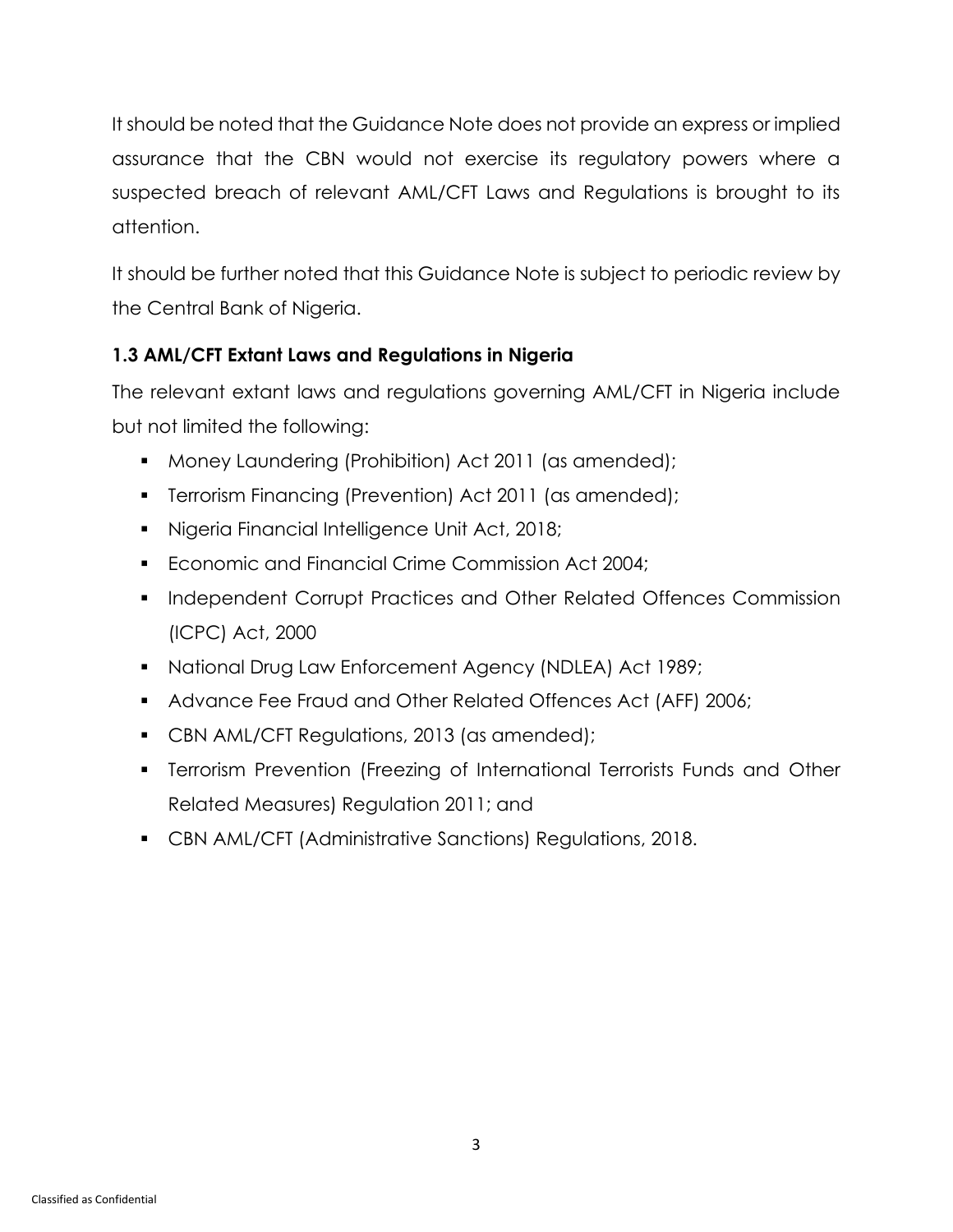# <span id="page-8-0"></span>**1. AML/CFT COMPLIANCE PROGRAMME**

# **2.1 Scope of the AML/CFT Compliance Programme**

OFIs should develop and administer AML/CFT programme that is commensurate with their size, complexity of operations and the requirements of extant AML/CFT Laws and Regulations in Nigeria.

### **2.2 Principal Elements**

OFIs are required to develop an AML/CFT programme, which at the minimum should contain the following:

- 1. Board and Senior management oversight;
- 2. Risk Management;
- 3. Policies and Procedures;
- 4. Monitoring and Suspicious Transaction Report;
- 5. Internal Control;
- 6. Compliance Function; and
- 7. Training.

### **2.3 Corporate Governance (Board of Directors and Senior Management)**

#### **2.3.1 Board of Directors**

The ultimate responsibility for AML/CFT compliance is placed on the OFI's Board of Directors and Senior Management.

Board of Directors shall:

- a) establishes an AML/CFT programme that is consistent with the AML/CFT legislations and regulations
- b) approves written AML/CFT policies and procedures
- c) designates any of its members to be responsible for AML/CFT issues or establish an AML/CFT Committee.
- d) receives reports on AML/CFT programme periodically
- e) provides timely feedback/decisions on reports it receives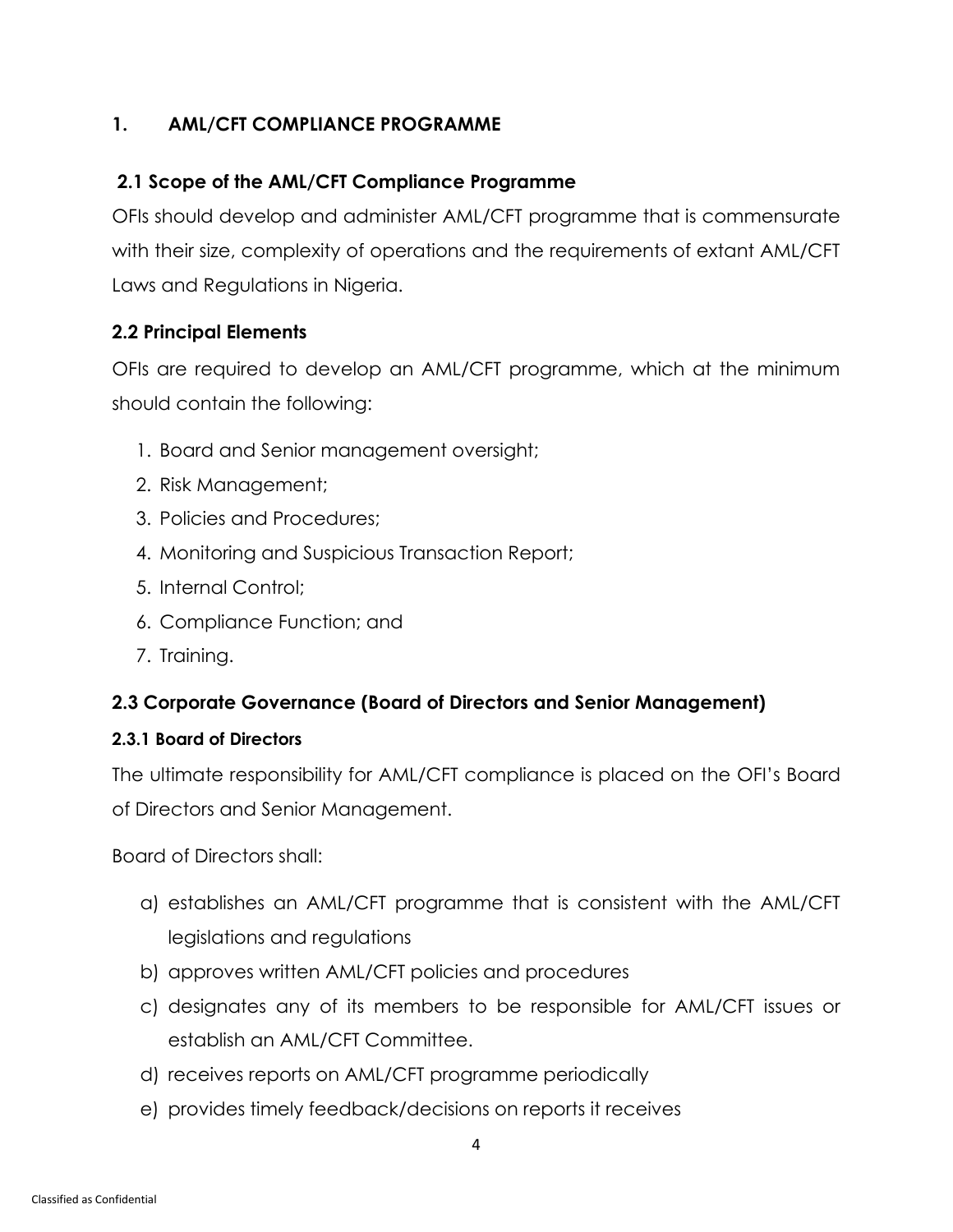- f) issues specific risk management policies and procedures with respect to ML/TF risks.
- g) formulates and communicates a code of conduct/ethics that include AML/CFT issues

#### **2.3.2 Senior management oversight**

Senior Management is responsible and accountable for day-to-day implementation of the AML/CFT programme. They should ensure that the programme is adequate to mitigate ML/TF risks and complies with the extant AML/CFT laws, regulations, guidelines and relevant circulars.

Senior Management shall:

- a. on a regular basis, identify where the business is vulnerable to money laundering and terrorist financing;
- b. based on the risk assessment, develop internal policies, procedures, and controls to combat money laundering and the financing of terrorism;
- c. ensure staff effectively implement the internal policies, procedures, and controls and receive appropriate training;
- d. ensure that regulatory returns are rendered to relevant regulatory agencies; and
- e. monitor the implementation of policies, procedures, and controls and make improvements where required on the basis of changes to the OFI's money laundering and terrorist financing risk assessment or as recommended by the supervisory agency and/or the Financial Intelligence Unit.

#### **2.4 Policies and Procedures**

OFI shall:

1. have a written and Board approved policies and procedures for CDD/KYC principles appropriate to its size and type of business.

5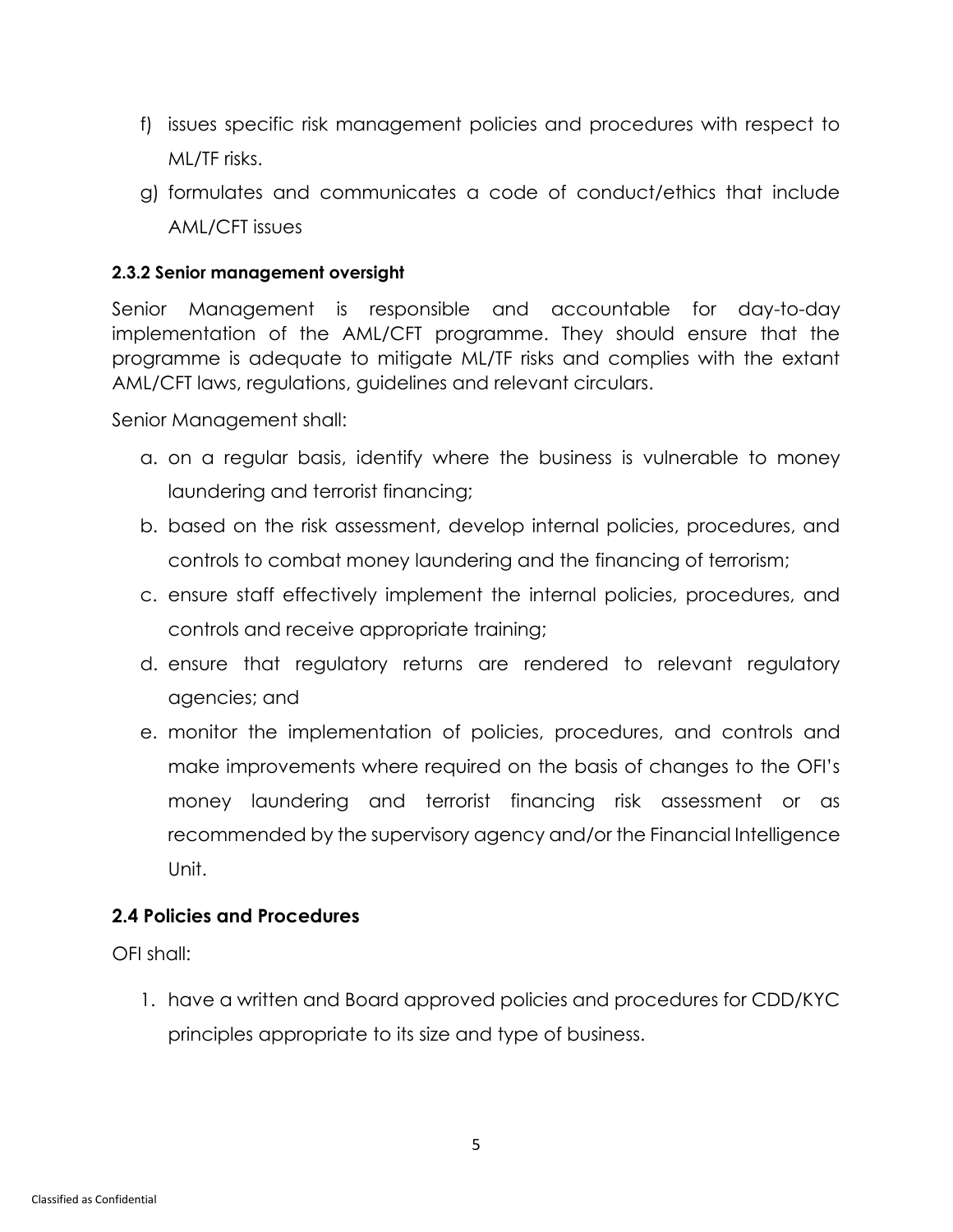- 2. disseminate policies and procedures to all its employees and management.
- 3. implement CDD measures for customer identification and verification with respect to:
	- a. Individuals
	- b. Legal entities: companies, etc.
	- c. PEPs
	- d. Beneficiaries
	- e. High risk customers
	- f. Any other customer
- 4. have an account opening procedure that specify the means of identification to be obtained from each customer as part of its CDD.
- 5. implement the AML/CFT policies and procedures in all branches/subsidiaries.
- 6. have a system for testing compliance of the CDD policies and procedures with the extant AML/CFT laws and regulations.
- 7. have CDD policies and procedures that provide for:
	- a. Customer Acceptance and Rejection.
	- b. Simplified due diligence for low-risk customers.
	- c. Enhanced CDD for higher risk clients, products, transactions, etc.
	- d. Monitoring of customer accounts and transactions (including enhanced monitoring for higher risk clients).
	- e. Reporting of suspicious transactions.
	- f. Record keeping policy.
- 8. have AML/CFT CDD policies and procedures that requires:
	- a. identification and verification of identity of ultimate beneficiaries.
	- b. identification of all third parties that pay or provide funds for investments for or on behalf of the client.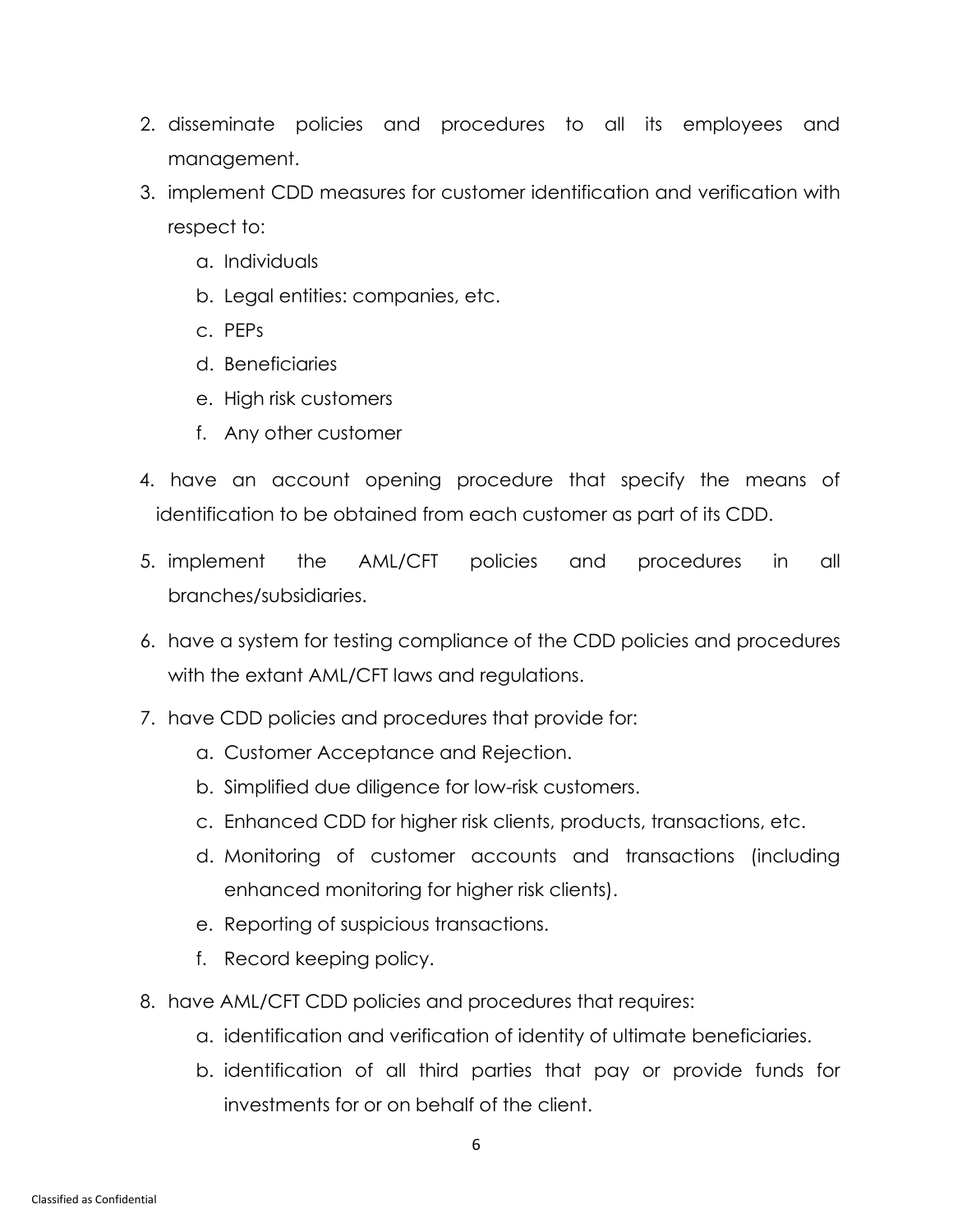- c. recording of information on the purpose and intended nature of the business relationship/transaction.
- d. specific CDD procedures for PEPs (domestic and foreign) and other high-risk customers and transactions, etc.
- e. a designated top management staff to be responsible for approving and handling PEPs and high-risk client accounts and transactions.
- f. updating customer profile records.
- g. maintaining CDD and transaction records.
- 9. require the following information on the beneficial owner in the event that a prospective customer is an intermediary or authorized representative for another party, including but not limited to:
	- a. similar information as per the procedure for acceptance of individual customers.
	- b. legal relationship and authority, such as evidence of assignment, power of attorney, resolution and similar mandates.
	- c. information on the source of funds/wealth of the ultimate beneficial owner.
	- d. identity of management and principal owners/controllers of a company being represented.
- 10.have identification and verification procedures for all new customers that include the following:
	- a) examination of documents for authenticity.
	- b) face-to-face meeting with prospective customers.
	- c) crosscheck information provided by customers with information from independent sources.
	- d) conduct stricter verification for customers classified as high risk, linked to high risk business, and/or from high risk countries.
	- e) in the case of companies, obtain information on line of business, location, financial statements, expected transaction profile, etc.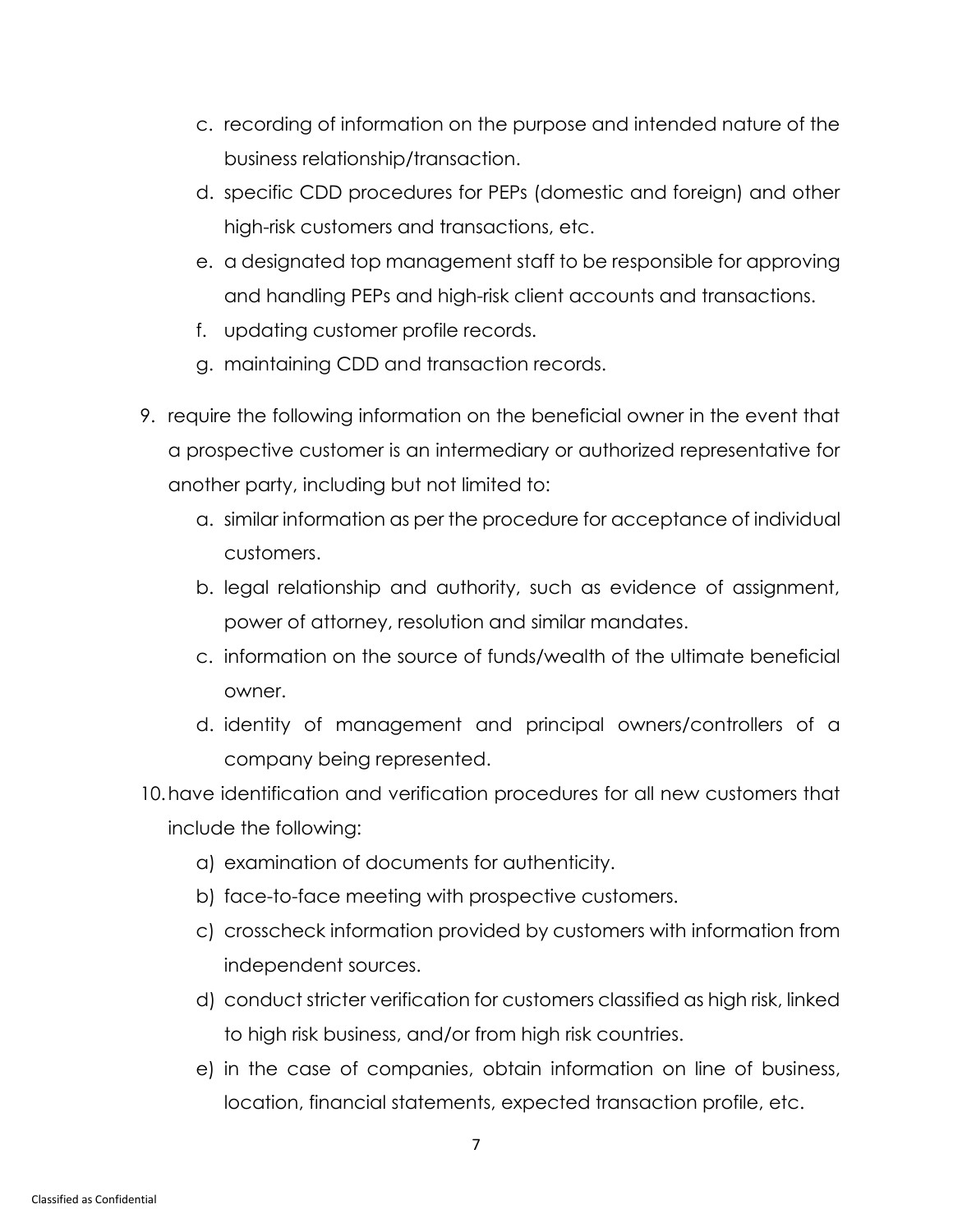- 11.have CDD policy that include checking of clients against high risk customers in official country lists or lists issued by international organizations e.g. UN terrorism lists.
- 12.have record retention of customer identification, transactions, suspicious activity reports, etc.
- 13.have policies and procedures for whistleblowing, staff training and tippingoff.

#### **2.5 Risk Management**

OFIs shall establish:

- a) a Risk Management function/unit that includes ML/TF risks assessment
- b) an ML/TF risk classification system.
- c) specific types or categories of products, and clients identified as high risk.
- d) categories of customers that are prohibited from doing business with the institution based on their ML/TF risks.
- e) a screening mechanism for PEPs, UN sanctioned persons/entities list, other official lists, or internally generated lists of high-risk customers.
- f) system and procedures for screening of high-risk customers.
- g) a process that considers ML/TF risks in approving expansion of business e.g. new branches, and markets (domestic and foreign) and high-risk locations where it conducts businesses, etc.
- h) policies and procedures for assessing ML/TF risks in the development of new products/services.
- i) a mechanism for communicating to Board and senior management of changing ML/TF risk levels.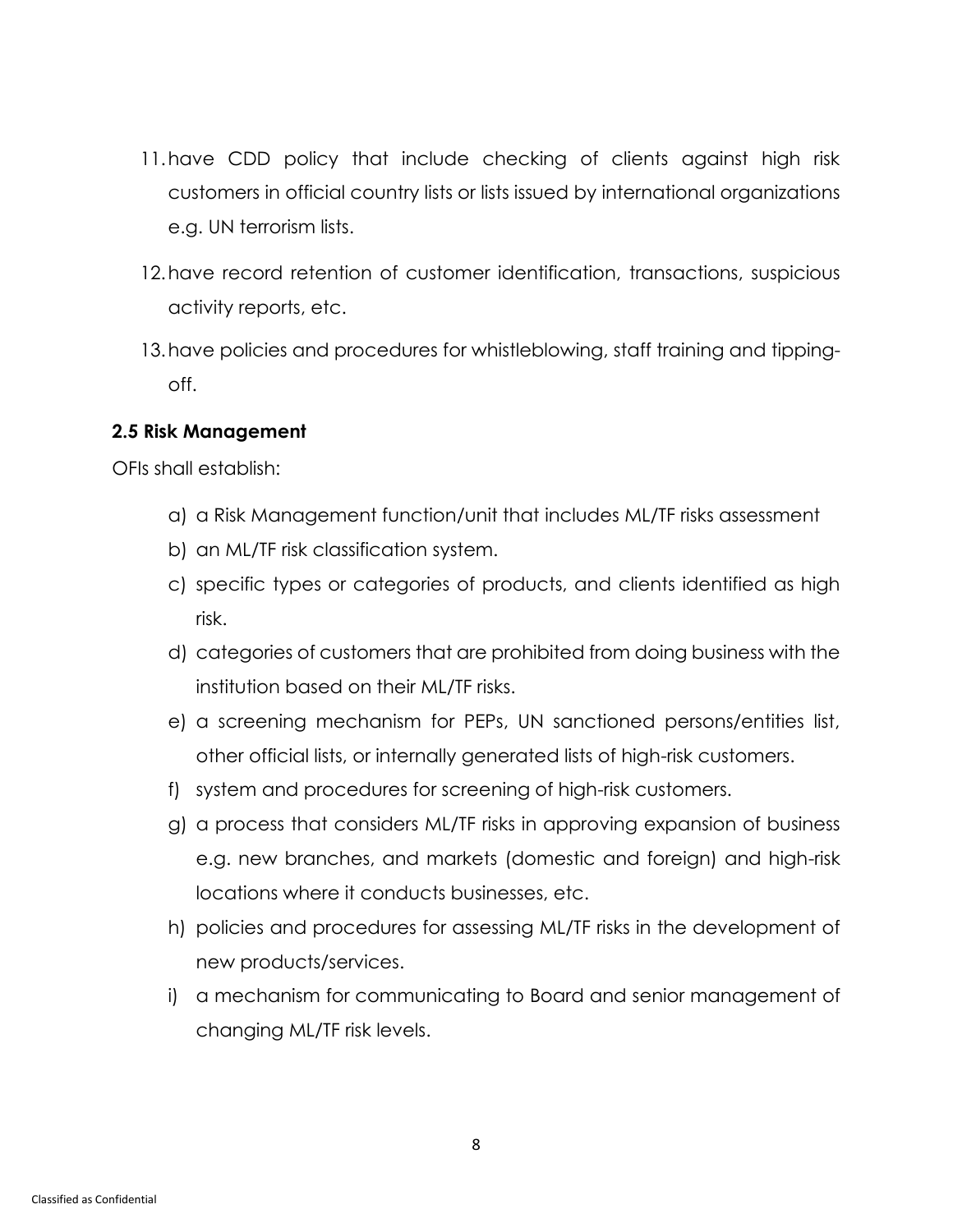#### **2.6 Monitoring and Suspicious Transaction Reporting**

OFIs shall have:

- a) an internal system for detecting and reporting unusual and suspicious activities
- b) specific monitoring systems for terrorism financing
- c) a system for monitoring unusual and suspicious activity on a group-wide basis from branches and subsidiaries
- d) designation of persons responsible for identifying, researching and reporting suspicious activities
- e) reports from the operational units analysed by the AML Compliance officer/unit
- f) security measures to prevent information about unusual and suspicious activities from being disclosed to unauthorized parties, intentionally or unintentionally (e.g oath of confidentiality, integrity checks, employee screening).
- g) specific monitoring mechanisms for PEPs
- h) suspicious activities reported to the NFIU.
- i) a policy to protect the employees, if they report suspicious transactions, in good faith.
- j) administrative sanctions for employees that do not adhere to the monitoring and reporting policies and procedures of the OFI.

### **2.7 Internal Control**

OFIs shall have:

- a) an Internal Audit Department/function
- b) internal Audit to review and test the AML/CFT programme, CDD/KYC policies and procedures amongst others
- c) a specific AML/CFT audit plan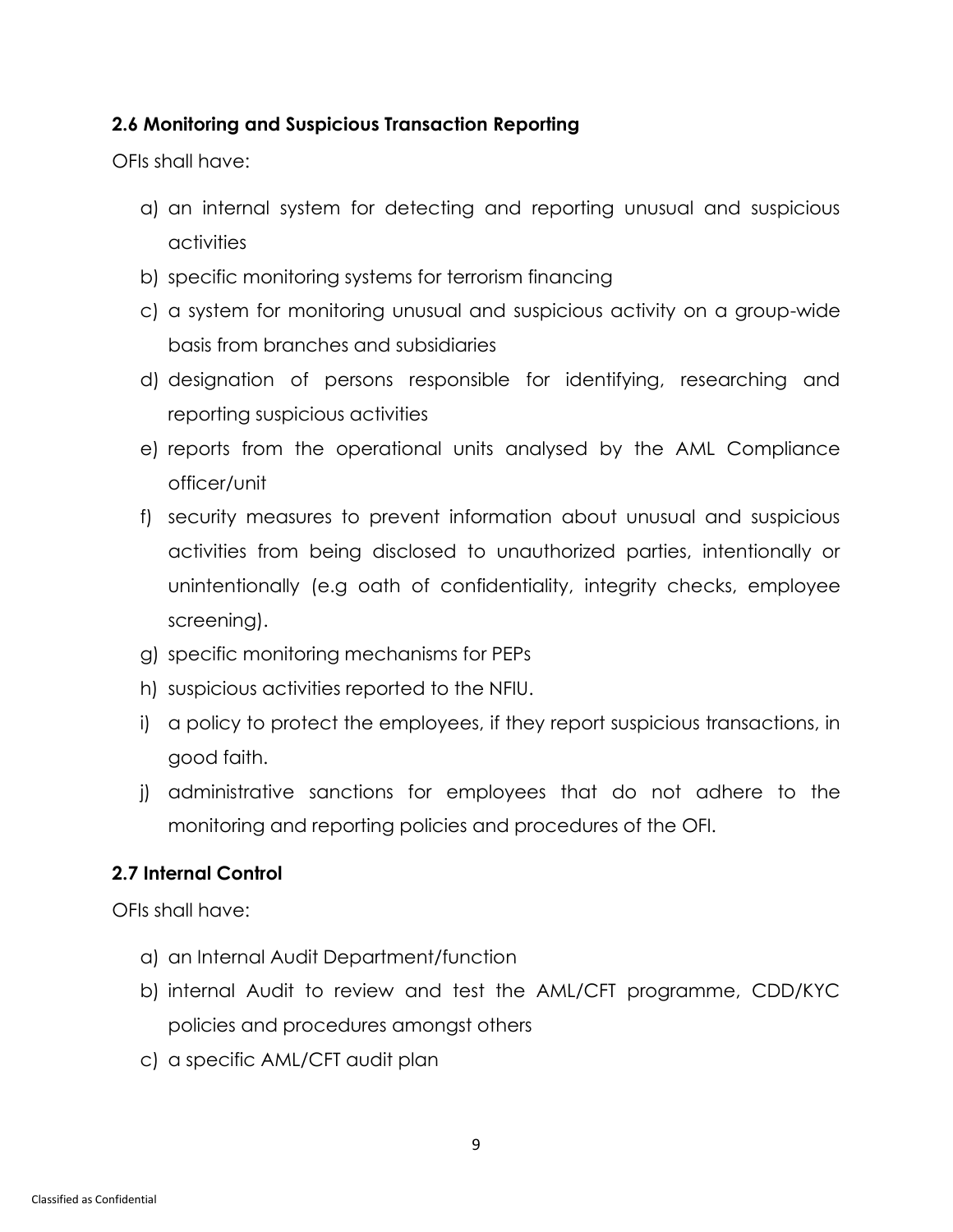- d) Board of Directors or a designated Board Committee to receive audit reports that include AML/CFT issues
- e) internal audit to review the Compliance function
- f) internal audit function with respect to AML/CFT that is risk-based
- g) internal audit staff with the right professional qualifications, experience and competence
- h) an external audit function that reviews AML/CFT issues

#### **2.8 Compliance Function**

OFIs shall:

- 1. establish a compliance function and approve a compliance policy that covers all significant business lines and processes of the institution
- 2. appoint an AML/CFT compliance officer at the management/senior level;
- 3. allocate resources to the compliance function;
- 4. a compliance officer or AML/CFT officer at each office, branch, or subsidiary;
- 5. ensure there is no conflict of interest between the AML/CFT compliance function and other duties assigned to the AML/CFT Officer; and
- 6. specify the role of the AML/CFT compliance officer in (a) monitoring and reporting of suspicious activities; (b) training; (c) development of risk systems and controls.

And the Board of Directors shall:

- 1. designate a person or persons to be responsible for the overall AML/CFT compliance programme;
- 2. ensure the CCO/HCO has the necessary authority and resources to effectively execute all the duties assigned to him/her;
- 3. ensure the CCO/HCO and his/her staff have the necessary competencies;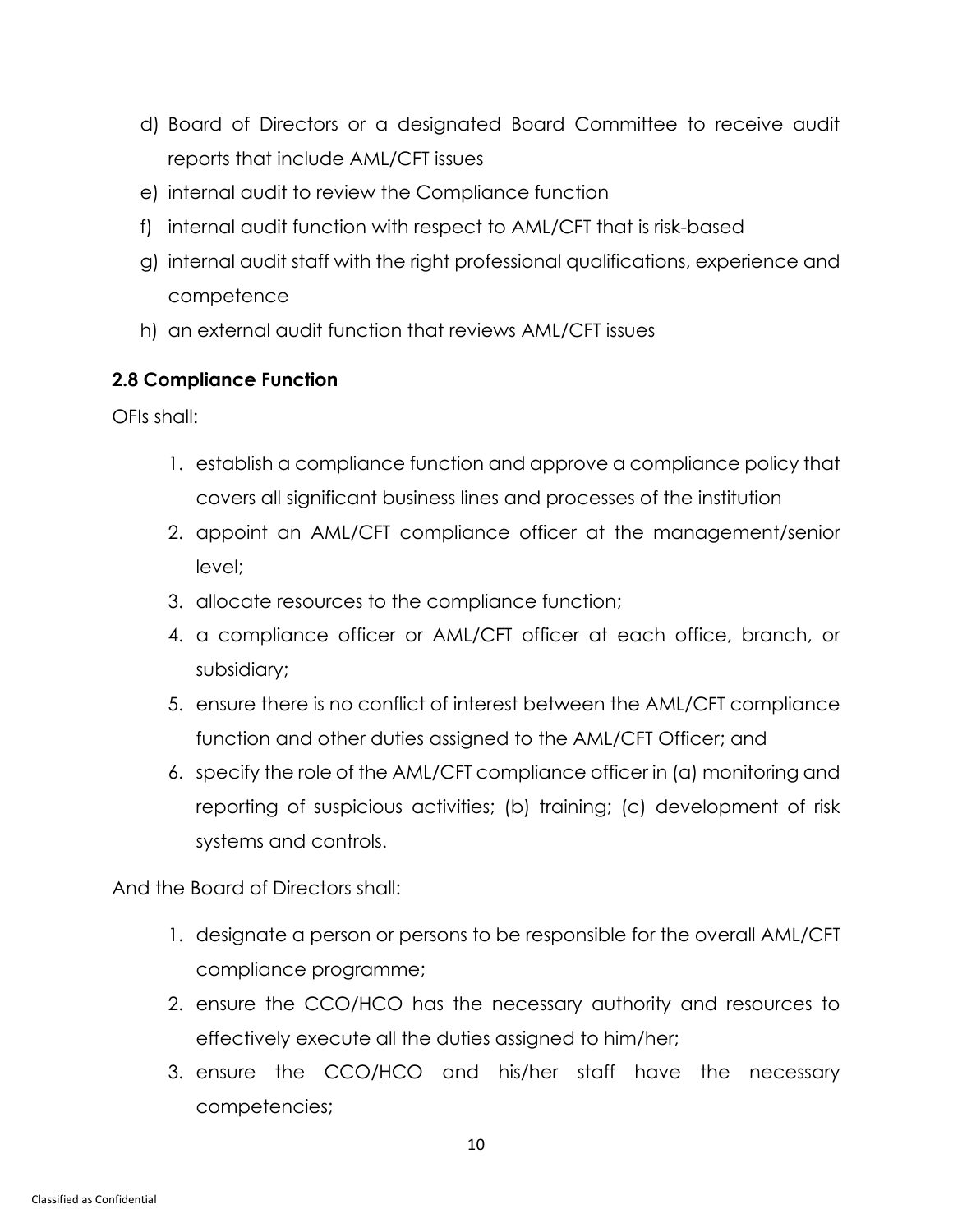- 4. ensure the AML/CFT compliance function is sufficiently staffed for the institution's overall risk level based on products, services, customers, geographic locations, size and compliance needs; and
- 5. ensure that no conflict of interest exists and that the staff are given adequate time to execute their duties.

#### **2.9 Training**

The AML/CFT Regulation 33(4)(b) requires financial institutions to develop ongoing employee training programme to ensure that employees are kept informed of new developments, including information on current ML/TF techniques, methods and trends.

OFIs should ensure that written AML/CFT training programme are developed and maintained. Appropriate training should be considered for directors, senior management, employees, agents and any other persons who may be responsible for control activity, outcomes or oversight, or who are authorized to act on the OFI's behalf. Nature and content should be appropriate to the AML/CFT responsibilities of all category of staff in the OFI. In particular, training should be tailored to provide information and skills that are necessary for the effective performance of the AML/CFT function in each case.

Training programme should provide sufficient briefing concerning risks and controls.

Having well trained staff who are familiar with the ML/TF risks is critical in the detection and prevention of money laundering and terrorist financing. OFIs should ensure that all employees, directors and agents are aware of the risks of money laundering and terrorist financing relevant to the business, the applicable legislation and their obligations and responsibilities.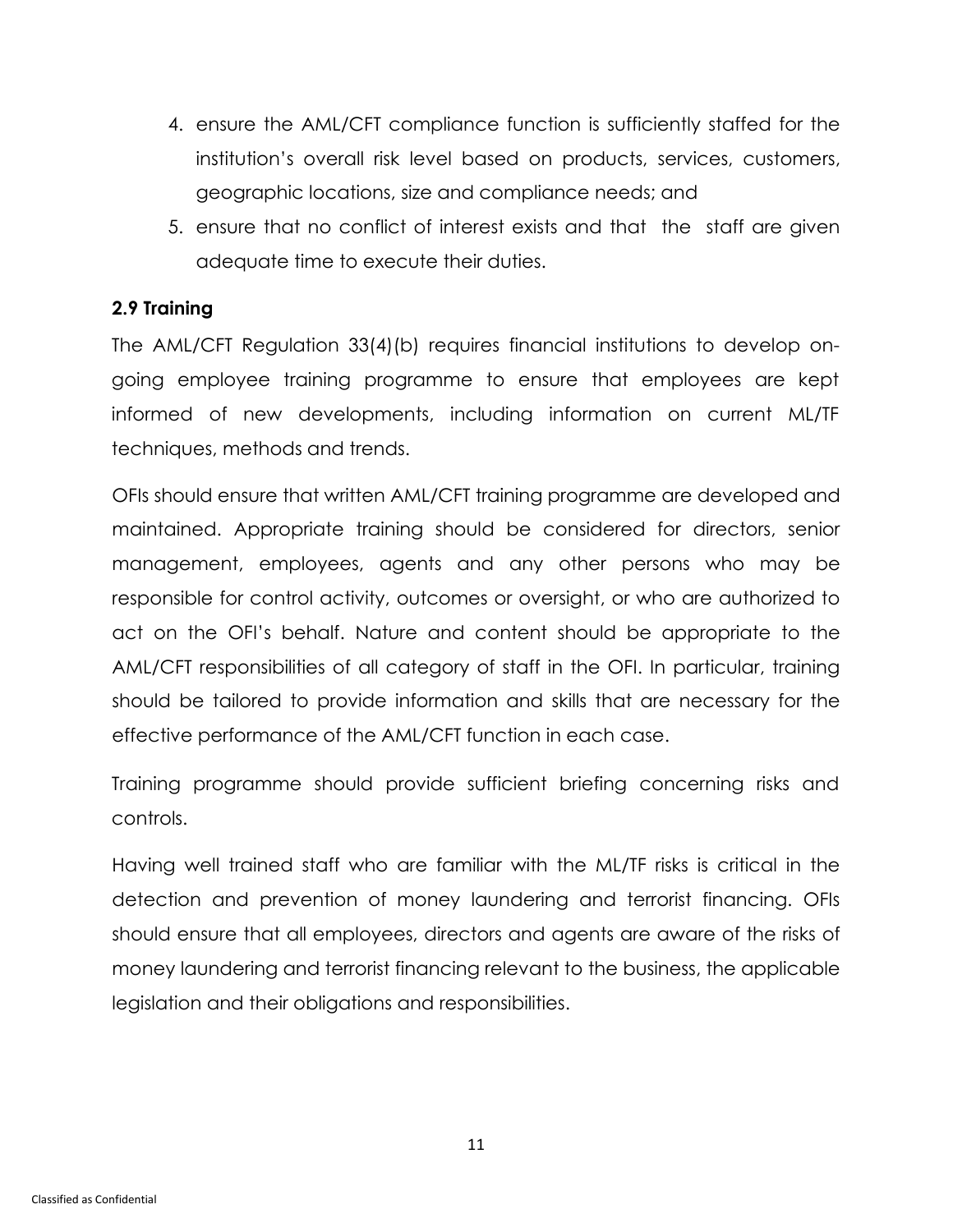OFIs should provide appropriate and adequate trainings, which are tailored to the nature, scale, complexity and proportionate to the level of ML/TF risk faced by the institution.

OFIs should ensure that all employees, directors and agents are:

- trained in the institution's AML/CFT Business Risk Assessment and how it affects their daily work;
- trained on the institution's AML/CFT policy, which should be drafted in clear and unambiguous language;
- trained in the institution's procedures to recognize and address potential instances of money laundering or terrorist financing;
- made aware of the institution's internal reporting procedures and responsibilities of the institution's Head of Compliance (HoC) in respect of STRs, PEPs, CDD, etc.
- trained on individual and institution's obligations under the CBN AML/CFT Regulations and AML/CFT Risk-Based Frameworks as well as those of the OFIs.

Regulation 37 of the AML/CFT Regulations also requires financial institutions to ensure that employees are trained on the laws relating to money laundering and terrorist financing, CDD etc. This Regulation further requires conduct of ongoing training on identifying a transaction or other activity that may be related to money laundering or terrorist financing, and on how to proceed once such a transaction or activity is identified.

In summary, OFIs shall have:

- 1. an AML/CFT training programme approved by the Board of Directors in place for employees.
- 2. annual budget for AML/CFT training.
- 3. the Board and senior management participate in AML/CFT training.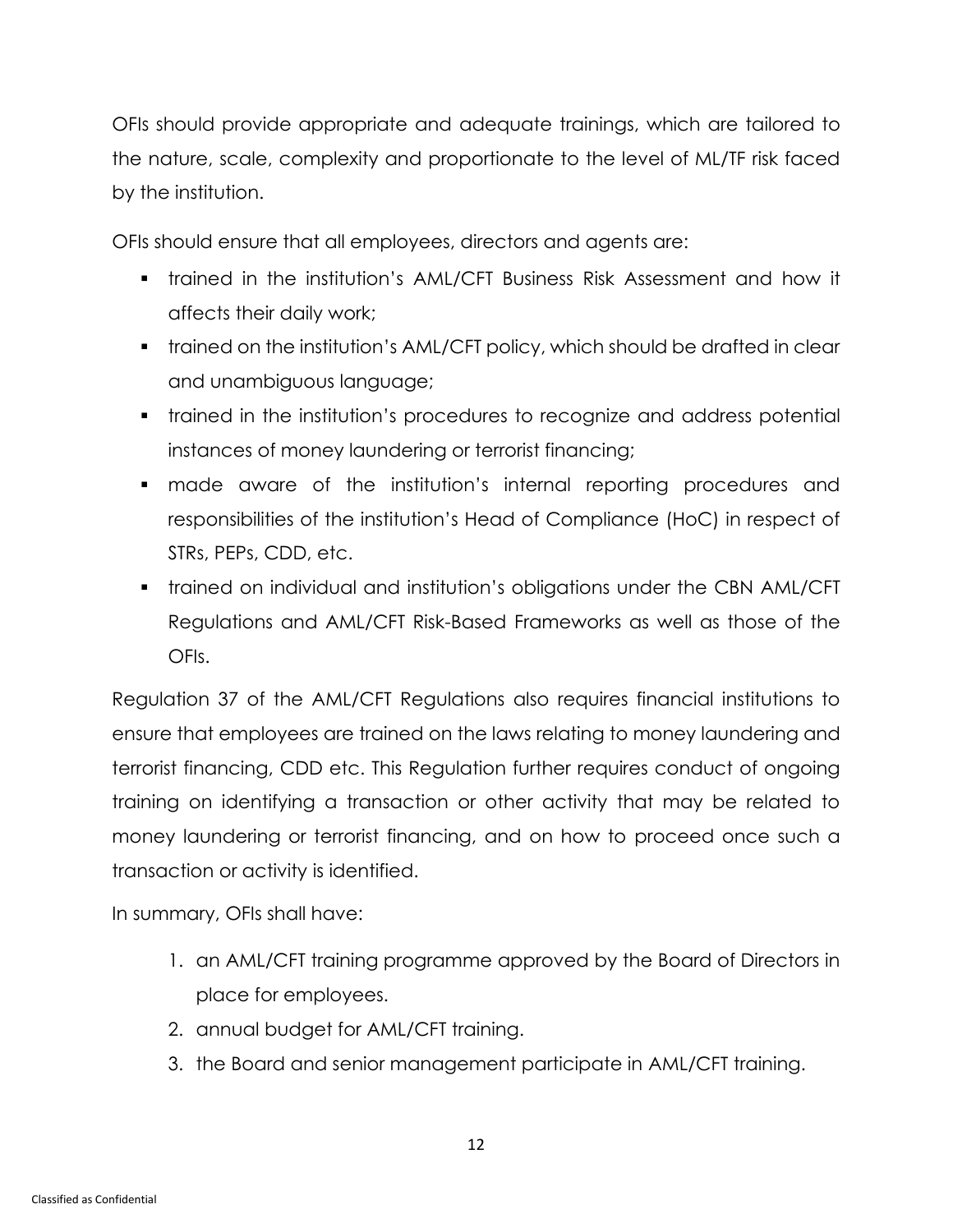- 4. the compliance officer attend professional training regarding ML/TF methods and typologies, CDD, suspicious activity monitoring and reporting, record keeping, etc.
- 5. a mechanism of ensuring that every employee requested to attend training actually attends the training.
- 6. different types of AML/CFT training programmes e.g. for new and existing employees and by type of business activities, etc.
- 7. a mechanism for communicating new AML/CFT related laws or changes to existing AML/CFT related policies or practices to its employees.
- 8. records of its training sessions including attendance records and relevant training materials used and retain them in line with regulatory requirements.
- 9. sanctions for employee that fail to attend assigned training programmes.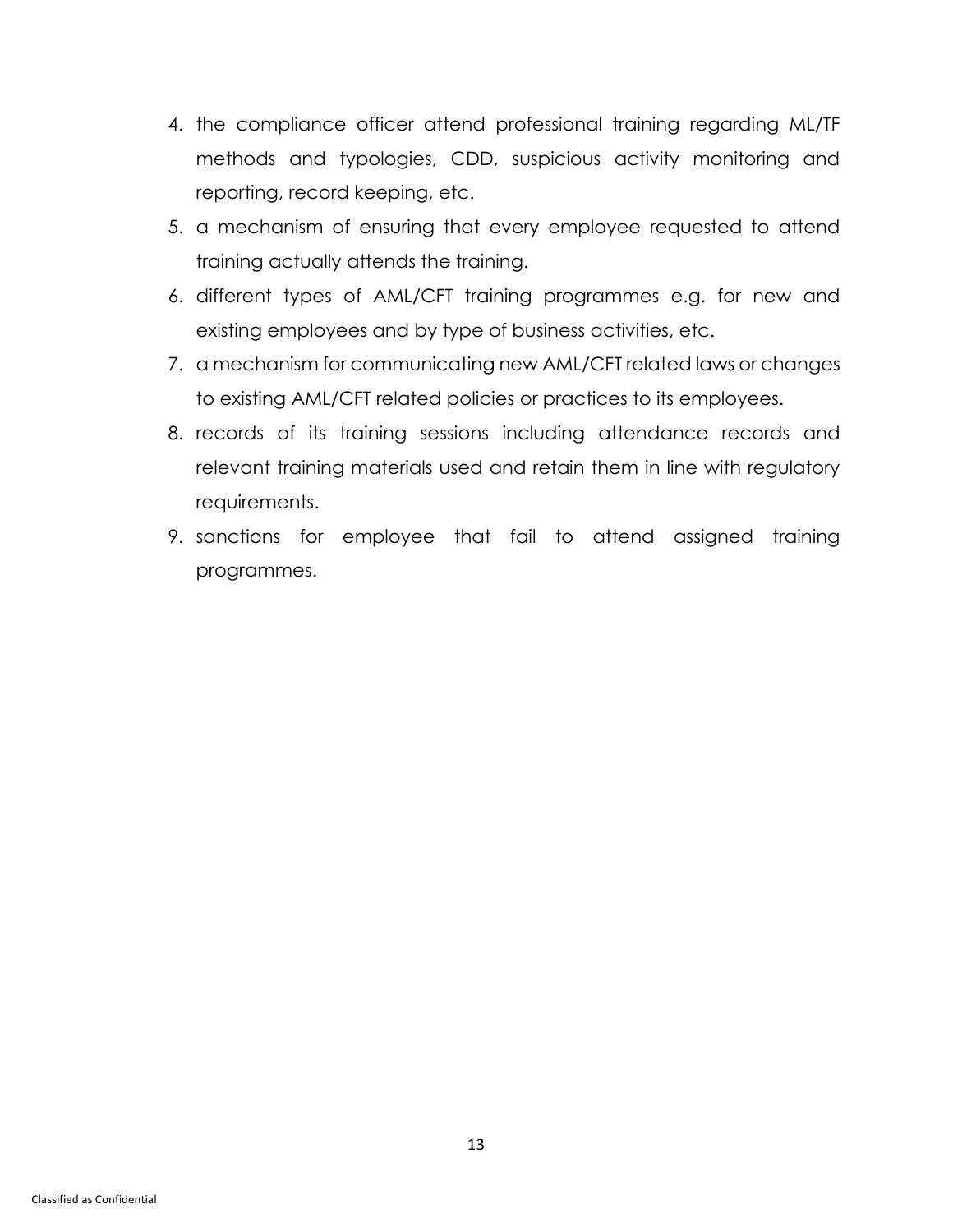#### <span id="page-18-0"></span>**2. CUSTOMER DUE DILIGENCE**

CDD involves customer identification, information gathering, and monitoring. These components must comply with applicable regulatory requirements and should be enhanced for higher risk customers/transactions.

As a general principle, a business relationship should only be entered into or maintained, with a customer if the OFI is satisfied that the information gathered demonstrates sufficient knowledge about the customer (i.e. the customer has disclosed his or her true identity and a legitimate purpose for entering or maintaining the business relationship with the OFI).

OFIs should assess the appropriateness and comprehensiveness of its CDD policies, procedures and processes for obtaining customer information, which should assist in detecting, monitoring and reporting suspicious transactions.

Furthermore, OFIs shall:

a. ensure its CDD policies, procedures, and processes are commensurate with the institution's risk profile and allow for changes to a customer's risk profiling;

b. assign person(s) to be responsible for reviewing or approving such changes in customer risk profiling;

c. ensure there are processes in place for obtaining information at account opening (onboarding), in addition to ensuring current customer information is maintained;

d. have enhanced due diligence (EDD) procedures and processes to identify customers that may pose higher risk of money laundering or terrorist financing; and

e. provide Guidance Note for documenting analysis associated with the due diligence process, including Guidance Note procedures in respect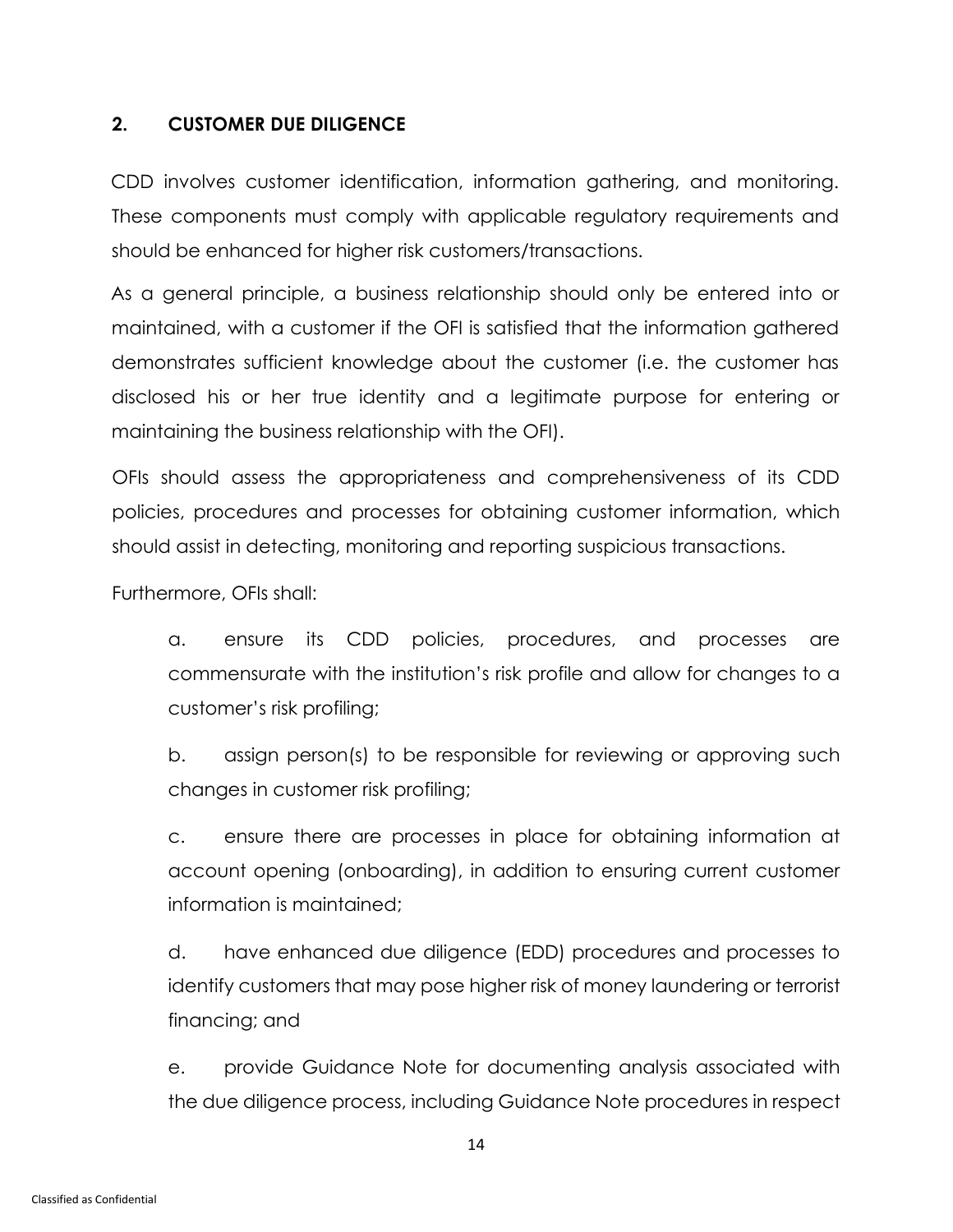of Customer Due Diligence for resolving issues when insufficient information or inaccurate information is obtained.

The prescribed rules comprising CDD requirements do not permit OFIs to establish anonymous accounts for customers. If OFIs provide services (such as account numbering or coding services) that effectively shield the identity of a customer for business reasons (for instance, in a corporate acquisition where the premature circulation of information could jeopardize the transaction), or where customer's identity is withheld for proprietary reasons, OFIs must ensure that they have appropriately ascertained the identity of the customer and that this information is accessible by the HOC.

Where the regulatory requirements prescribe a determination of the status of a customer, for example, whether a customer is a PEP, OFIs should ensure that the determination is made based on an assessment of the information received.

#### **3.1 Nature and Amount**

At a minimum, CDD measures must comply with the requirements of the CBN AML/CFT Regulation 2013 (as amended). CDD standards should provide that, where there are doubts about the veracity or adequacy of previously obtained customer identification and verification data, enhanced CDD must be performed.

#### **3.2 Customer Identification and Ascertaining Identity**

OFIs may have customers already on boarded whose identities have not been ascertained in accordance with the AML/CFT Regulations. These customers should be subjected to appropriate customer identification measures.

Regulation 14 and Schedule II of the AML/CFT Regulations specifies the originals of prescribed valid documents that may be inspected to ascertain the identity of individuals and the existence of corporate entities. A CDD policy should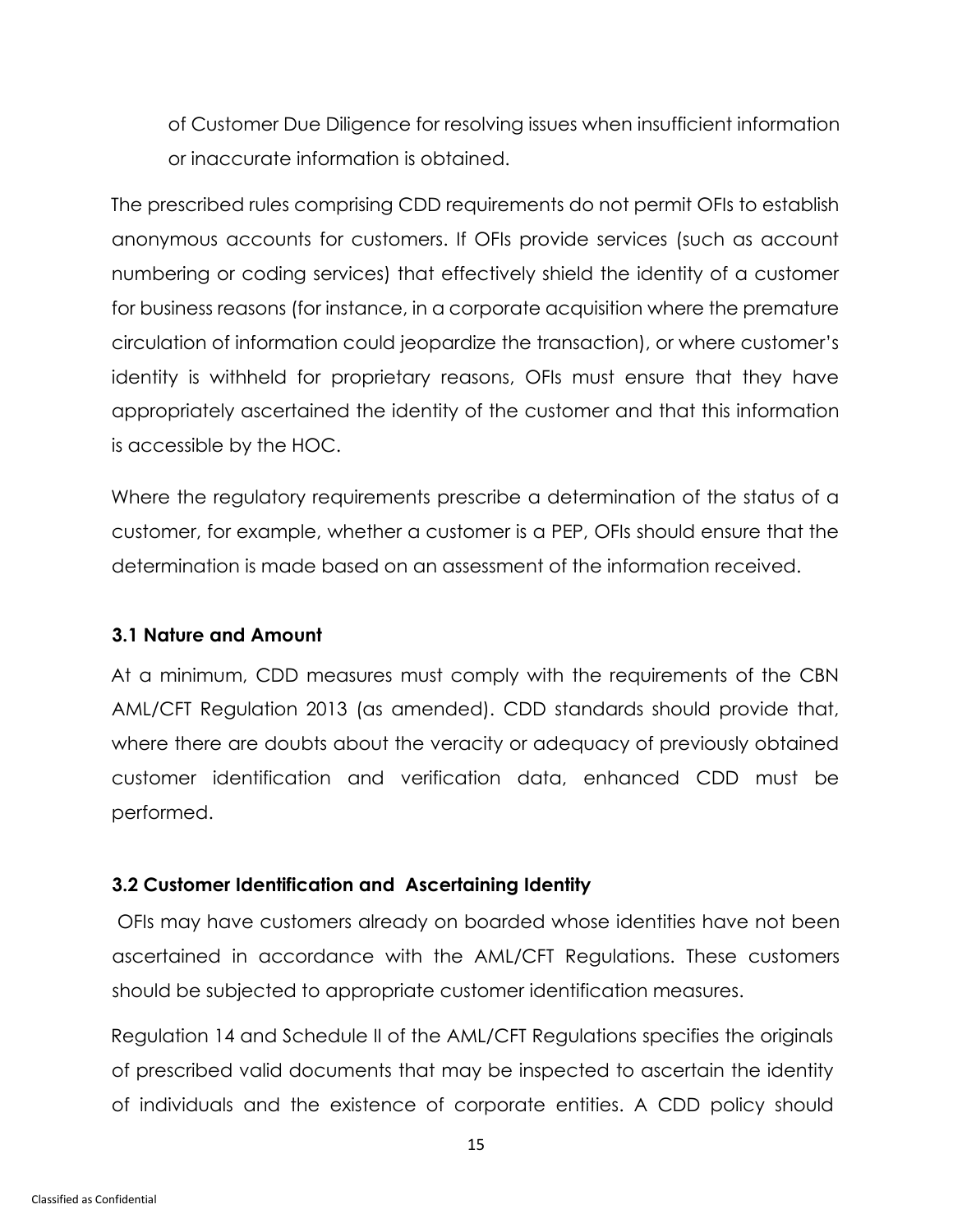provide clear direction that complies with the CBN AML/CFT Regulation, (where applicable) on:

- when a customer's identity must be ascertained (timing);
- how to ascertain the identity of the customer, when the customer is present or not present; and
- which original and valid identification documents should be used to ascertain identification and what information is to be recorded from them.

While identification and verification standards and policies must meet the minimum prescribed requirements, OFIs may consider that the assessment of inherent risk justifies the application of additional identification requirements to some categories of customers. The CBN permits the acceptance of identity cards issued by the National Identity Management Commission, Independent National Electoral Commission, the Federal Road Safety Commission, Nigerian Immigration Service and National Commission for Refugees, Migrant and IDPs.

If these are not available, other credible evidence should be used in supporting the identity of the customer as specified by Know Your Customers (KYC) principles as may be issued by the CBN from time to time.

Identifying a corporate customer or other entity may involve collection of substantial information in some cases. In addition to confirming the existence of the entity, OFIs must take reasonable measures to obtain names, addresses and occupations of its directors, and individuals who are the ultimate beneficial owners of the entity. Reasonable measures to obtain this information could include:

- **•** requesting directly from the entity;
- consulting credible public database; or
- a combination of both.

Where an OFI is required to obtain details of occupation of a person (for example, a director of a corporate entity), the OFI should ensure that the occupation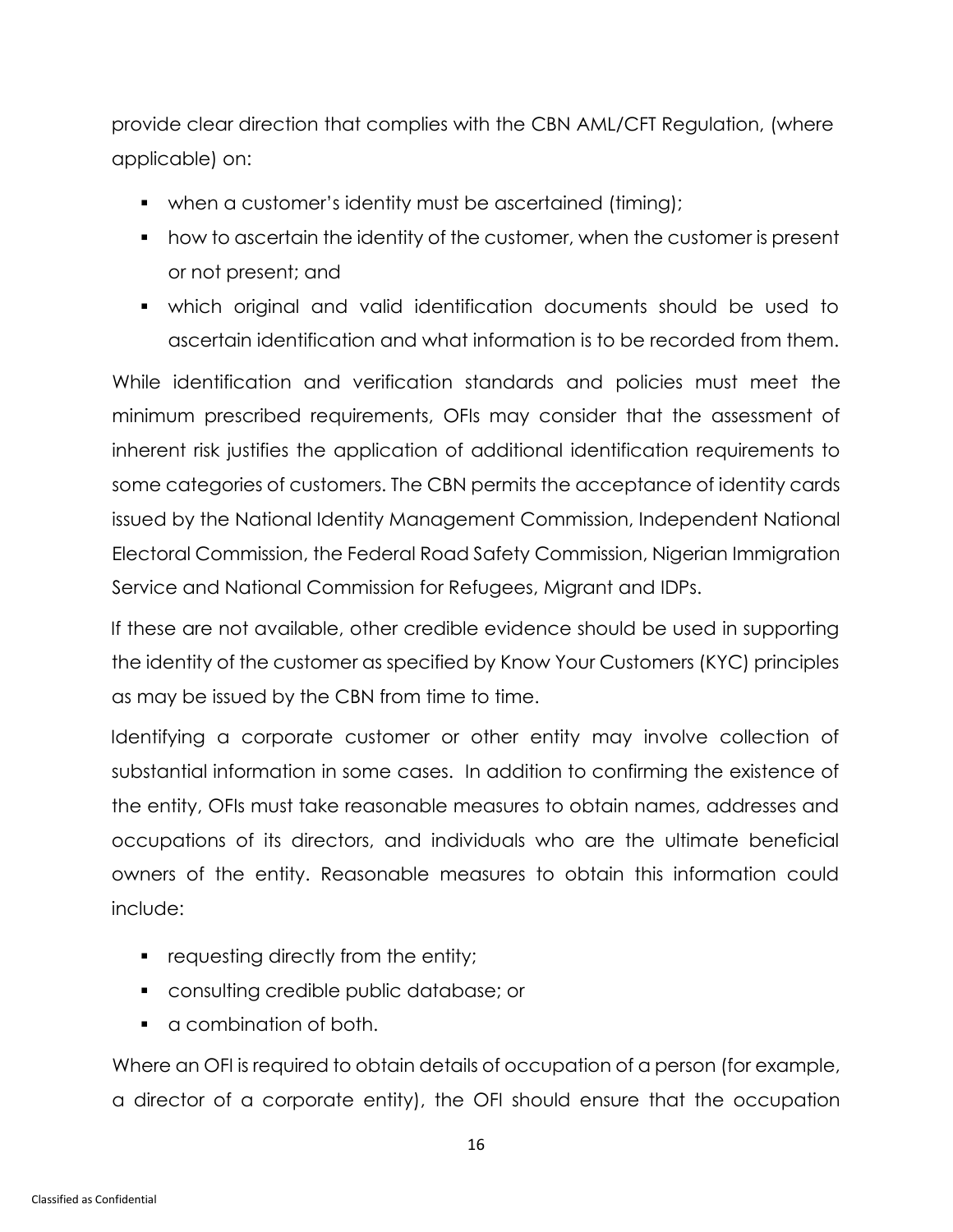obtained is the person's principal occupation and not merely the person's title in the entity.

OFIs must also ascertain the identity of every person who signs a signature card in respect of corporate accounts.

In addition, OFIs must take reasonable measures prescribed in the AML/CFT Regulations, to determine whether an individual customer is acting for or on behalf of a third party.

#### **3.3 Sources of Accumulated Funds or Wealth**

OFIs should satisfy themselves that, in appropriate circumstances, customers' accumulated funds or wealth appears to be reasonable and consistent with the information provided. Doubts about the origin of such funds or wealth should be satisfied before proceeding with the relationship or permitting transactions to occur.

Reasonable measures to implement this requirement could include:

- obtaining and evaluating more detailed information from the customer; and
- verifying information obtained from other financial institutions or references.

In cases where a customer is assessed as high risk and the source of accumulated funds or wealth does not appear to be reasonable or is inconsistent with the information provided after taking reasonable measures to resolve the inconsistency, the OFI should consider declining to enter the business relationship, or terminating it, and file a suspicious transaction report.

### **3.4 Monitoring**

### *3.4.1 Standard*

OFIs must be able to identify suspicious transactions and report these to the NFIU. An OFI must take reasonable measures to ascertain the identity of every person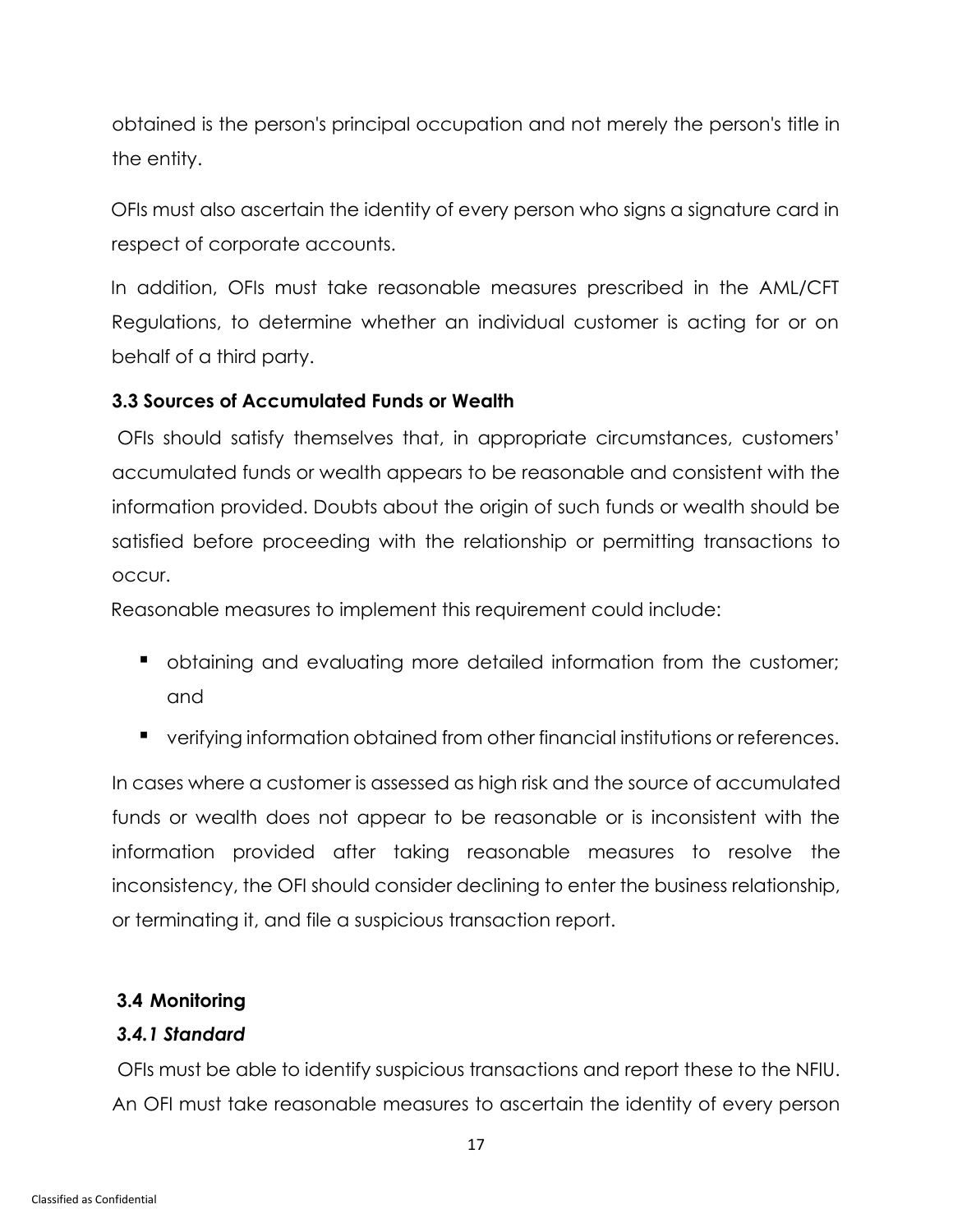with whom the institution conducts a transaction that is identified to be suspicious. These obligations imply that the activities of all customers, regardless of their risk ranking, must be subject to some form of ongoing monitoring to detect potentially suspicious transactions.

Reasonable measures for such monitoring could include:

- Identification and review of types of transactions or attempted transactions (defined by size, frequency, geographical location, delivery channel, business relationship or other factors) that appear to be inconsistent with the intended purpose of the account or the circumstances; and
- Changes in transaction activity that may on their own or in conjunction with recorded changes in customer information, be indicative of a change in the nature of a customer's business or intended use of the account.

Monitoring should identify information, transactions that are unusual or potentially suspicious and require further analysis. Monitoring criteria should cover all relevant indicators.

Relevant indicators could include:

- **•** frequent and unexplained movement of accounts to different financial institutions;
- frequent and unexplained movement of funds between different financial institutions in various geographic locations;
- customer information on the source of transaction funds or accumulated wealth that is not reasonable or credible;
- structured/complex or unusually large transactions relative to the size and business of the customer or the geographical location of the transaction;
- transactions or patterns of transactions that is inconsistent with the purpose of the account or the business of the customer; and
- **•** transactions that have no apparent economic or visible lawful purpose.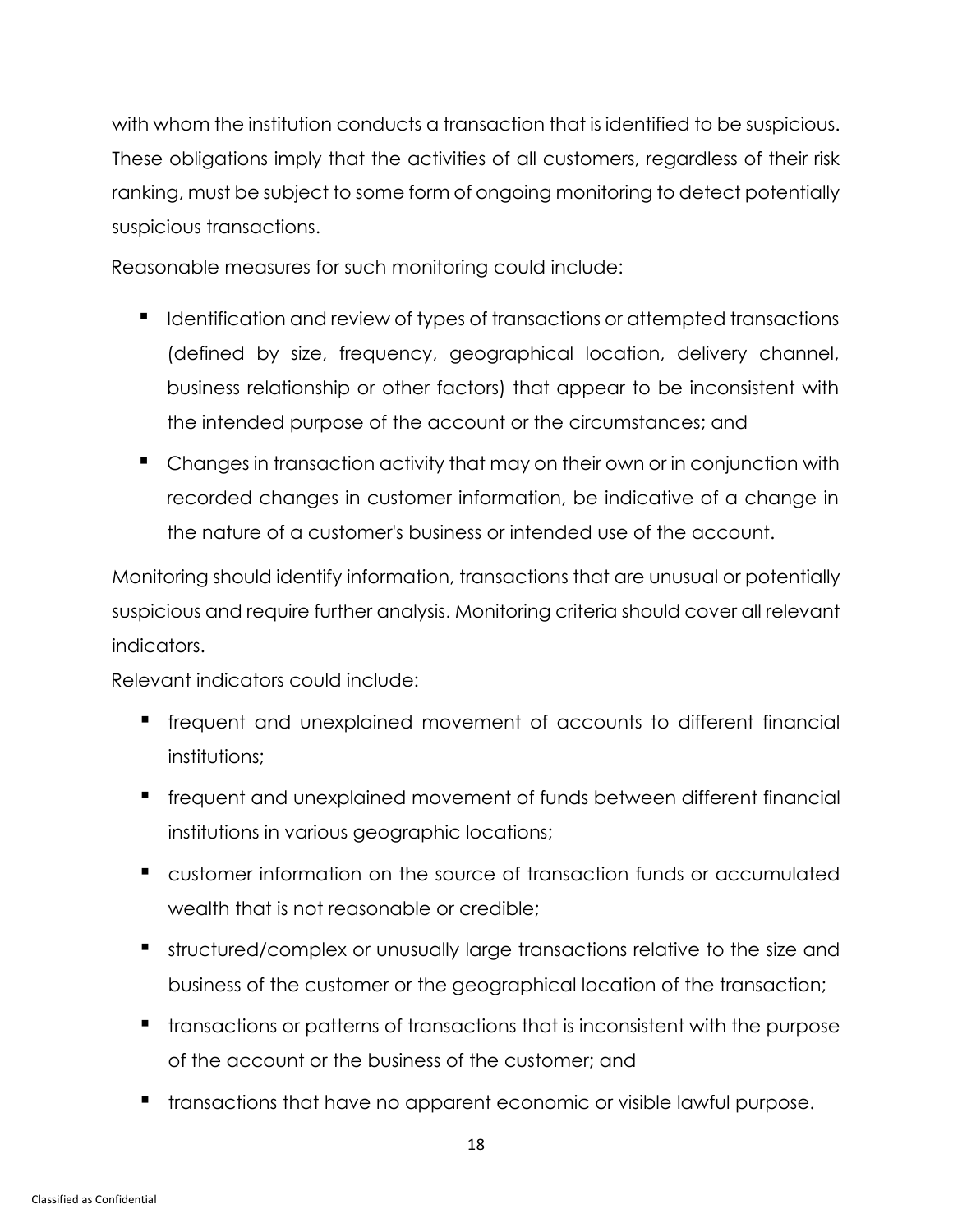#### *3.4.2 Enhanced*

Where an OFI determines ML/TF risks to be high, it must take prescribed special measures for identifying customers, keeping records and monitoring financial transactions in respect of the activities that pose the high risk. The prescribed special measures should include: reasonable measures to determine whether the high risk customer is a PEP; maintain customer identification information; file a suspicious transaction report and generally mitigate the high risk.

OFIs should consider creating more than one category of higher risk customers, and more than one category of enhanced due diligence, if the nature, scope, complexity and risk profile of the financial institution merits such action. Each level of enhanced monitoring should reflect the assessed level of risk appropriately.

Reasonable measures for applying enhanced monitoring could include:

- Frequent reviews of customer activity;
- Frequent updates or reviews of customer information;
- The application of additional customer identification measures;
- The gathering of information from public or open sources such as commercial databases;
- Frequent flagging of unusual transactions or other information;
- Referral of customer activity and transactions to a more senior officer in the OFI for review.

Additional measures that could be taken to strengthen the monitoring of high risk activities include:

■ Review of business reports, including exceptions reports, generated by management information systems (for example, anti-fraud systems), for possible indicators of unusual or suspicious activity; and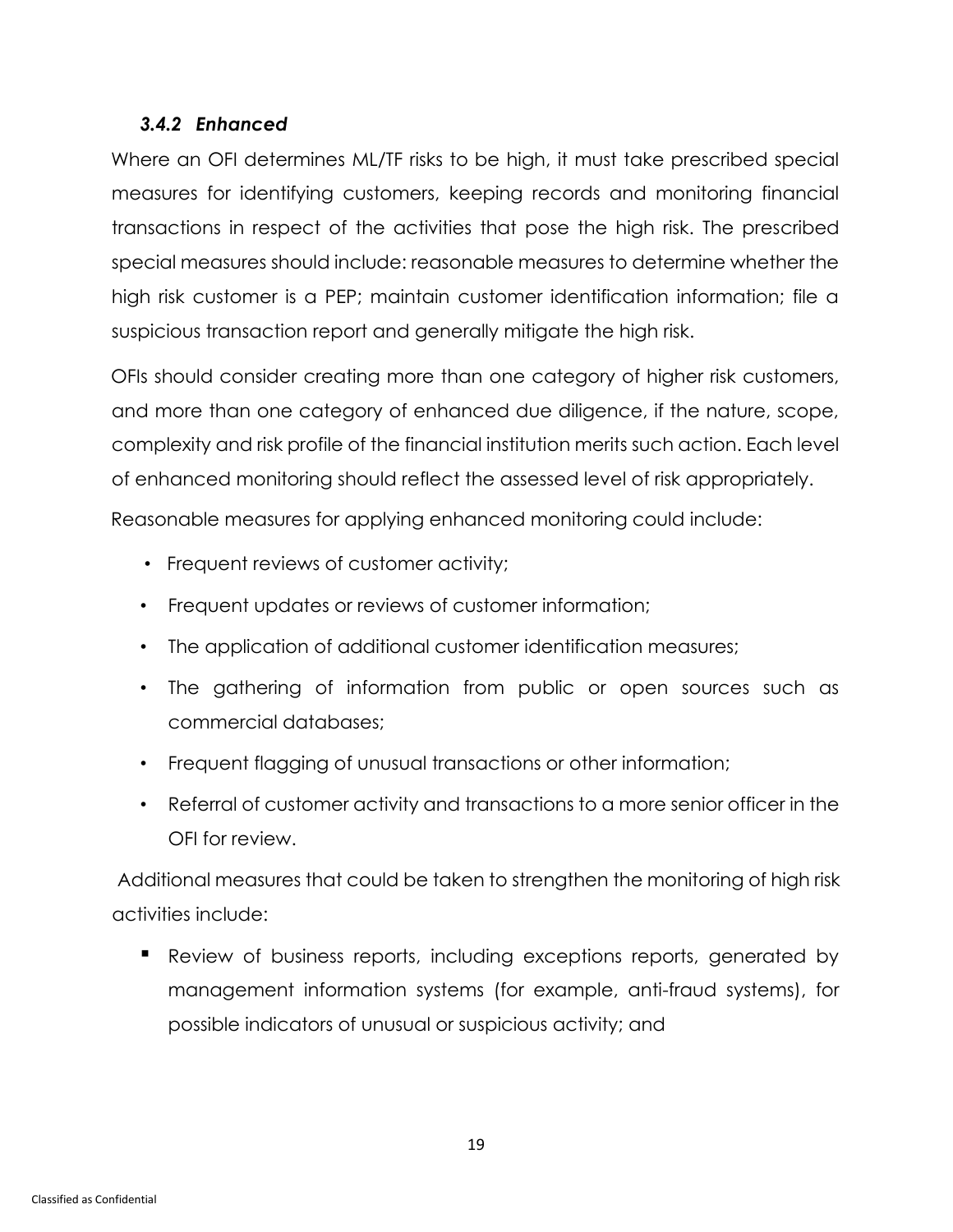**■** Analysis of STR information for trends and other indicators of suspicious activity to aid the development of appropriate risk-base controls in businesses that indicate such activity.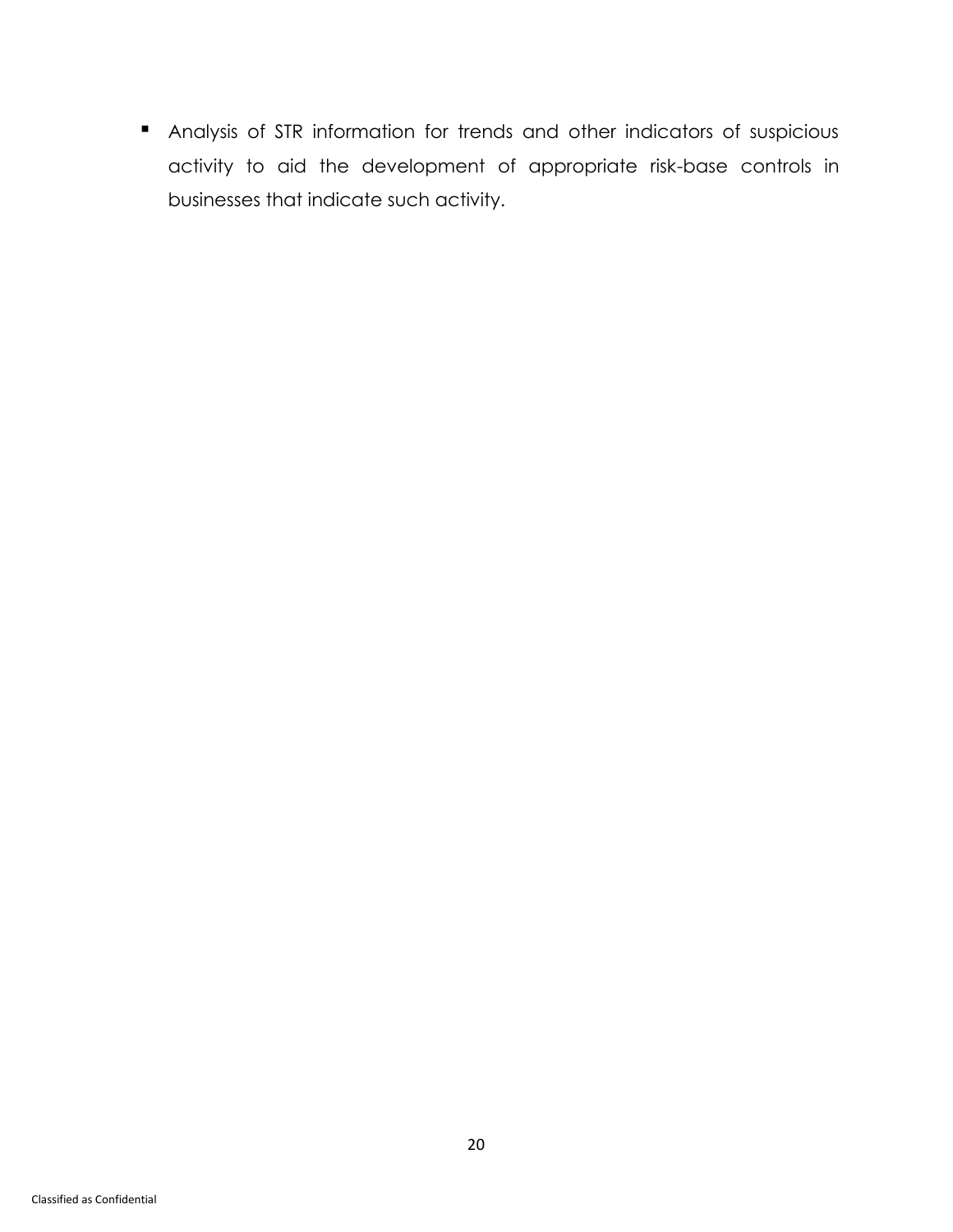#### <span id="page-25-0"></span>**3. HIGHER RISK CUSTOMERS**

OFIs should develop appropriate measures in respect of enhanced due diligence and related controls applicable to areas of identified higher risk. Regulation 16 of the AML/CFT Regulations, specified the customers/circumstances where enhanced due diligence should be applied to include non-resident customers, private banking, trust and other companies that are asset holding entities, PEPs, cross border banking and business relationships, companies with nominee shareholding, etc.

#### *4.1 Intermediaries and Third Parties*

OFIs may rely on intermediaries or other third parties for customer information gathering and verification purposes (Regulation 28 of AML/CFT Regulations), which could include the use of solicitors, brokers etc.

ML/TF risk mitigation can be compromised where OFIs do not ensure that appropriate customer identification standards are applied by the intermediaries or other third parties. Consequently, accountability for identifying and obtaining information of the customer remains with the OFIs when third parties are engaged (Regulation 28(5) of the AML/CFT Regulations). In respect of this accountability, OFIs must have an agreement or arrangement in writing with the agent if such person is to be responsible for customer identification and verification.

The provisions of this arrangement or agreement must conform with the requirements of Regulation 28(2) of the AML/CFT Regulations and it should also obligate the agent to:

• apply customer identification procedures that include viewing original identification documents;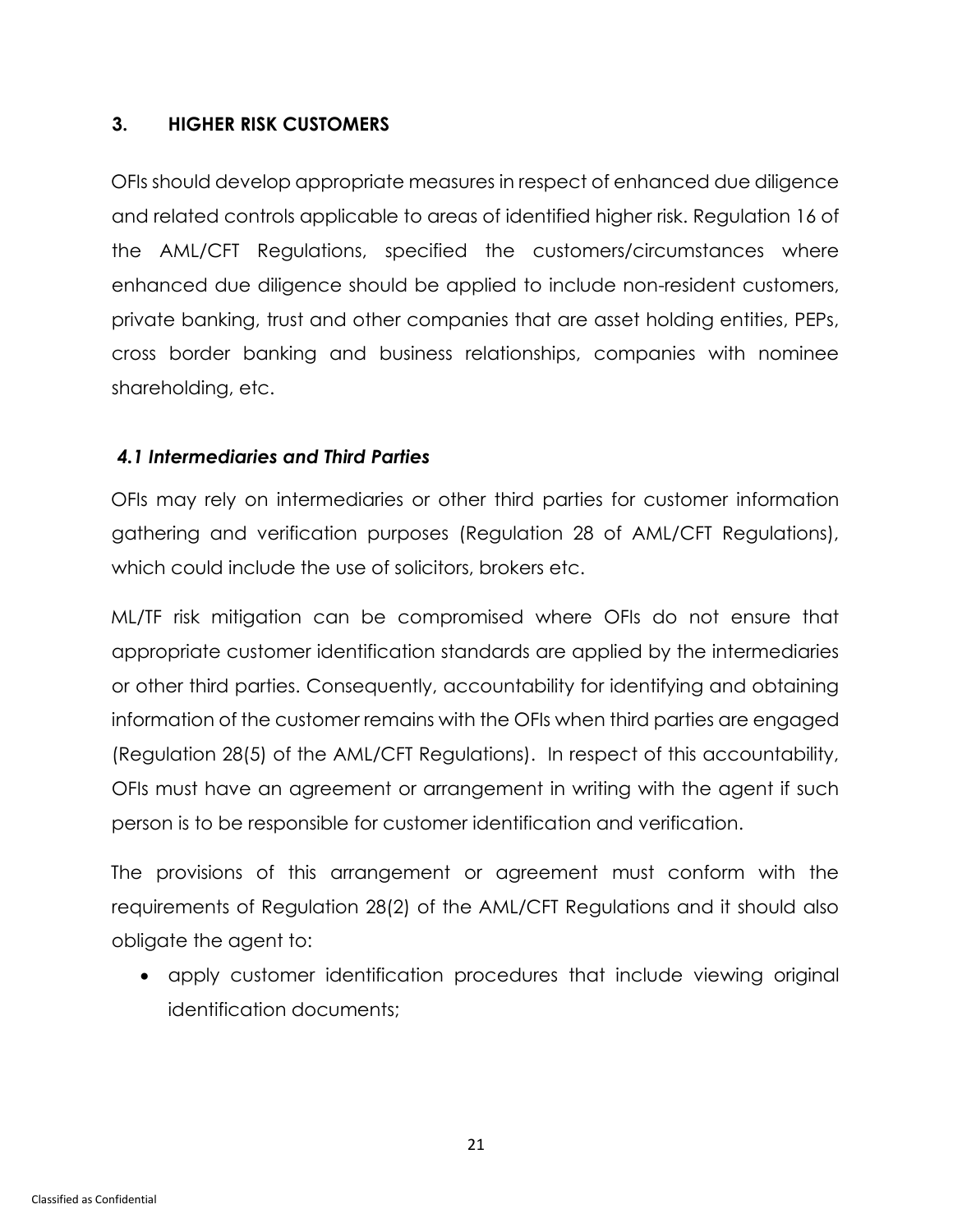- ensure that, where the customer is not present at the time customer identification is ascertained, the agent applies prescribed non-person-toperson identification requirements;
- provide the customer identification information to the OFI promptly after obtaining it;
- ensure that if the agent is responsible for collecting the information required to make a third party determination or a PEP determination, these responsibilities are also documented;
- ensure they receive customer identification information within the required timeframes; and
- periodically review the quality of customer information gathered and documented to ensure that it meets OFI's requirements.

Documentation of relationships and communications with agents and intermediaries as well as customer due diligence work done should be complete.

OFIs should consider terminating relationships with agents or intermediaries that do not comply with agreed customer identification responsibilities or provide the requisite customer information on a timely basis. Contracts with agents should be reviewed and updated (as necessary) to ensure compliance with the extant AML/CFT laws and regulations regarding the use of agents and intermediaries.

Bureaux-de-Change (BDCs) that are directly involved in the purchases and sales of foreign currencies should note that the BDCs may be easily used for laundering the proceeds of frauds/crimes and financing of terrorism. They should, therefore, adopt enhanced due diligence to maintain adequate records of customers for easy reference.

# *4.2 Politically Exposed Persons (PEPs)*

The FATF Recommendations state that PEPs are potentially more susceptible to financial crime than other customers of financial institutions. In Nigeria, the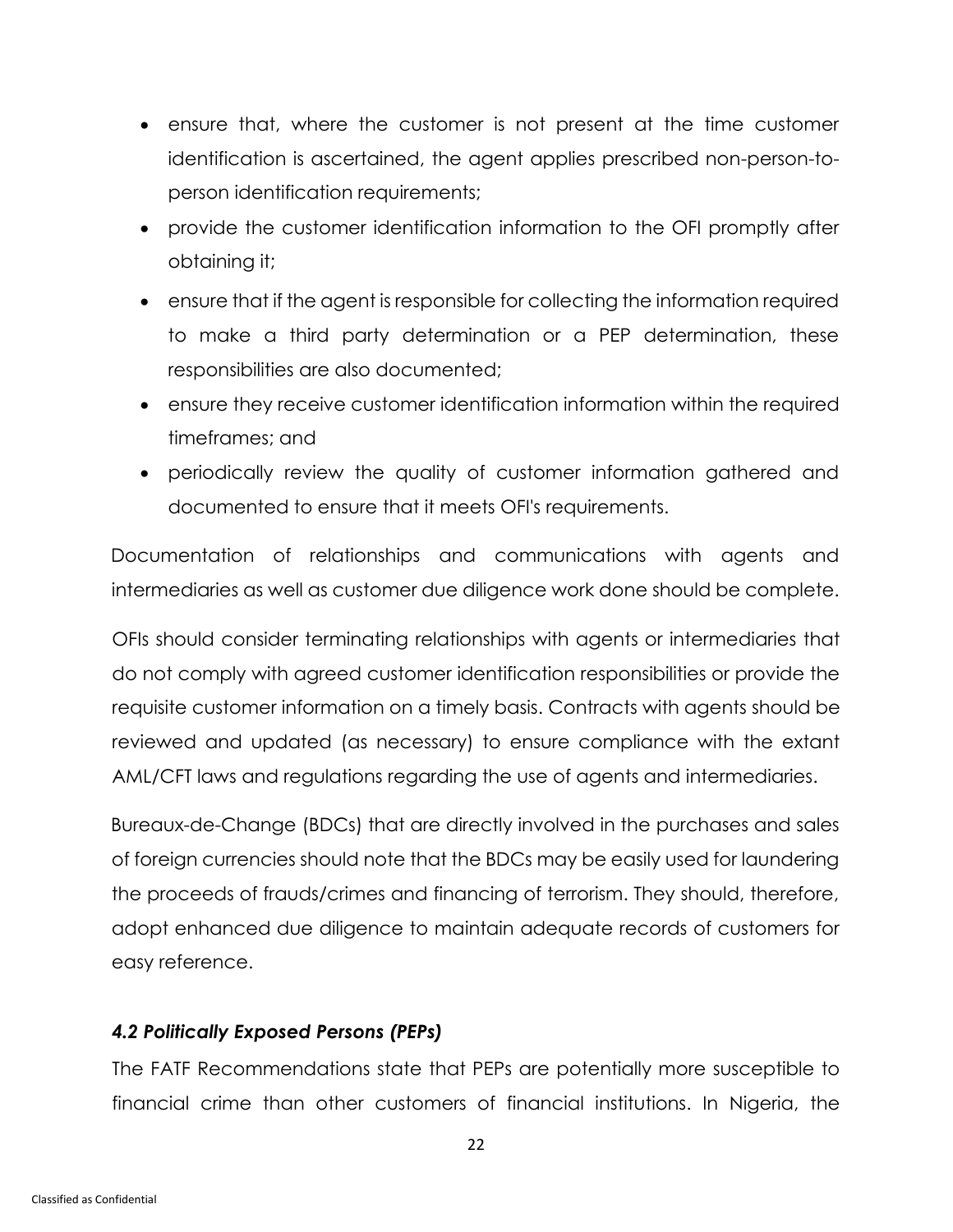AML/CFT Regulations, requires OFIs to determine whether they are dealing with PEPs and prescribes mandatory enhanced due diligence measures and on-going monitoring of relationship with PEPs.

PEPs are defined in Regulation 18 of the AML/CFT Regulations as individuals who are or have been entrusted with prominent public function in Nigeria or foreign countries and people or entities associated with them. Also, PEPs are extended to include persons who are or had been entrusted with a prominent function by an international organization, including members of senior management, directors, deputy directors, assistant directors and members of a board or equivalent function other than middle-ranking or more junior individuals.

Once the determination is made, prescribed actions must be taken by OFIs. OFIs should take "reasonable measures" to determine the status of PEPs when;

- an account is opened (onboarding);
- an existing customer becomes a PEP.

The Reasonable measures could include:

- asking the individual for information that could indicate PEP status;
- screening the individual's name and other personal information against a commercially or publicly available database to gather more information about the individual; or
- establish the source of wealth
- a combination of all.

### **4.2.1 Asking the Customer:**

If OFIs choose to ask the individual for information, the institutions should keep in mind that customers are not expected to know the criteria that determine whether they are PEPs. OFIs should also note that there is no obligation imposed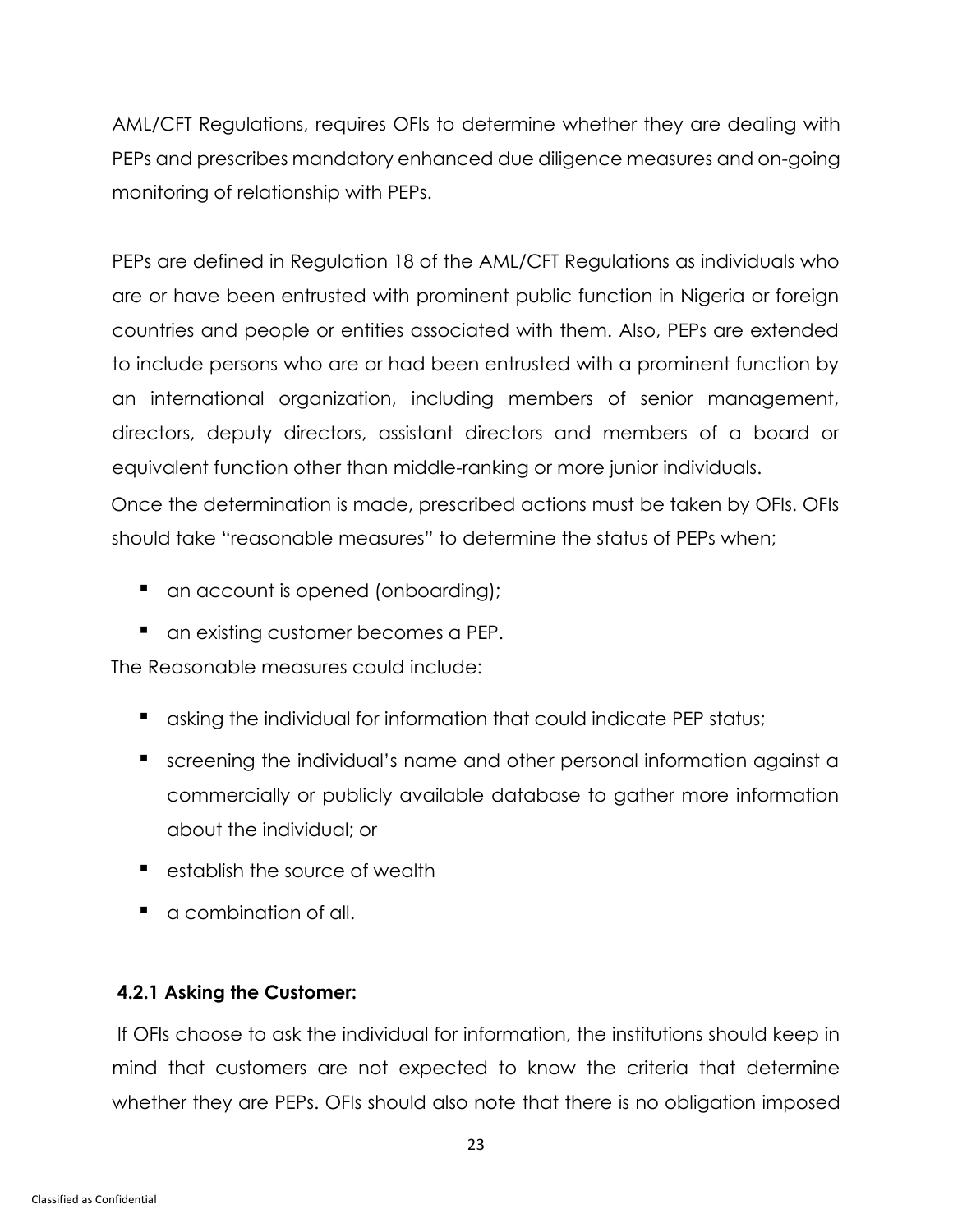on them to disclose to a customer that a determination must be made, or needs to be made.

A reasonable approach would be to ask customers if they have ever had a prescribed connection to a federal, state, local government, military or judiciary. The questions could be expanded to cover family members with any similar connections. If the responses are not clear or inconclusive, additional assessment or due diligence may be necessary before finalizing the determination. The additional measures could range from asking the applicant for more information, or do internet searches, to running the individual(s) name(s) against a public database.

OFIs may assign responsibility for collecting the information necessary to determine if the customer is a PEP, but the OFI, not the agent, is responsible for making the determination and applying the prescribed measures accordingly. OFIs should ensure that where agents or intermediaries are responsible for gathering the information, the agents understand what is required to be done and the OFI satisfies itself that its agents are doing what is required.

### *4.2.2 What Happens after a PEP Determination is made*

Once a customer is identified as a PEP, this may not be changed, except for correction of errors in the information provided.

After it is established that a customer is a PEP, an OFI must:

- take reasonable measures to establish the source of acquired funds;
- obtain the approval of senior management (who has the authority to make this decision) to keep the account operational; and
- conduct enhanced ongoing monitoring of the PEP's account to identify potentially suspicious transactions.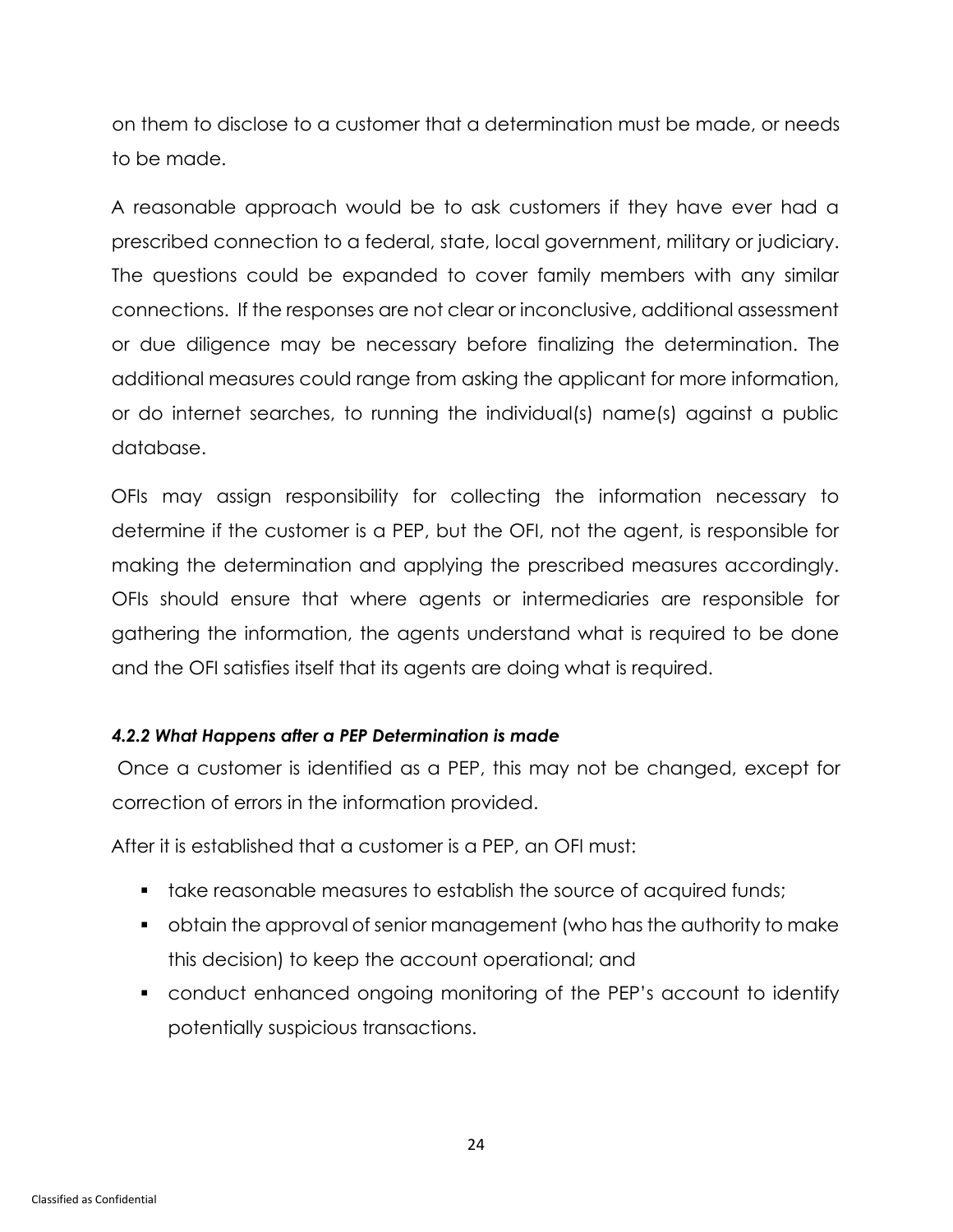Reasonable measures should be put in place for enhanced and ongoing monitoring of PEPs' accounts and may involve manual or automated processes, or a combination of both depending on resources and needs. This could include:

- ensuring that the system for monitoring and reporting PEPs for suspicious activities are adequate given the OFIs size, complexity, location and types of customer relationships;
- developing reports or performing a frequent review of PEP account activity, and flagging activities that deviate from expectations and elevate concerns as necessary;
- setting up a management committee to regularly review all identified PEPs and their transactions; and
- frequent review of transactions against red flags.

OFIs should ensure that their methodology for PEP determination does not preclude individuals merely because they are not Nigerian citizens or residents.

# *4.4 Mortgage Loans and other Products*

OFIs should ensure their customer acceptance and due diligence processes address the risk of use of proceeds crimes for acquiring property. OFIs should take reasonable measures to address the risk, which could include:

- applying enhanced customer identification measures such as viewing a second piece of identification, or viewing governmentissued photo identification;
- having an agent or intermediary apply enhanced non-face-to-face customer identification measures;
- ensuring that legal and/or beneficial ownership of property or business is identified and documented;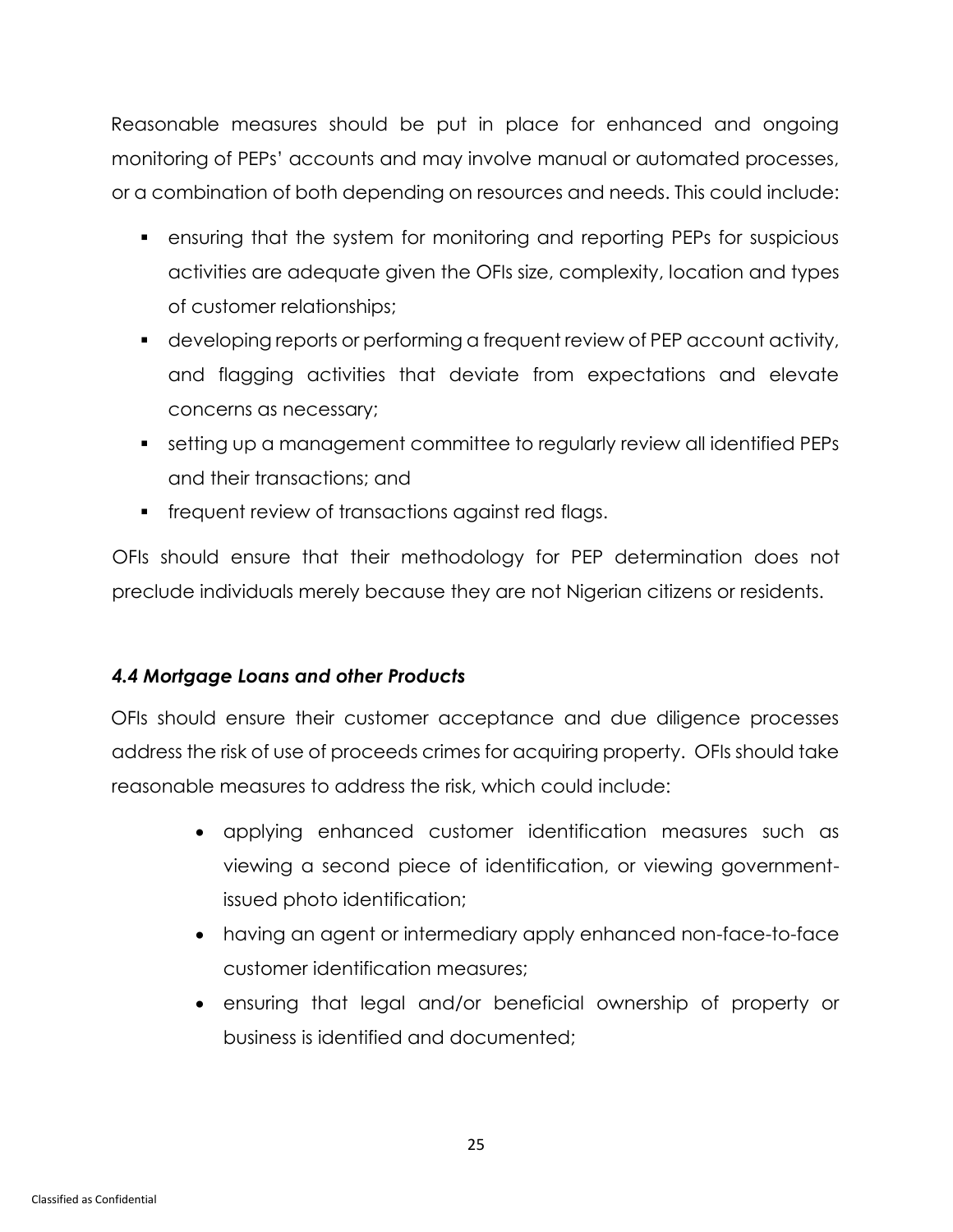- satisfying themselves that the amount of customers' accumulated funds or wealth appears to be reasonable and consistent with the information provided;
- training of staff or agents to recognize valid identification and signs of falsified documents;
- obtaining corroboration of information in employer letters, references, pay stubs or credit records, as appropriate; and
- corroborating the existence and value of stated assets.

Primary Mortgage Banks and other relevant OFIs should ensure that mortgage loans are subject to the AML/CFT programme.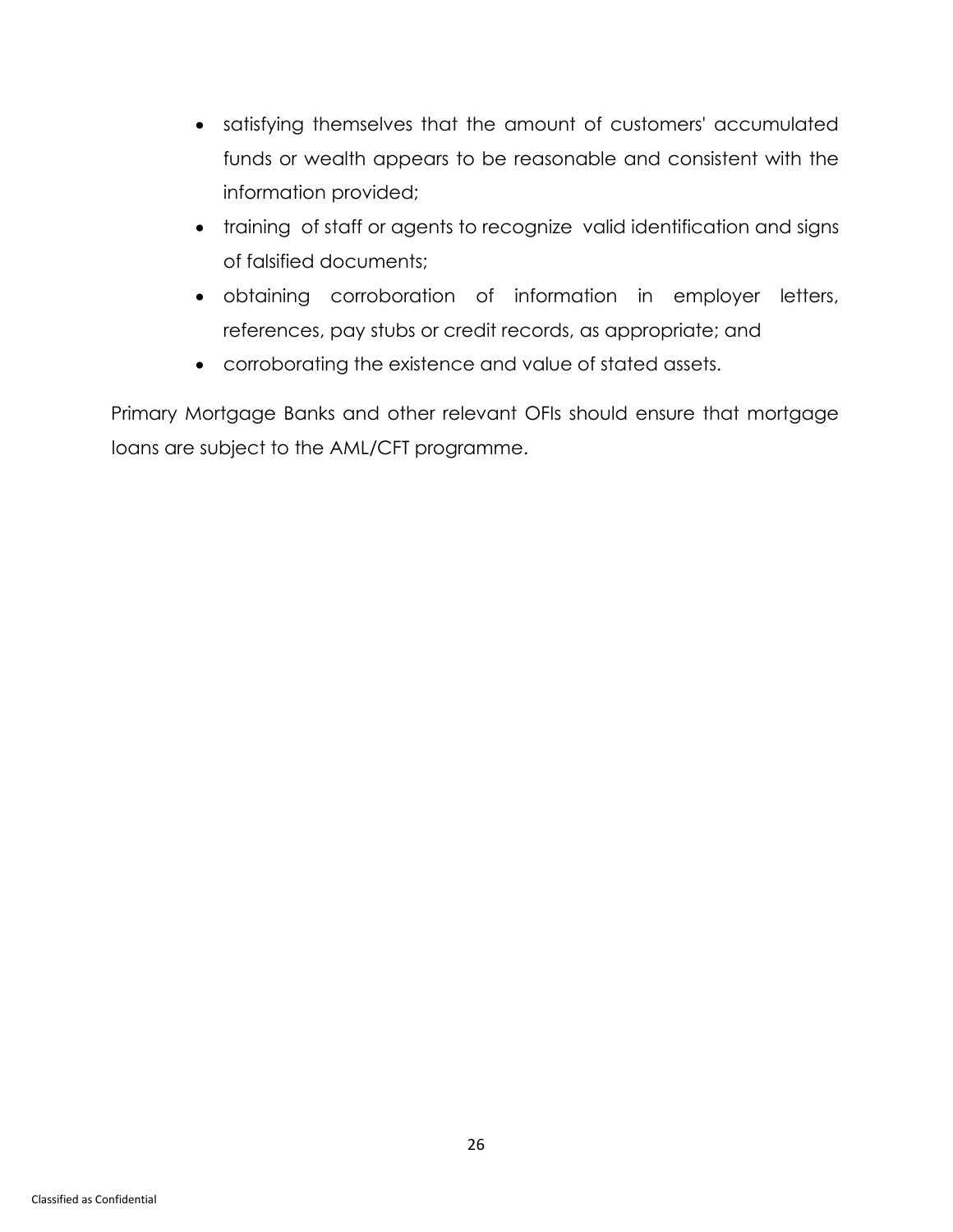#### <span id="page-31-0"></span>**4. TRANSACTION REPORTING**

OFIs should ensure that internal reporting processes are designed to ensure compliance with regulatory reporting requirements as they relate to transaction reporting systems. Systemic compliance issues should be documented, escalated to the HOC and brought to the Board and Senior Management or the regulatory authorities as the case may be. Control measures should include the identification of remedial action designed to eliminate compliance issues.

#### **5.1 Currency Transaction Reporting**

OFIs are required to render Currency Transaction Report (CTR) to NFIU for each transaction in cash (deposit, withdrawal, exchange or other payment or transfer) of N5,000,000 and above or N10,000,000 and above for individuals or corporate bodies respectively. All types of currency transactions are to be reported, there are no exempt persons.

A completed CTR is required to be rendered (manually or electronically) to the NFIU within 7 days after the date of the transaction. If an OFI fails to file CTRs on reportable transactions as a result of unforeseen circumstances. The OFI must retain copies of CTRs for five years from the date of the report.

### **5.2 Suspicious Transactions Reporting (STRs)**

Suspicious transactions are defined as those transactions in respect of which there are reasonable grounds to suspect that the transaction or attempted transaction is related to the commission or attempted commission of an ML or FT offence. It should be noted that there is no monetary threshold applicable to suspicious transactions.

Transactions that the OFIs reasonably suspect are related to money laundering offences must be reported to the NFIU. Property in the possession or control of OFIs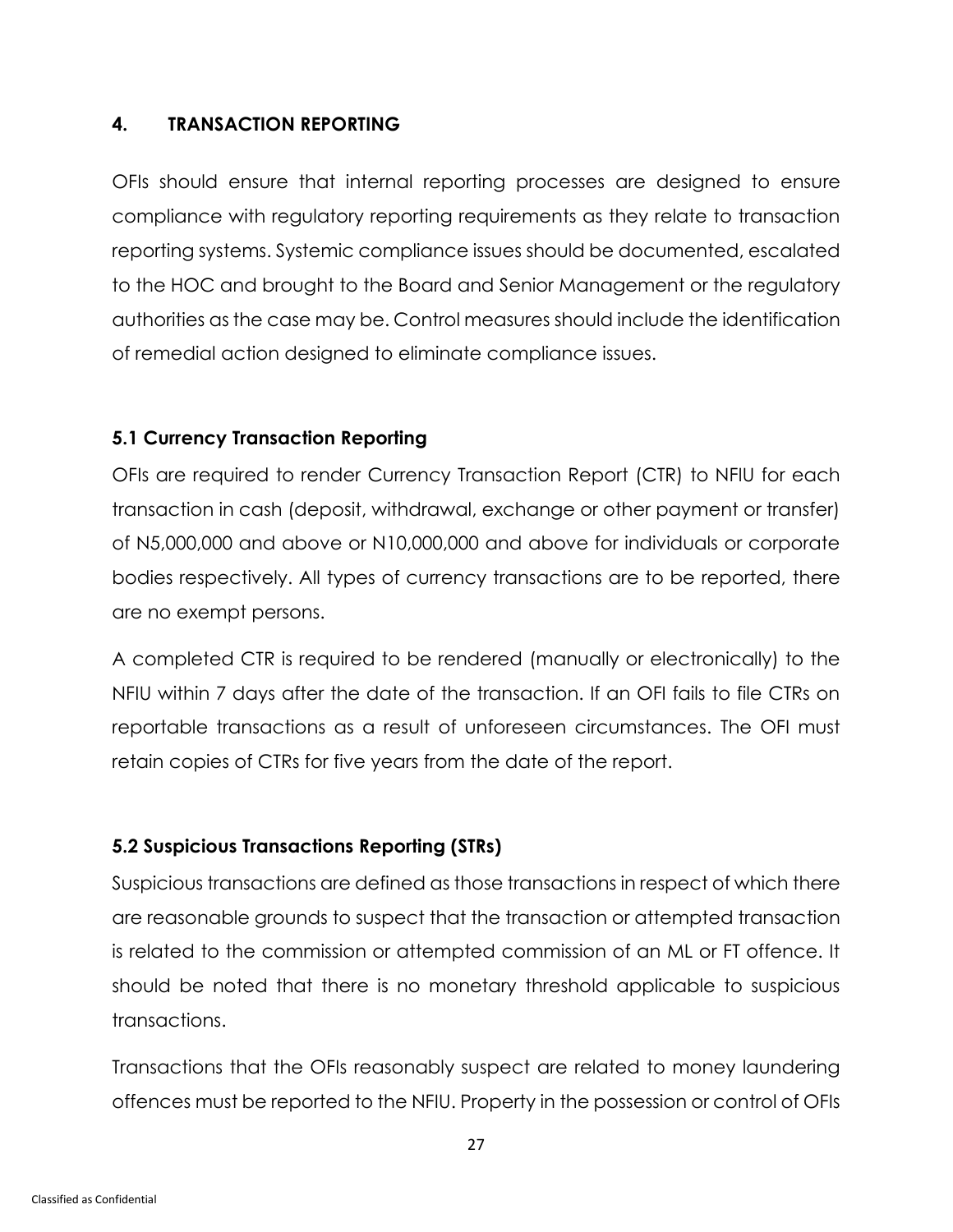that is known or believed to be owned or controlled by or on behalf of a terrorist or terrorist groups, must also be reported to NFIU. This includes information about any transaction or proposed transaction relating to that property.

Suspicious transactions should be identified by OFIs from unusual activity or transactions. Procedures to identify unusual activities should capture the background and purpose of the transaction(s), who was involved, when and where it occurred, what products or services were involved and how the transaction was structured and should be recorded.

STRs must be filed promptly in compliance with the regulatory requirements. Supporting documentation must be retained as prescribed and made available to assist law enforcement authorities within prescribed deadlines.

OFIs must ensure that information concerning STRs, including the fact that there is a suspicion and/or an STR, is kept strictly confidential. The customer(s) involved must not be tipped off and information within the OFI must be strictly limited to the HOC and others on a "need to know" basis.

The obligation on financial institutions to report suspicious transactions applies to whether the transactions are completed or not (Regulation 31 (4)), thus an attempted suspicious transaction is also subject to reporting to the NFIU.

Regulation 31 of the AML/CFT Regulations provides what constitute a suspicious transaction, the obligation to and timing of reporting to the NFIU. Regulation 31 (3) specified that a financial institution shall report to the NFIU not later than 24 hours, any suspicious transaction, stating clearly the reasons for the suspicion and the actions taken, the identity of the principal and any other relevant information.

Except where the identity has been previously ascertained in accordance with the Regulations, OFIs should take reasonable measures to ascertain the identity of every person with whom a suspicious transaction or suspicious attempted transaction is conducted. While reasonable measures may include normal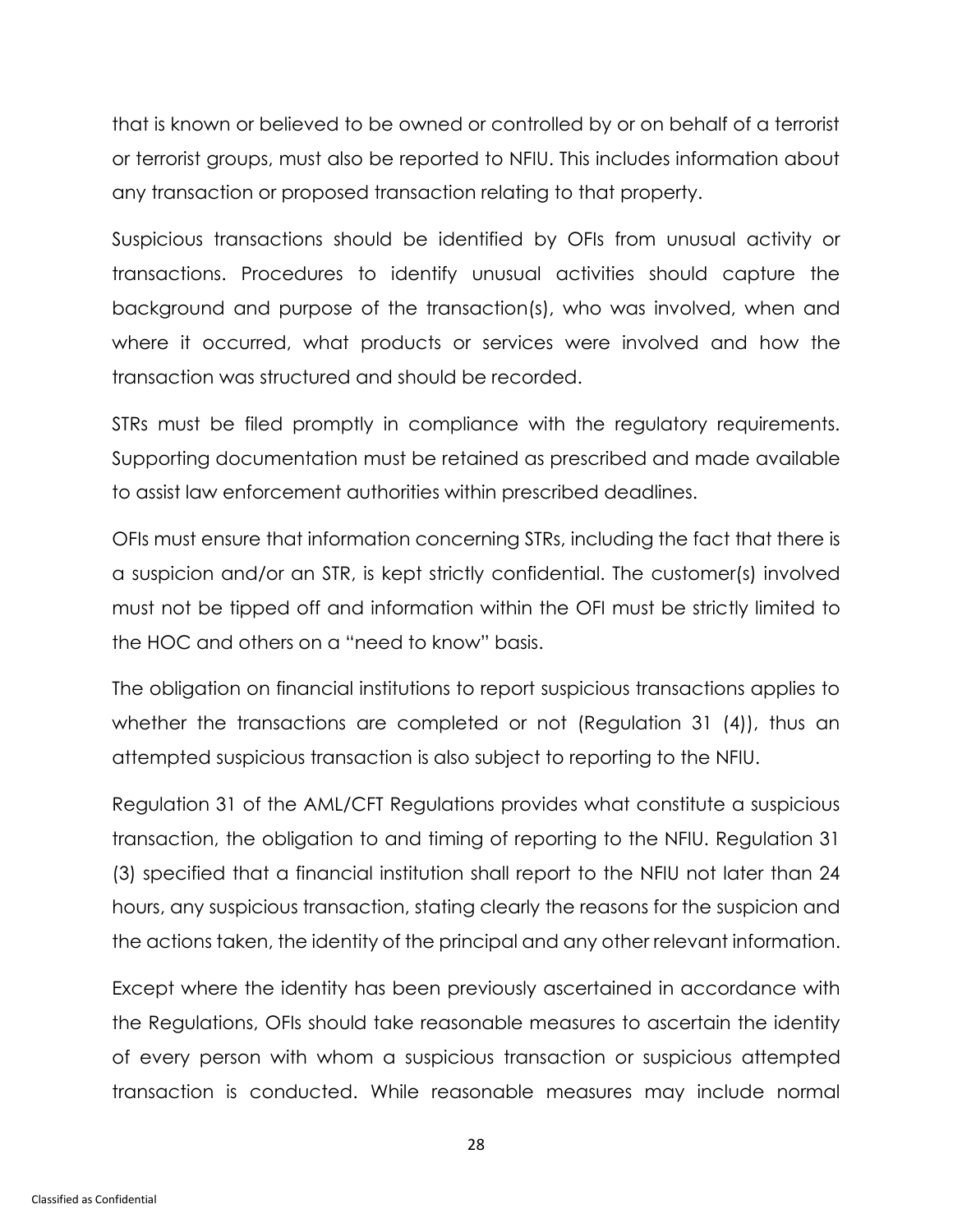customer identification practices, care must be taken to ensure that such practices, if used, do not tip off the customer.

In summary the OFIs policies, procedures and processes for identifying, investigating and reporting suspicious transaction should include the following:

- i. Lines of communication for the referral of unusual activity to appropriate personnel;
- ii. Designation of individual(s) responsible for identifying, researching and reporting suspicious activities;
- iii. Monitoring systems used to identify unusual activity; and
- iv. Procedures for reviewing and evaluating transaction activity reported to law enforcement agencies. OFIs should also evaluate the policies, procedures and processes for:
	- (a) responding to LEA's requests;
	- (b) evaluating the account of the target for suspicious transactions;
	- (c) filing of STRs, if necessary; and
	- (d) handling account closures.

### **5.2.1 STR Decision Making**

The financial institution's policies, procedures and processes should include procedures for:

- (i) documenting decisions not to file a STR;
- (ii) issues identified as the result of STR filings on accounts; and
- (iii) closing accounts as a result of continuous suspicious transaction.

### **5.2.2 STR Completion and Filing**

The financial institution's policies, procedures and processes provide for: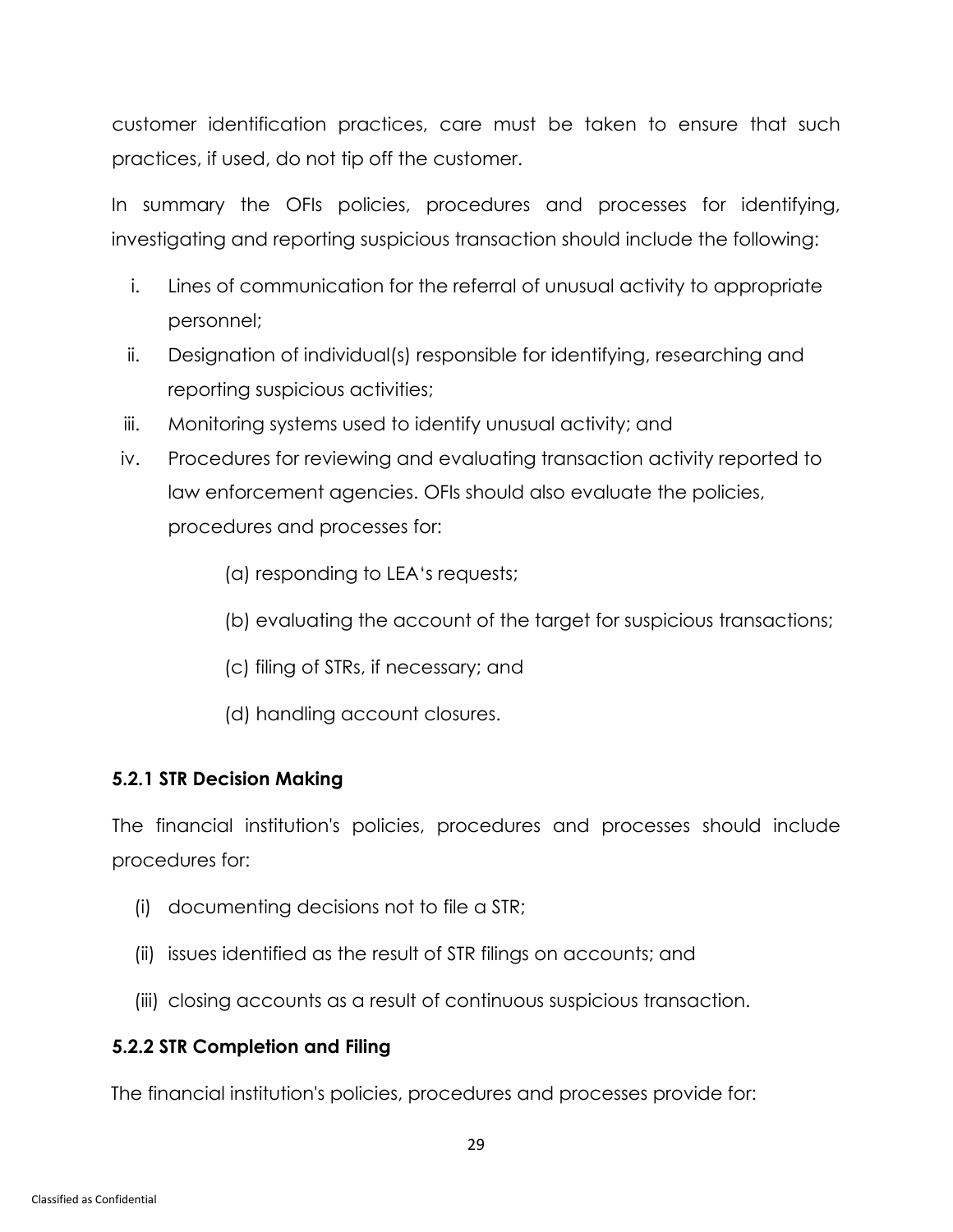- (i) completing, filing and retaining STRs and their supporting documentation;
- (ii) reporting STRs to the board of directors, or a committee thereof and informing senior management; and
- (iii) sharing STRs with head offices and controlling companies, as necessary.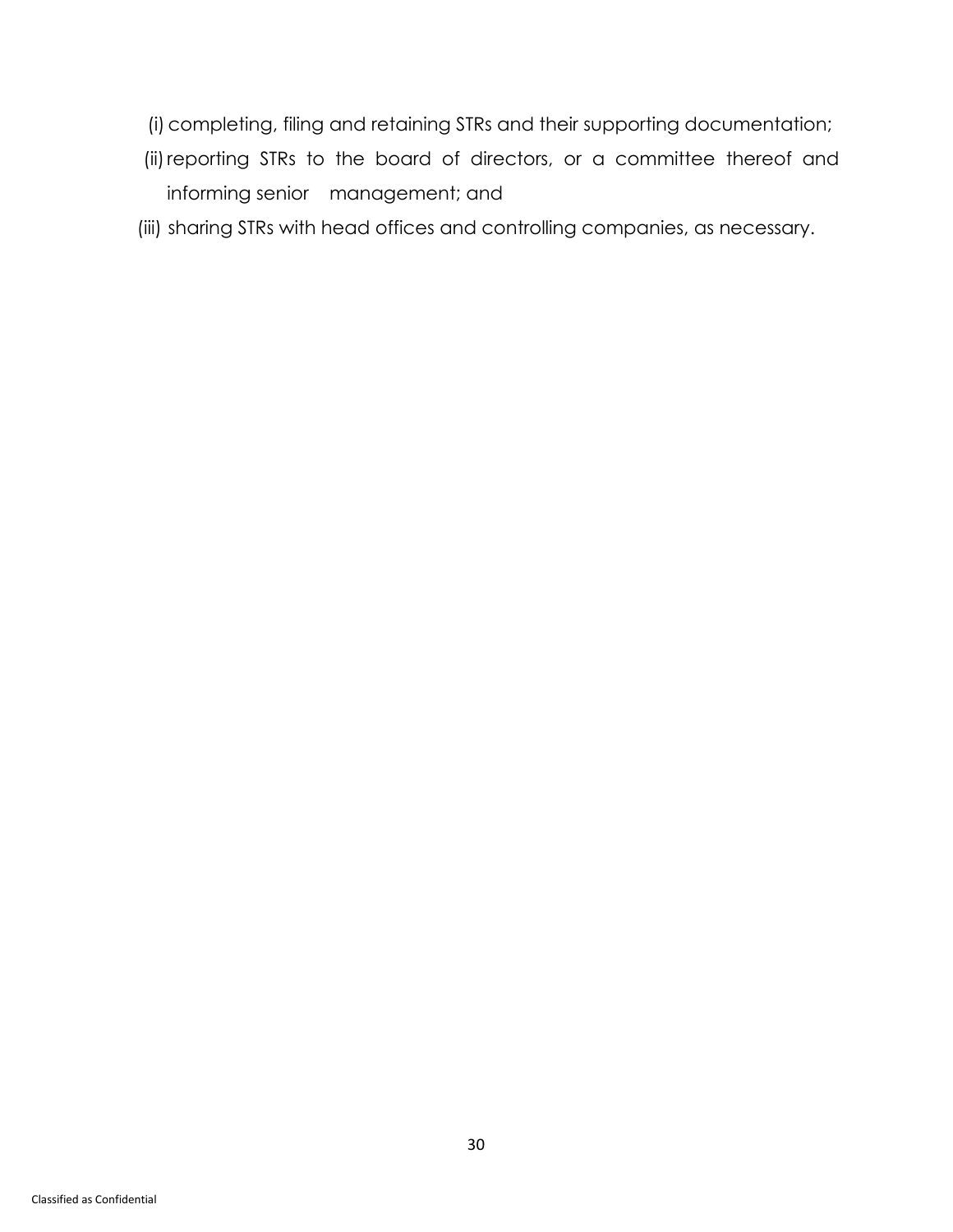#### <span id="page-35-0"></span>**5. OVERVIEW OF ML/TF RISKS**

#### **6.1 Introduction**

The success of the AML/CFT programme depends on effective assessment of related threat and vulnerability and having necessary controls for combating ML/TF risks.

The purpose of this section is to:

- a. provide general information about ML/TF risks related to products, services, delivery channels and geographical location;
- b. assist OFIs in assessing their ML/TF risks;
- c. enable OFIs implement an AML/CFT programme appropriate to their size, nature and complexity;
- d. enhance the OFI's understanding of its vulnerability to ML/TF risks; and
- e. assist OFIs to allocate resources efficiently to mitigate the ML/TF risks.

#### **6.2 Obligation for ML/TF Risk Assessment and Management**

Regulation 5 of the AML/CFT Regulations requires institutions under the purview of the CBN to take appropriate steps to identify, assess and understand the ML/TF risk of their customers, geographic areas of operations, products, services and delivery channels.

It further requires institutions to document their risk assessment and consider all relevant risk factors before determining the overall level of risk and mitigation to be applied.

Regulation 40(1) of the AML/CFT Regulations also requires OFIs to identify and record areas of potential money laundering risks not covered by the Regulations and report to the CBN and NFIU as appropriate.

It is therefore obligatory for OFIs to conduct periodic risk assessment of their ML/TF risks in line with the aforementioned provisions.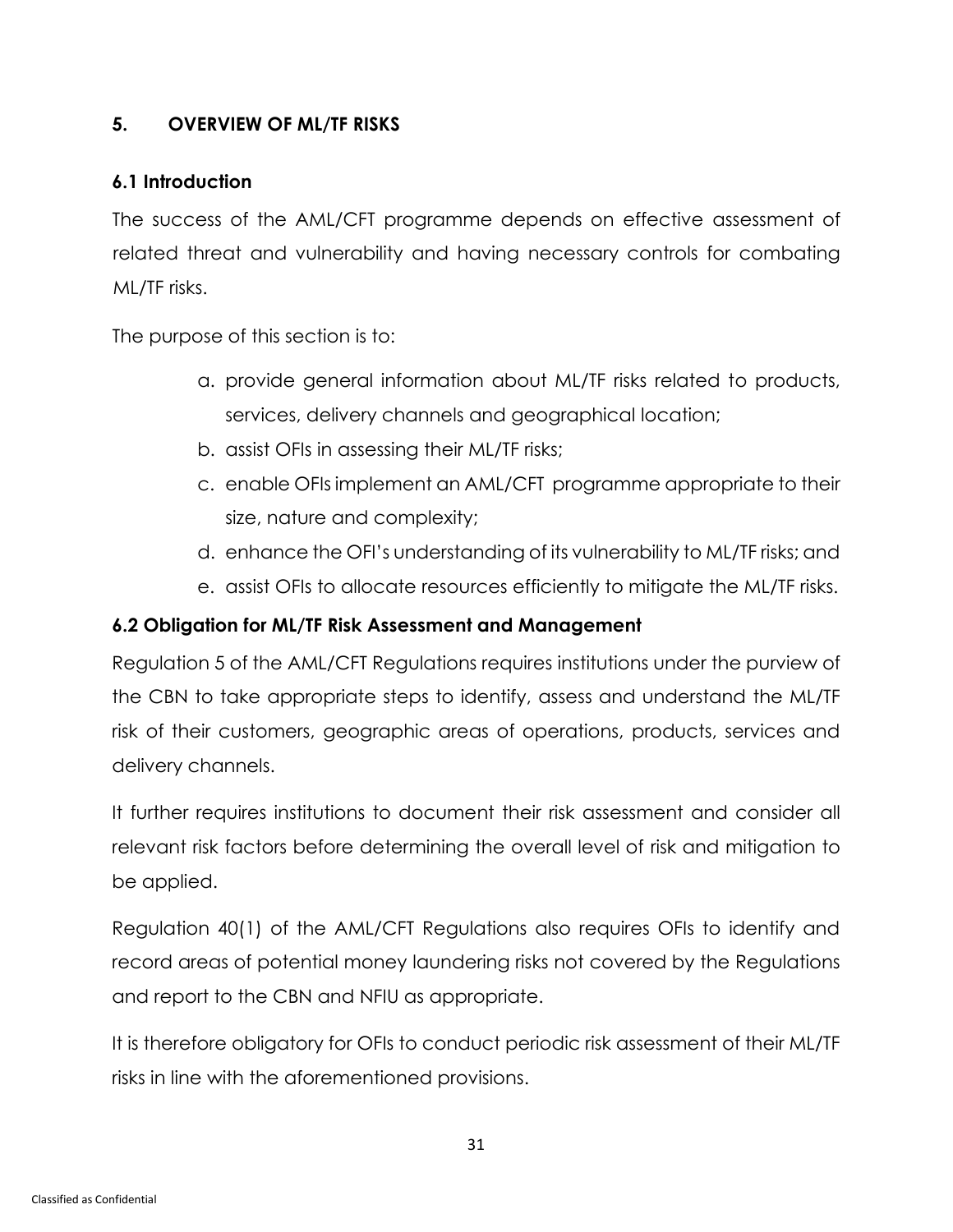# **6.3 Assessing Risk**

There is no single prescribed methodology for ML/TF risk assessment in OFIs. However, the methods used should be sufficient in assessing the ML/TF risks.

Measures to be applied should take into consideration the following:

- the business lines and other operations;
- cross-border and international operations, if any, and linkages among others;
- any other relevant information.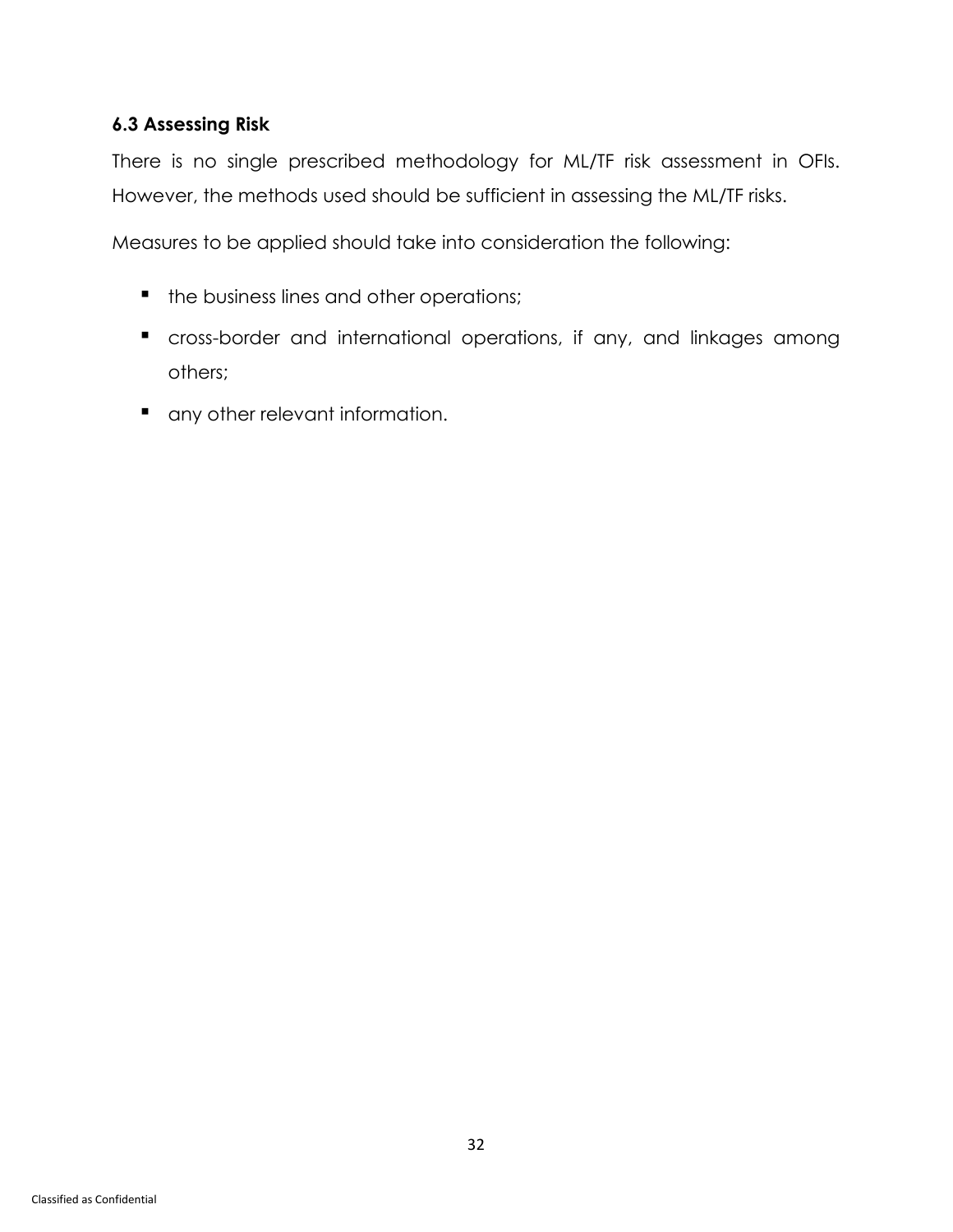#### <span id="page-37-0"></span>**6. RISK MANAGEMENT**

OFIs are required to have policies, controls and procedures that enable them to effectively manage and mitigate the ML/TF risks that have been identified. They are also required to monitor the implementation of those controls and enhance them, where necessary. The policies, controls and procedures must be approved by senior management, and the measures taken to manage and mitigate the risks (whether higher or lower) should be consistent with regulatory requirements.

### **7.1 Risk Identification**

The OFIs should identify sources of risk, areas of impacts, events (including changes in circumstances), causes and their potential consequences. The aim of this step is to generate a comprehensive list of risks based on those events that might create, enhance, prevent, degrade, accelerate or delay the achievement of objectives. It is important to identify the risks associated with not pursuing an opportunity. Comprehensive identification is critical, because a risk that is not identified at this stage will not be included in further analysis.

OFIs must consider the risk posed by any element or any combination of the elements listed below:

- Customers
- Products and services
- Delivery channels
- Geographic location (jurisdictions).
- **Customers:** The followings are some indicators to identify ML/TF risk arising from customers:
	- a new customer
	- a new customer who wants to carry out a large transaction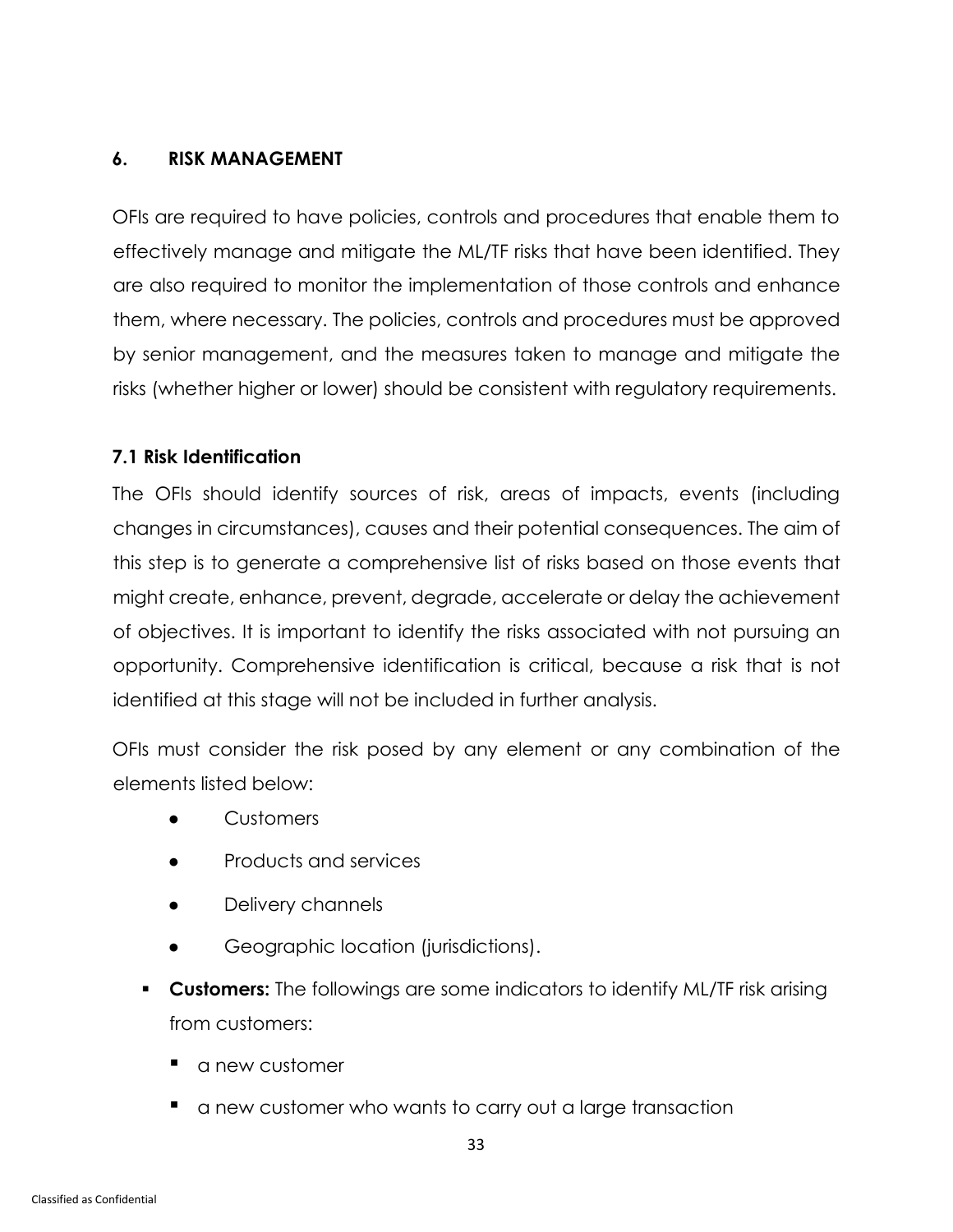- a customer or a group of customers making lot of transactions and/or maintaining several accounts in the same name or group
- a customer who has a business which involves large amounts of cash
- a customer whose identification is difficult to check
- customers conducting their business relationship or transactions in unusual circumstances, such as:
	- o significant and unexplained geographic distance between the institution and the location of the customer.
	- o frequent and unexplained movement of accounts to different institutions.
	- o frequent and unexplained movement of funds between institutions in various geographic locations.
- a non-resident customer
- a corporate customer whose ownership structure is unusual and excessively complex
- customers that are politically exposed persons (PEPs) or influential persons (IPs) or head of international organizations and their family members and close associates
- customers submits account documentation showing an unclear ownership structure
- customer opens account in the name of his/her family member who intends to credit large amount of deposits not consistent with the known sources of legitimate family income
- a customer comes with premature liquidation of fixed deposit
- a customer who wants to settle his loan early
- government employee having several large amounts of fixed deposit accounts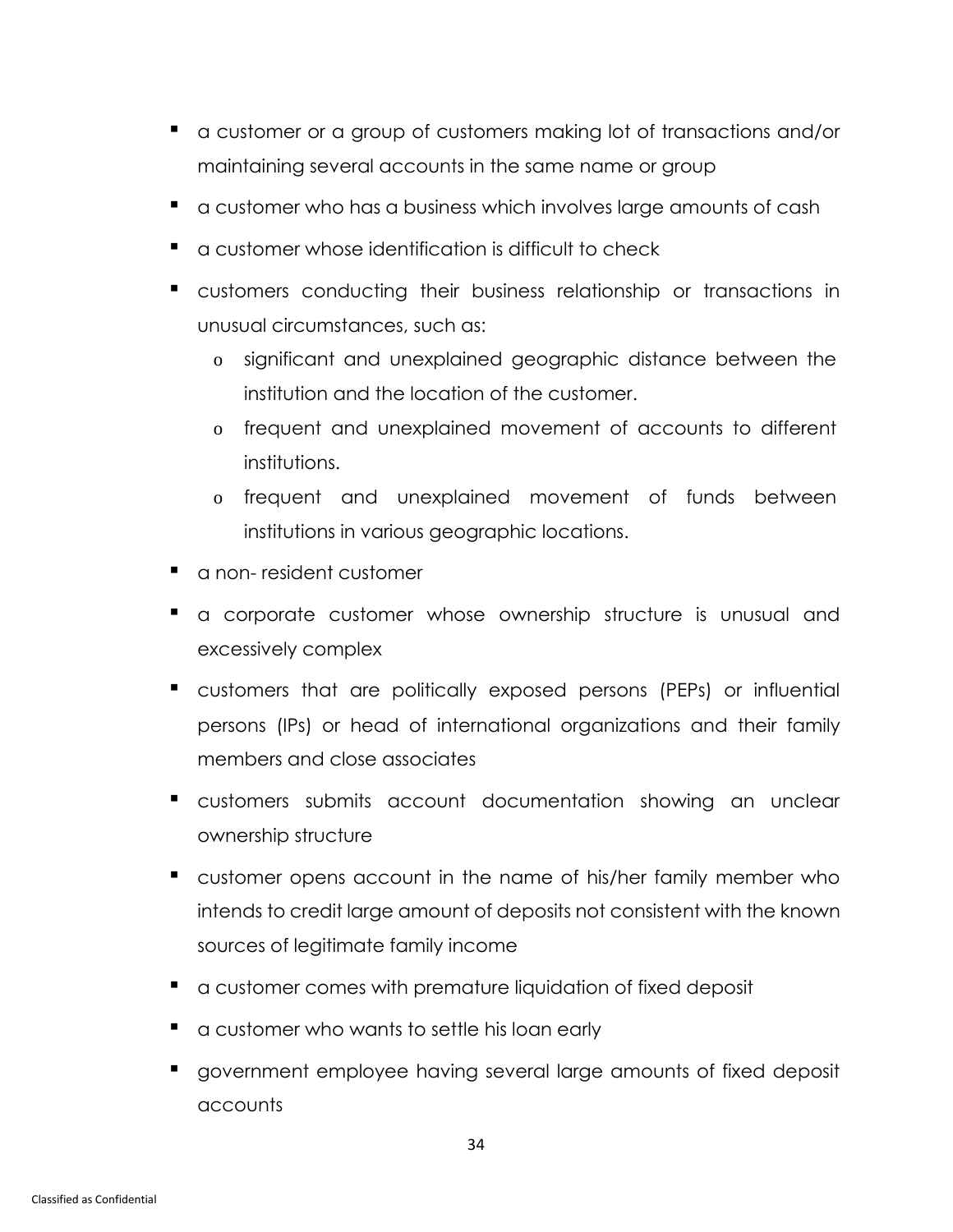#### ▪ **Products and services:**

- **•** prioritized or privileged financial service
- credit card
- syndicate financing
- anonymous transaction
- non face to face business relationship or transaction
- payment received from unknown or unrelated third parties
- receivable financing
- home equity and loan against deposits
- sale and lease back facility
- any new product & service developed

#### ▪ **Delivery channels:**

- direct to the customer (face-to-face)
- online/internet
- mobile banking
- USSD
- electronic wallet
- email
- **•** third-party, agent or broker
- **Geographic location (Jurisdiction):**
	- i. any country which is identified by credible sources as having significant level of corruption and criminal activity
	- ii. any country subject to economic or trade sanctions
	- iii. any country known to be a tax haven and identified by credible sources as providing funding or support for terrorist activities or that have designated terrorist organizations operating within their country
	- iv. any country identified by FATF/GIABA as not having adequate AML/CFT system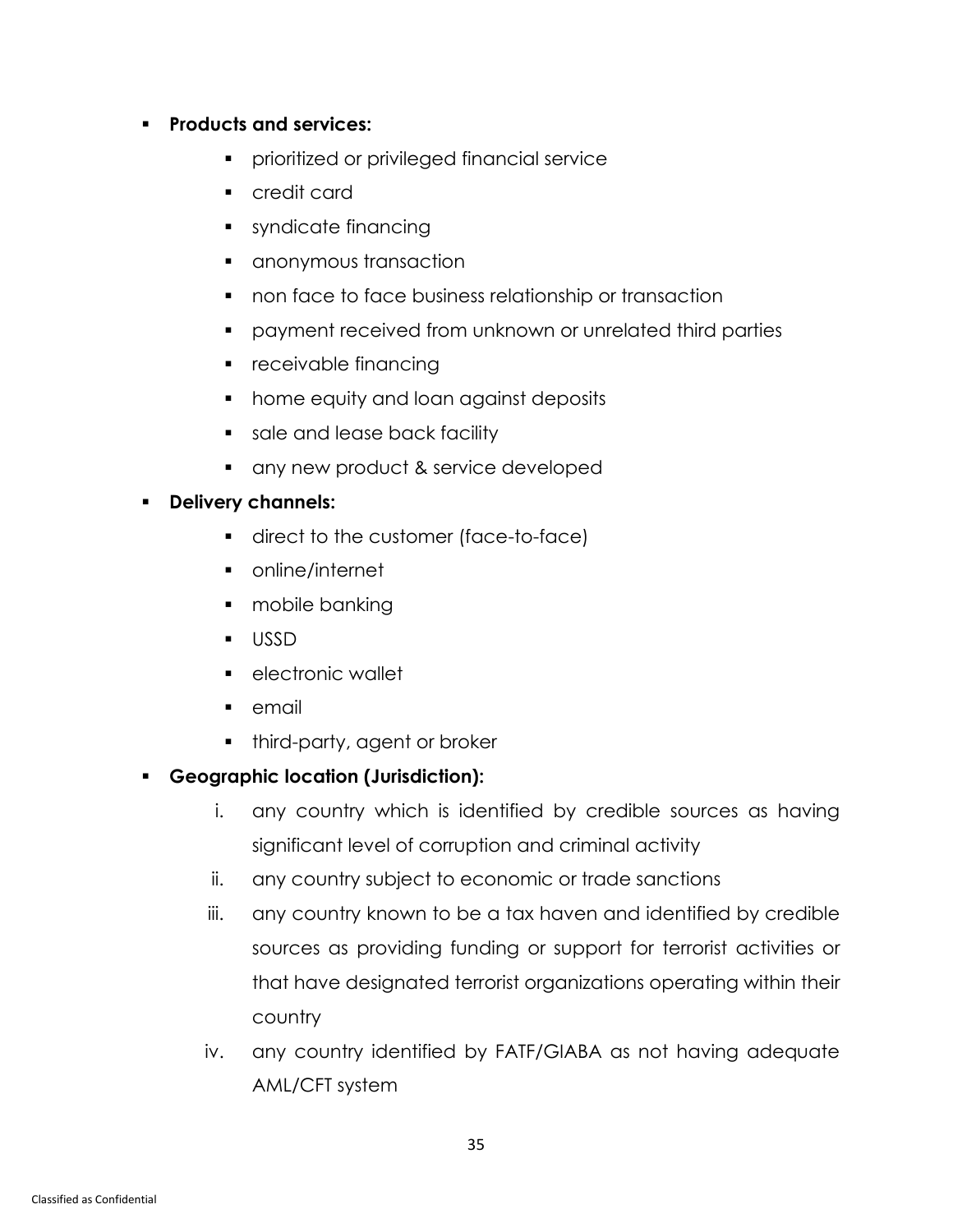- v. any country identified as destination of illicit financial flow
- vi. branch in any land port, seaport city or any border area

# ▪ **Regulatory risk**

This risk is the probability of not meeting the requirements of extant laws and regulations governing AML/CFT in Nigeria. Examples of some of these risks are:

- customer/beneficial owner identification and verification (KYC) not properly done
- failure to keep record
- failure to train staff on AML/CFT
- absence of board approved AML/CFT policies/frameworks
- failure to report suspicious transactions or activities
- non rendition of AML/CFT returns to CBN
- not having an AML/CFT Compliance Officer
- failure to conduct Enhanced Due Diligence (EDD) for high risk customers (i.e, PEPs, IPs)
- not complying with any order for freezing or suspension of transaction issued by CBN or NFIU
- not submitting accurate information or statement requested by the CBN and other competent authorities.

# **7.2 Risk Assessment**

The risk associated with an event is a combination of the likelihood and severity of occurrence. The likelihood of occurrence is the possibility of the risk occurring while the impact/severity represents the amount of loss or damage suffered by the institution. Having identified the ML/TF risks, OFIs need to assess the likelihood of occurrence and the severity/impact, if the risks crystalized.

Therefore, to measure the identified risks, OFIs should apply the risk rating scales for likelihood and impact in *Tables 1* and *2, respectively.*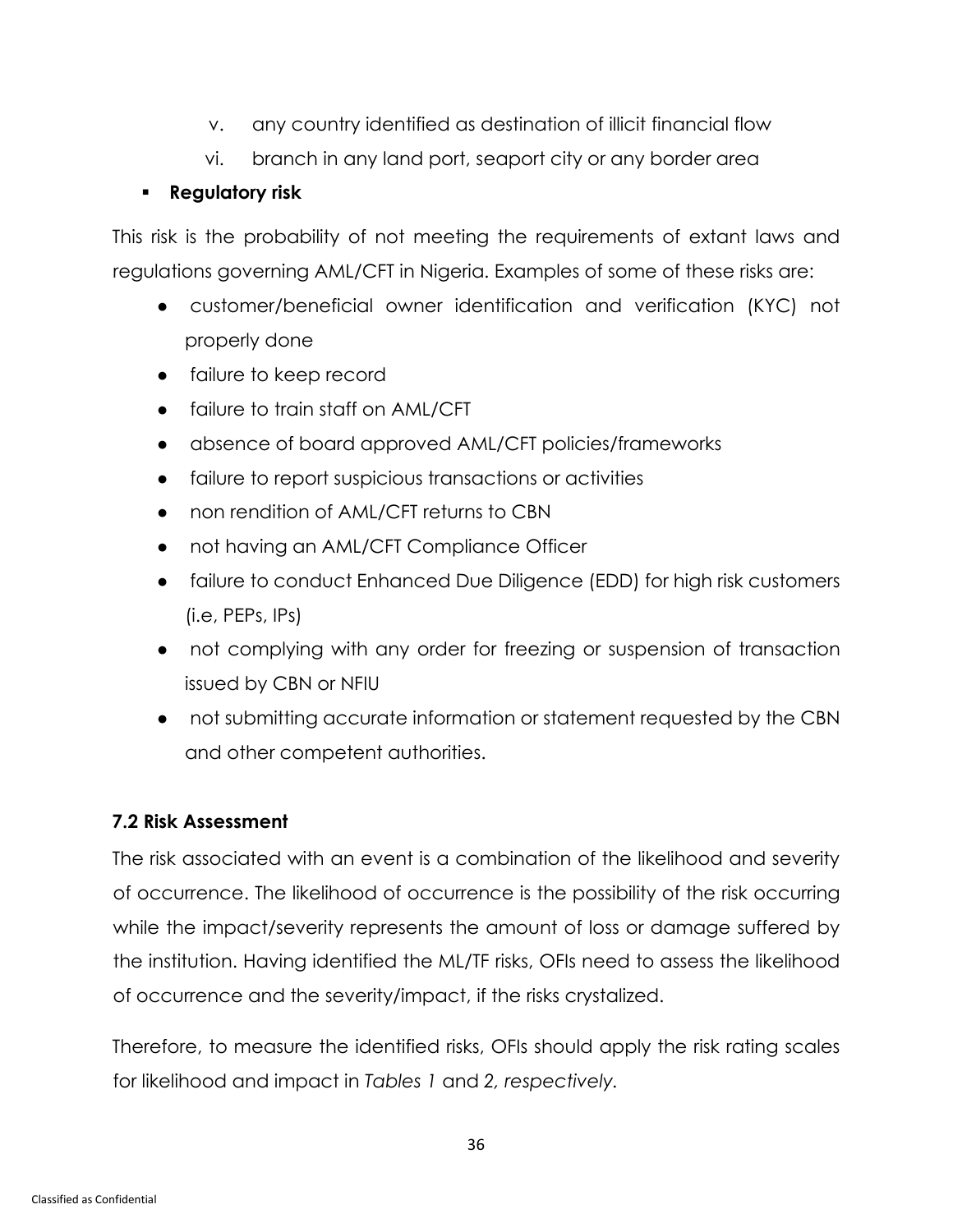

▪ **Likelihood scale** 

Three levels of risk are shown in Table 1, however, the OFIs can have as many as practicable. This likelihood can be ascertained based on the available information, group consultation or by applying subjective judgment.

#### **Table 1: Likelihood scale**

| <b>Frequency</b> | Likelihood of an ML/TF risk                   |
|------------------|-----------------------------------------------|
| Very likely      | <b>Almost certain: it will probably occur</b> |
| <b>Likely</b>    | <b>High probability it will happen</b>        |
| <b>Unlikely</b>  | Unlikely, but not impossible                  |

#### ▪ **Impact scale**

The impact of an ML/TF risk, depending on the nature of business, should be rated from the following point of view:

- how the business would be affected if the OFI suffers a financial loss from either a crime or as a result of fines;
- the risk that a particular transaction may result in the loss of life or property through a terrorist act;
- the risk that a particular transaction may be involved in funds generated from any of the predicate offences;
- the risk that a particular transaction may be involved in financing of terrorism;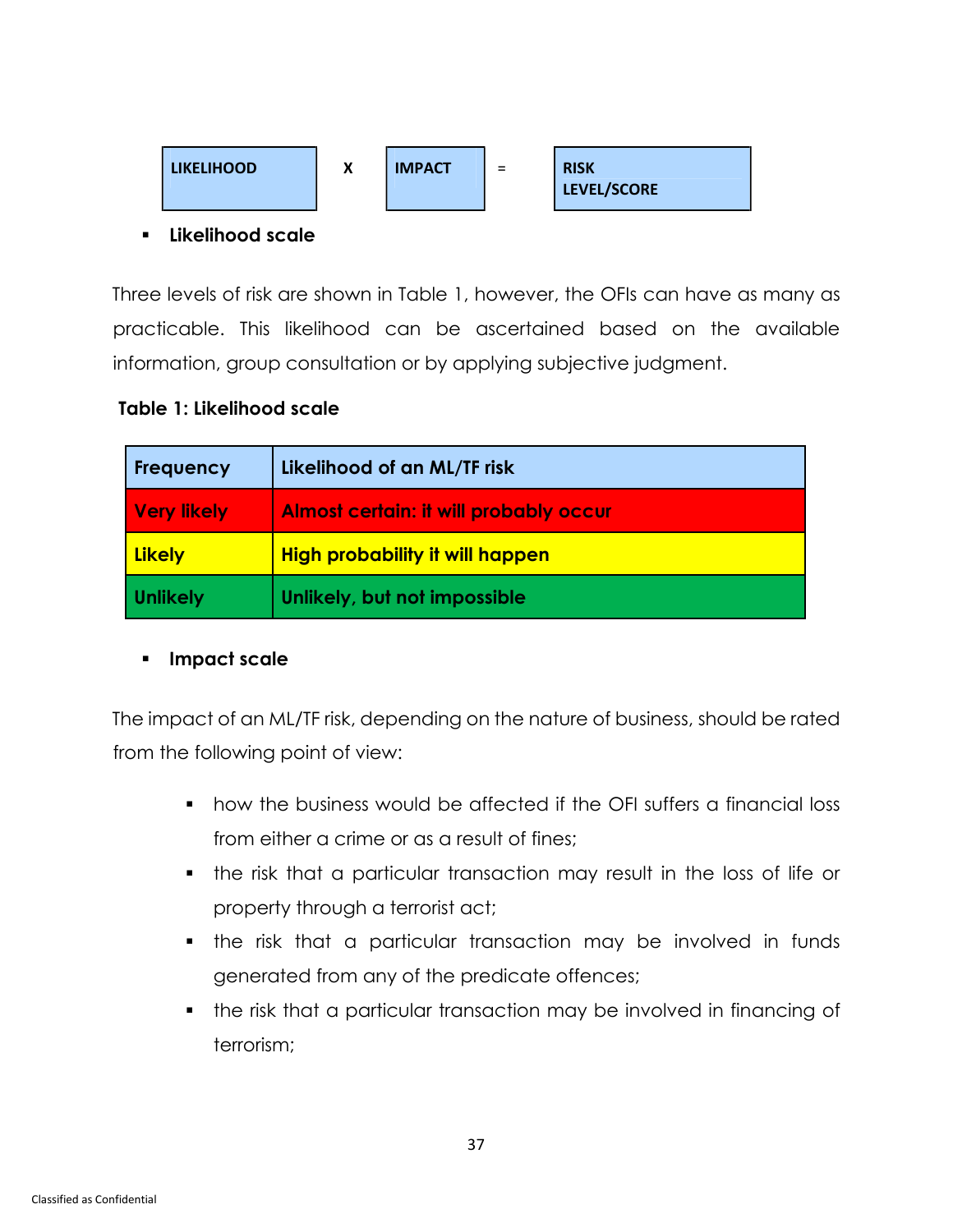- reputational risk which could occur if an OFI is found to have (unknowingly) aided an illegal act;
- the OFI becoming part of legal proceedings as a result of litigation arising from being used as a channel for ML/TF;

| Table 2: Impact scale |  |
|-----------------------|--|
|-----------------------|--|

| <b>Consequence</b> | Impact of an ML/TF risk                                                                               |
|--------------------|-------------------------------------------------------------------------------------------------------|
| <b>Major</b>       | Huge consequences - major damage or effect. Serious<br>terrorist act or large-scale money laundering. |
| <b>Moderate</b>    | <b>Moderate level of money laundering or terrorism financing</b><br>impact.                           |
| <b>Minor</b>       | Minor or negligible consequences or effects.                                                          |

#### ▪ **Risk matrix and risk score**

The risk matrix combines LIKELIHOOD and IMPACT to obtain a risk score. The risk score may be used to aid decision making and help in deciding what action to be taken in view of the overall risk. How the risk score is derived can be seen from the risk matrix *(Figure 1)* and risk score table *(Table 3)* shown below. Four levels of risk score are shown in Figure 1 and Table 3, but OFIs can have as many levels as deemed necessary.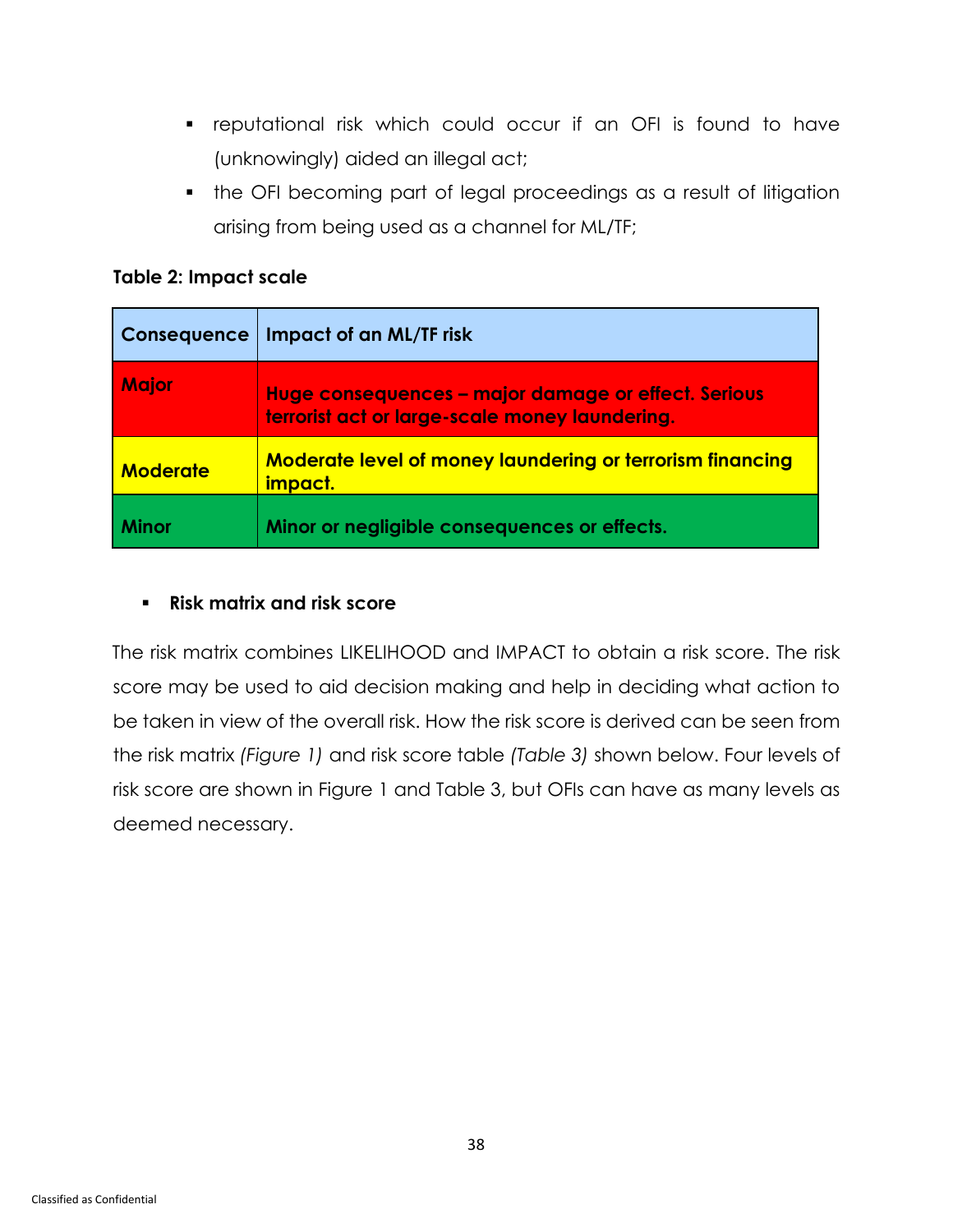**Figure 1: Risk matrix** 

# **Threat level for ML/TF risk**

| <b>LIKELIHOOD</b> | <b>Very Likely</b> | <b>Medium</b> | <b>High</b>   | <b>Extreme</b> |
|-------------------|--------------------|---------------|---------------|----------------|
|                   | <b>Likely</b>      | Low           | <b>Medium</b> | <b>High</b>    |
|                   | <b>Unlikely</b>    | Low           | Low           | <b>Medium</b>  |
|                   | What is the        | <b>Minor</b>  | Moderate      | Major          |

**Chance it will happen?** 

**IMPACT**

# **How serious is the risk?**

#### **Table 3: Risk score table**

| <b>Rating</b>  | <b>Description</b>                                                                                                                                                                            |
|----------------|-----------------------------------------------------------------------------------------------------------------------------------------------------------------------------------------------|
| <b>Extreme</b> | Risk almost sure to happen and/or to have very serious<br>consequences.<br><b>Response:</b><br>Do not allow transaction to occur without reducing the risk to<br>acceptable level- Follow EDD |
| <b>High</b>    | Risk likely to happen and/or to have major consequences.<br><b>Response:</b><br>Do not allow transaction until risk is reduced- Follow EDD                                                    |
| <b>Medium</b>  | Possible this could happen and/or have moderate consequences.<br><b>Response:</b><br>May go ahead but preferably reduce risk- Follow standard CDD                                             |
| Low            | Unlikely to happen and/or have minor or negligible consequences.<br><b>Response:</b><br>Okay to go ahead.                                                                                     |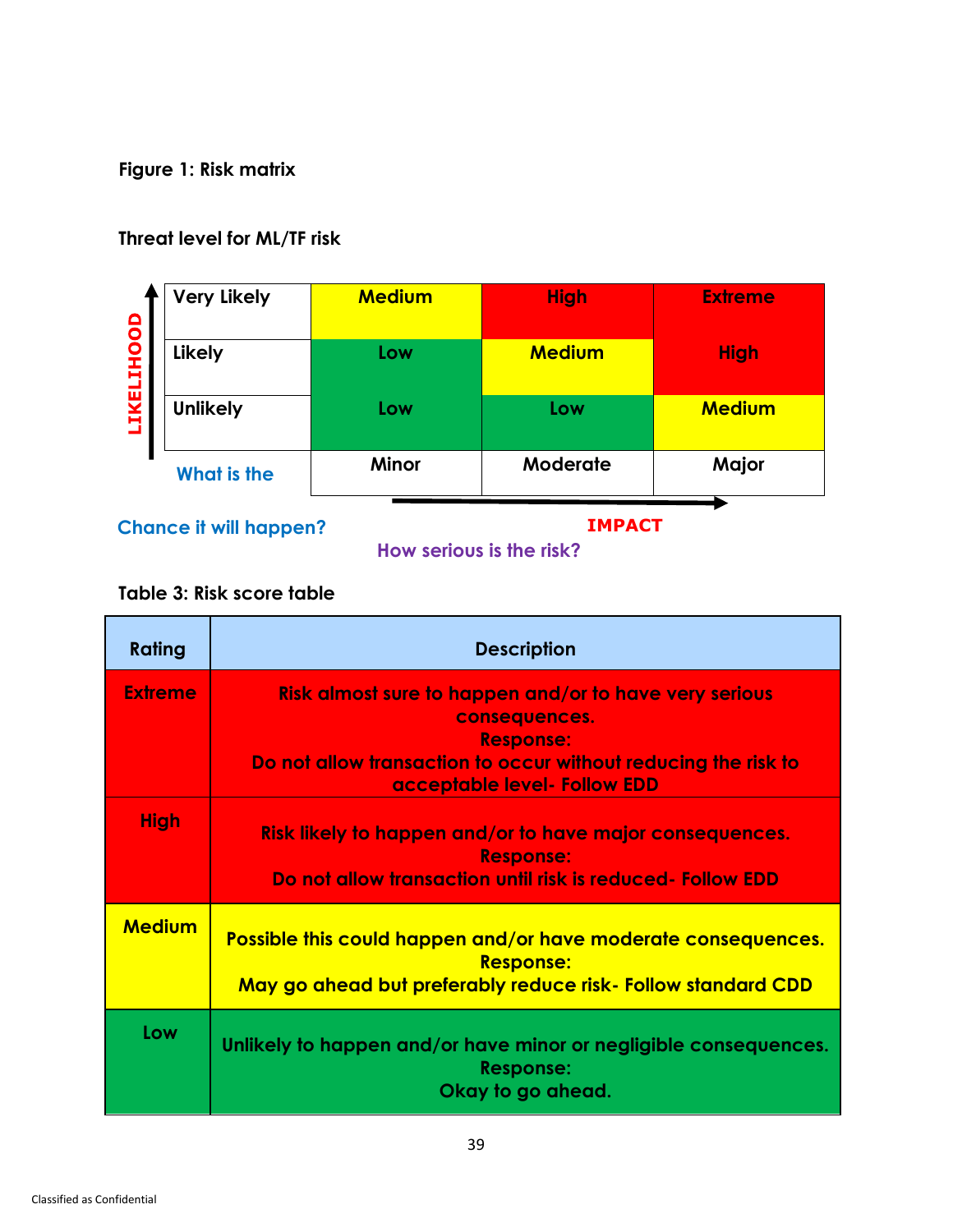#### **7.3 Risk Reduction**

This stage is about identifying and testing methods to manage the risks the OFI may have identified and assessed in the previous process. In doing this, they will need to consider putting in place strategies, policies and procedures to help reduce (or treat) the risk.

Examples of risk reduction or treatment are:

- setting transaction limits for high-risk products
- having a management approval process for higher-risk products
- process to place customers in different risk categories and apply different identification and verification methods
- not accepting transactions with a high-risk country.

Another way to reduce risk is to use a combination of risk groups to modify the overall risk of a transaction. The OFI may choose to use a combination of customer, product/service and geographic risk to modify an overall risk.

It is important to note that identifying a customer, transaction or geographic location as high risk, does not necessarily mean that money laundering or terrorism financing is involved. Similarly, where a customer or transaction is seen as low risk does not mean the customer or transaction is not involved in money laundering or terrorism financing. Therefore, judgement or experience should be applied to the risk management process of an entity.

### **7.4 Risk Monitoring and Review**

In order to effectively monitor and review the risk plan:

- develop and carry out monitoring process;
- **E** keep necessary records;
- review risk plan and AML/CFT programme;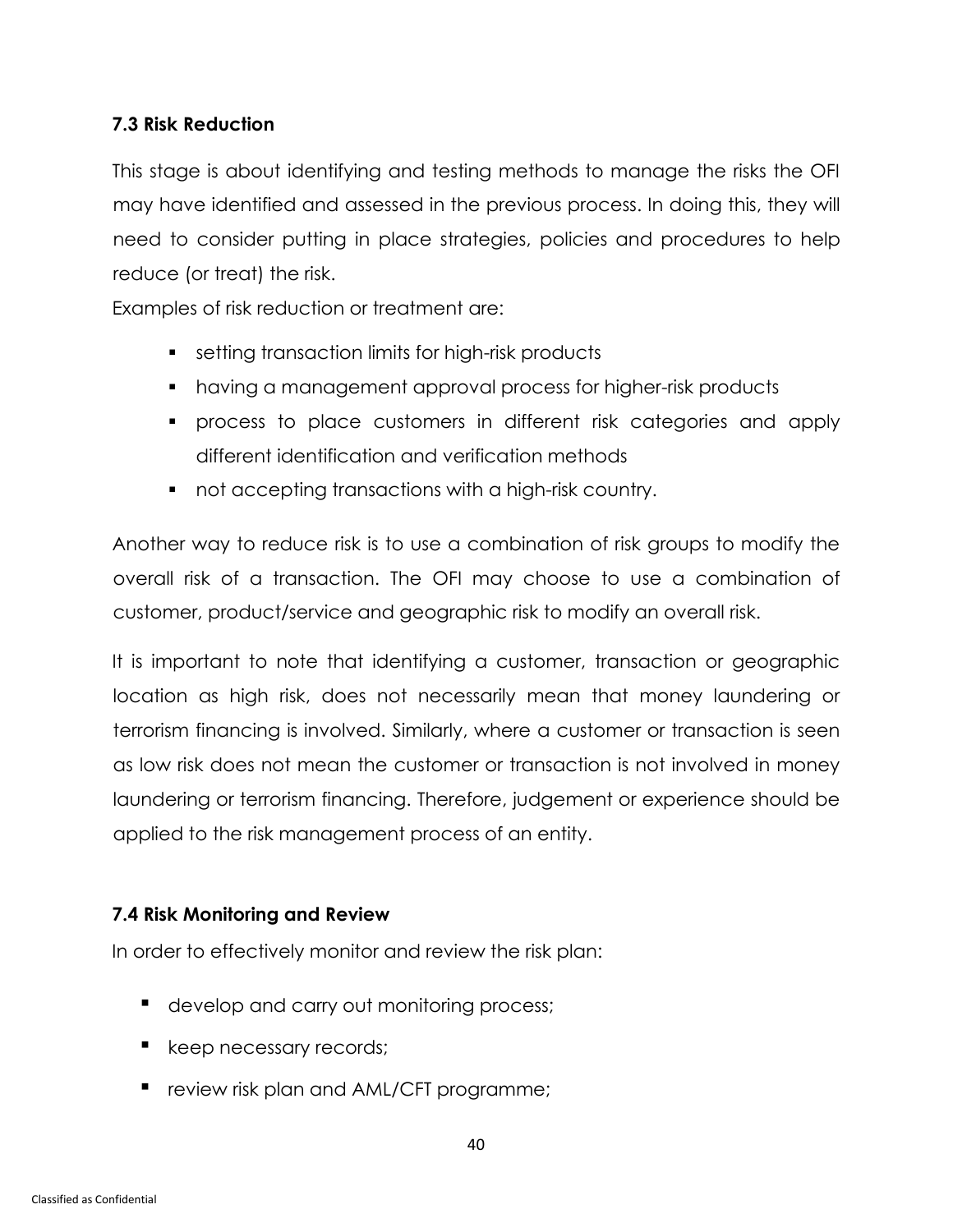- do internal audit or assessment; and
- do AML/CFT compliance report.

#### **7.5 Review of ML/TF Risk Assessment**

OFIs should put in place a mechanism to ensure that ML/TF risk assessment is up to date. Examples include:

■ Setting a timeline on which the next risk assessment update will take place, to ensure emerging risks are included in risk assessment. Where the institution is aware of an emerging risk, or changes in the conditions affecting existing ratings, this should be reflected in risk assessment as soon as possible.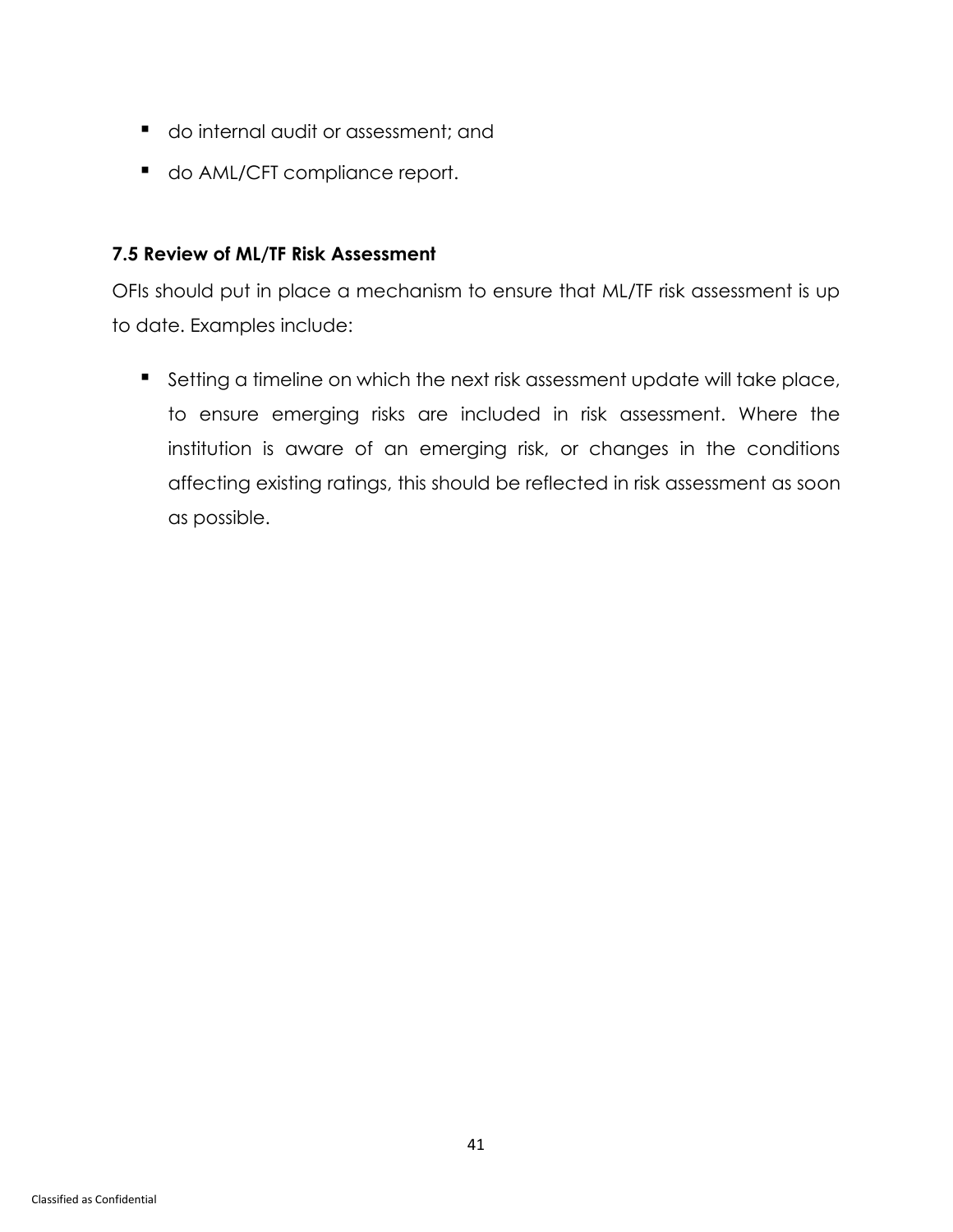#### <span id="page-46-0"></span>**7. MONITORING AND INTERNAL CONTROLS**

#### **8.1 Internal Controls**

The board of directors is ultimately responsible for the approval of AML/CFT programme and ensuring that the OFIs maintains an effective AML/CFT internal control structure, including suspicious activity monitoring and reporting. The Board is expected to create a culture of compliance to ensure that staff adhere to the institution's AML/CFT policies, procedures, and processes.

Internal controls are the institution's mechanism, rules, and procedures, designed to control risks in order to comply with the provisions of MLPA, 2011, TPA 2011 (as amended) and AML/CFT Regulations.

The level of sophistication of the internal controls should be commensurate with the size, structure, risks and complexity of the financial institution. The internal controls typically address risks and compliance requirements unique to a particular line of business or department and are part of a comprehensive AML/CFT compliance programme.

The internal controls should:

- a. identify OFIs´ operations (i.e. products, services, customers, entities and geographic locations) that are more vulnerable to abuse by money launderers and criminals. They should ensure that the institution provides for periodic updates to its risk profile and has AML/CFT compliance programme that is tailored to manage risks;
- b. be such that the board of directors or its committee thereof and senior management are informed of AML/CFT compliance initiatives, identified compliance deficiencies and corrective actions taken, and the directors and senior management should be notified of returns rendered to the regulatory authorities;
- c. provide for programme continuity by way of back-up and retrieval;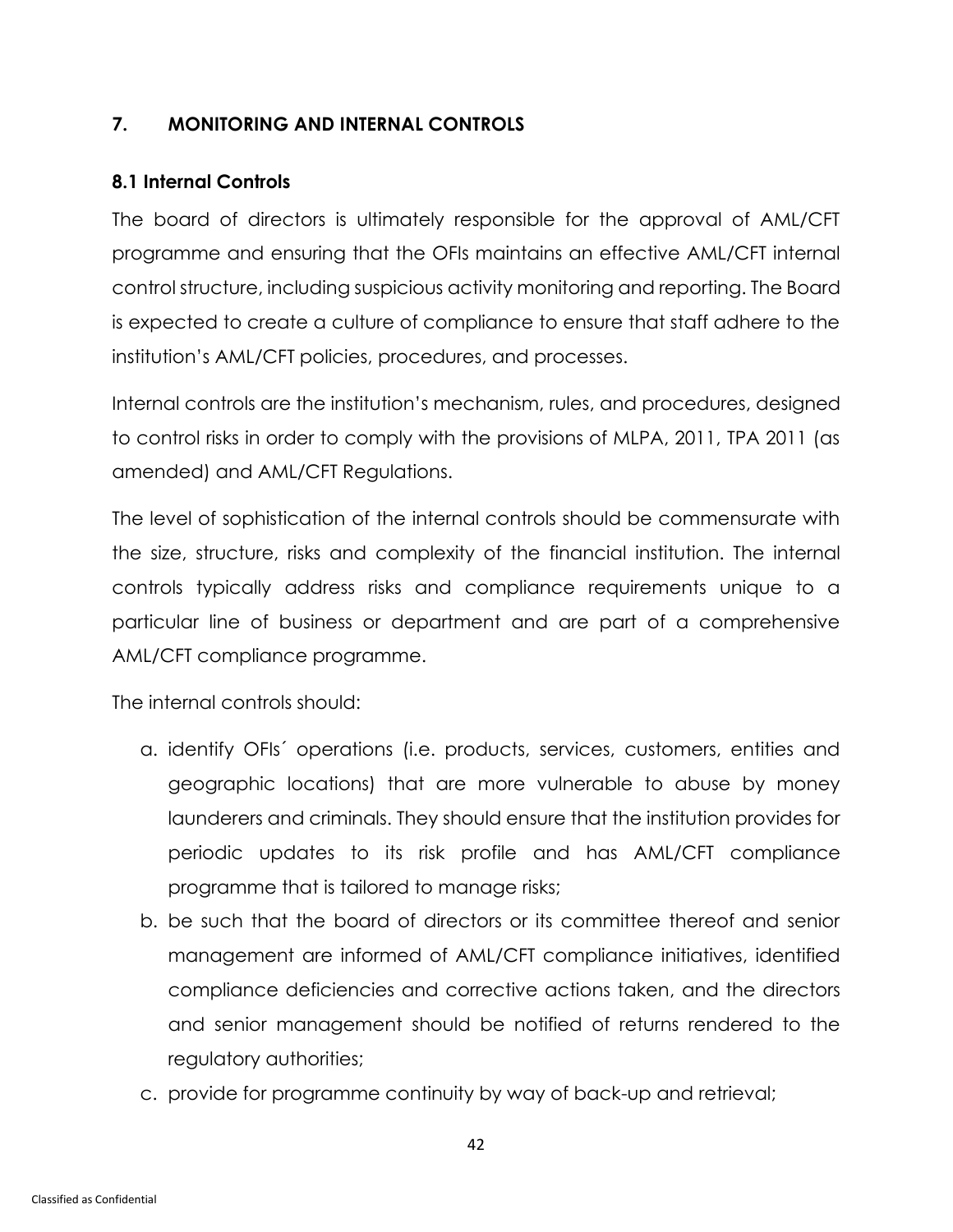- d. provide for meeting all regulatory record-keeping and reporting requirements, implement all recommendations for AML/CFT compliance and provide for timely updates in response to changes in regulations;
- e. cover the implementation of risk-based CDD policies, procedures and processes;
- f. ensure that all the required AML/CFT reports are accurate and rendered promptly. OFIs are required to centralize their review and report-rendition functions within a unit in the branches and head-offices;
- g. provide for dual controls and the segregation of duties as much as possible. For example, employees that complete the reporting forms (such as STRs and CTRs should not also be responsible for taking the decision to file the reports;
- h. provide sufficient controls and systems for rendering CTRs;
- i. provide sufficient controls and systems of monitoring timely detection and reporting of suspicious activity;
- j. provide for adequate supervision of employees that handle currency transactions, complete reporting formats, grant exemptions, monitor suspicious activity or engage in any other activity covered by the MLPA, TPA, AML/CFT Regulations and other guidelines;
- k. incorporate MLPA, TPA and AML/CFT Regulations compliance into the job descriptions and performance evaluations of staff, as appropriate; and
- l. provide for the training of employees to be aware of their responsibilities under the AML/CFT Regulations and internal policy guidelines.

OFIs should ensure that they have controls in place to identify emerging ML/TF risks and incorporate them in their risk assessments in a timely manner. Examples of controls that could help in identifying emerging risks include:

▪ processes to ensure that internal information is reviewed regularly to identify trends and emerging issues;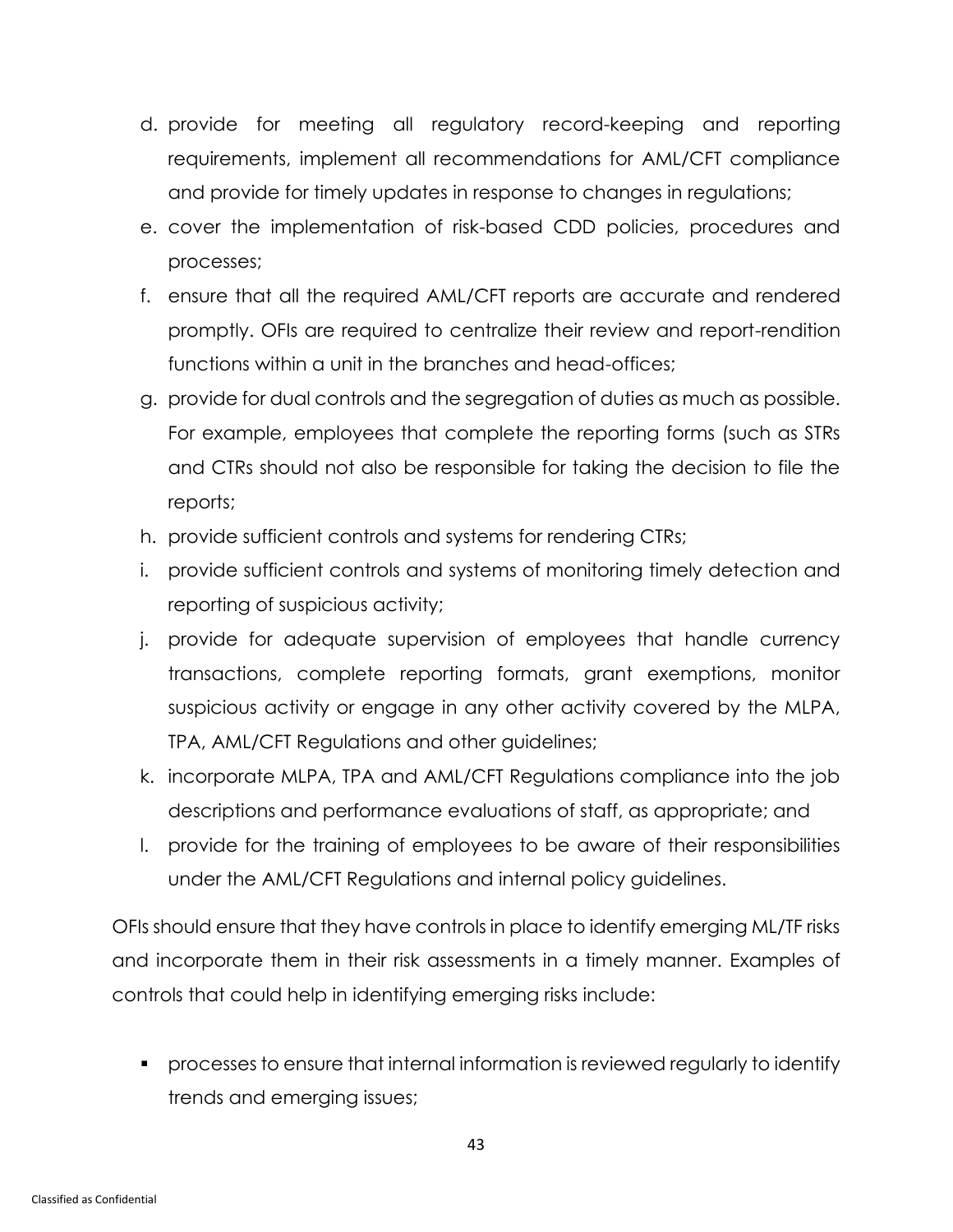- processes to ensure that institution regularly reviews relevant information from sources such as:
	- a. the Nigerian National Risk Assessment.
	- b. advisory issued by NFIU.
	- c. guidance, circulars, and other administrative letters issued by the Central Bank of Nigeria and other relevant regulatory bodies.
	- d. information obtained as part of the initial CDD process.
	- e. the institution's own knowledge and expertise.
	- f. information from industry bodies.
	- g. changes to terror alerts and sanctions regimes as soon as they occur, for example by regularly reviewing terror alerts and looking for sanctions regime updates.
	- h. information from international institutions and standard setting bodies relevant to ML/TF risks (e.g. UN, IMF, Basel, FATF, GIABA).
	- i. other credible and reliable sources that can be accessed through commercially available databases or tools on a risk-sensitive basis.
- processes to capture and review information on risks relating to new products;
- engagement with other industry representatives, competent authorities (e.g. round tables, conferences and training providers), and processes to provide feedback on relevant findings; and
- establishing a culture of information sharing and strong ethics within the institution.

### **8.2 Self-Assessment of Controls**

OFIs should ensure that a self-assessment of controls is conducted on an ongoing basis. The AML/CFT control assessment is an important component of the AML/CFT programme because of the adequacy and effectiveness it provides.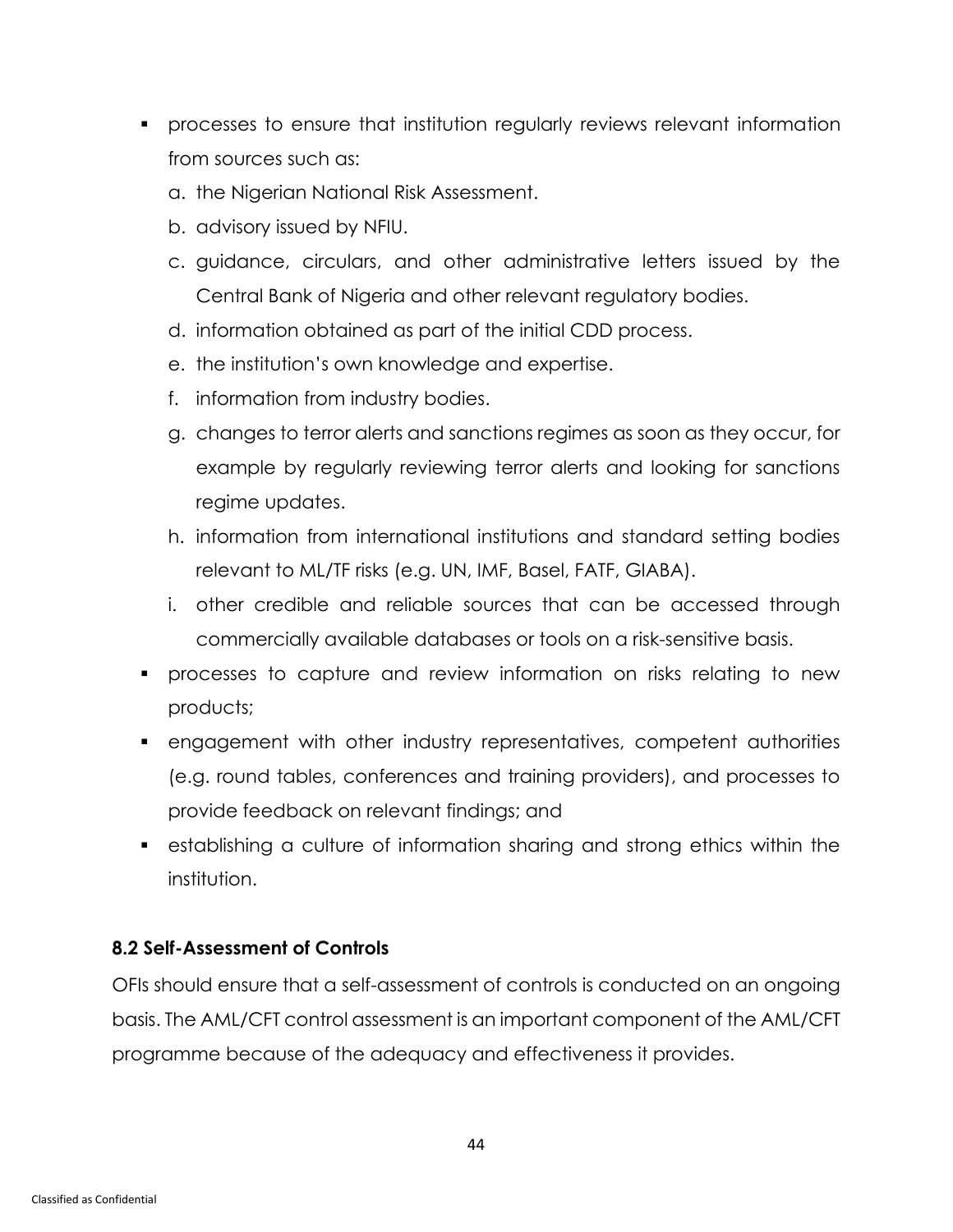The assessments of business unit could be conducted by individuals in those units. OFIs should ensure that the assessment process is designed to enable results in each area to be consolidated for reporting and analysis.

The self-assessment in each relevant area of the OFI should at a minimum, cover the adequacy of the inherent risk assessment, AML/CFT policies and procedures, training, and other controls implemented to mitigate ML/TF risks.

OFIs should ensure that the self-assessment is neither too narrow nor too broad. For example, a narrow legal/regulatory-based assessment could fail to cover broader ML/TF controls. Similarly, an operational-based assessment might fail to cover prescribed controls.

All significant information used in the self-assessment process should be verified or readily verifiable. Methods used to ensure that information is verified or verifiable will depend on the size, complexity and governance structure of the OFI.

The self-assessment of controls should provide OFIs with:

- insight into the efficacy of controls in the AML/CFT programme, and the overall extent to which the programme adequately mitigates the identified ML/TF risks; and
- **•** information to aid in prioritizing or allocating resources to areas of higher risk.

# **8.3 Testing for the Adequacy of the AML/CFT Compliance**

Independent testing (audit) should be conducted by the internal audit department, external auditors, consultants or other qualified independent parties. While the frequency of the testing is not specifically defined in any guideline, a sound practice is for an OFI to conduct independent testing at least once in every 12 months or a shorter period that is commensurate with the ML/TF risk profile of the institution.

45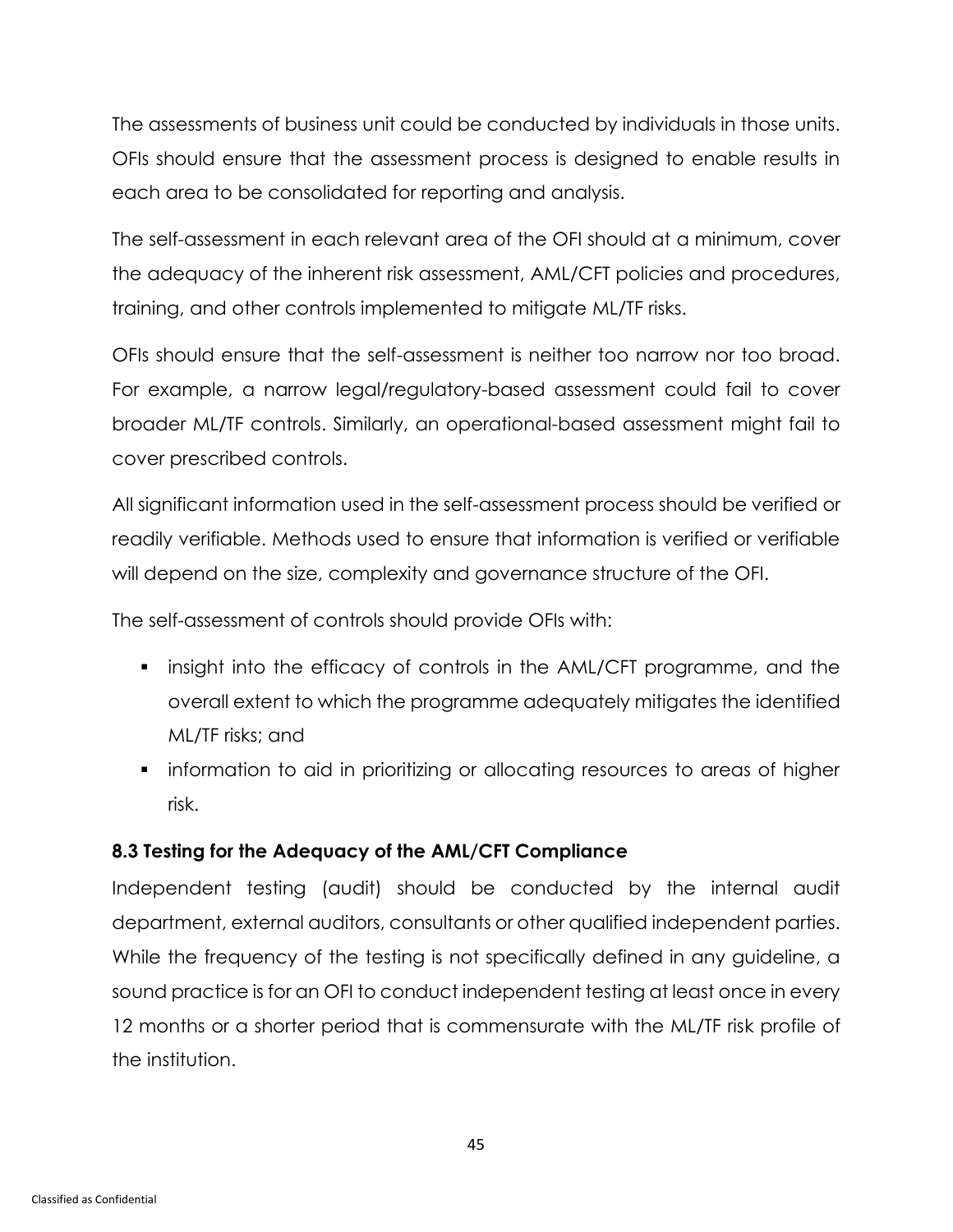The person(s) conducting the AML/CFT testing should report directly to the board of directors or to a designated board committee.

Those persons responsible for conducting an objective independent evaluation of the written AML/CFT compliance programme should perform testing for specific compliance with the MLPA, TPA, AML/CFT Regulations and other related requirements. They are required to also evaluate pertinent management information systems (MIS). The audit has to be risk-based and must evaluate the quality of risk management for all the OFI's operations.

Risk-based audit testing will depend on the institution's size, complexity, scope of activities, risk profile, quality of control functions, geographic diversity and use of technology. An effective risk-based audit programme will cover all of the institution's activities.

The testing should assist the board of directors and management in identifying areas of weakness or areas where there is need for stronger controls.

Independent testing should at minimum include:

- a. the evaluation of the overall adequacy and effectiveness of the AML/CFT Compliance programme, including policies, procedures and processes. This evaluation will contain an explicit statement about the AML/CFT compliance programme's overall adequacy and effectiveness and compliance with applicable regulatory requirements. At the very least, the audit should contain sufficient information for the reviewer to reach a conclusion about the overall quality of the AML/CFT compliance programme;
- b. a review of risk assessment for reasonableness given the institution's risk profile (products, services, customers, entities and geographic locations);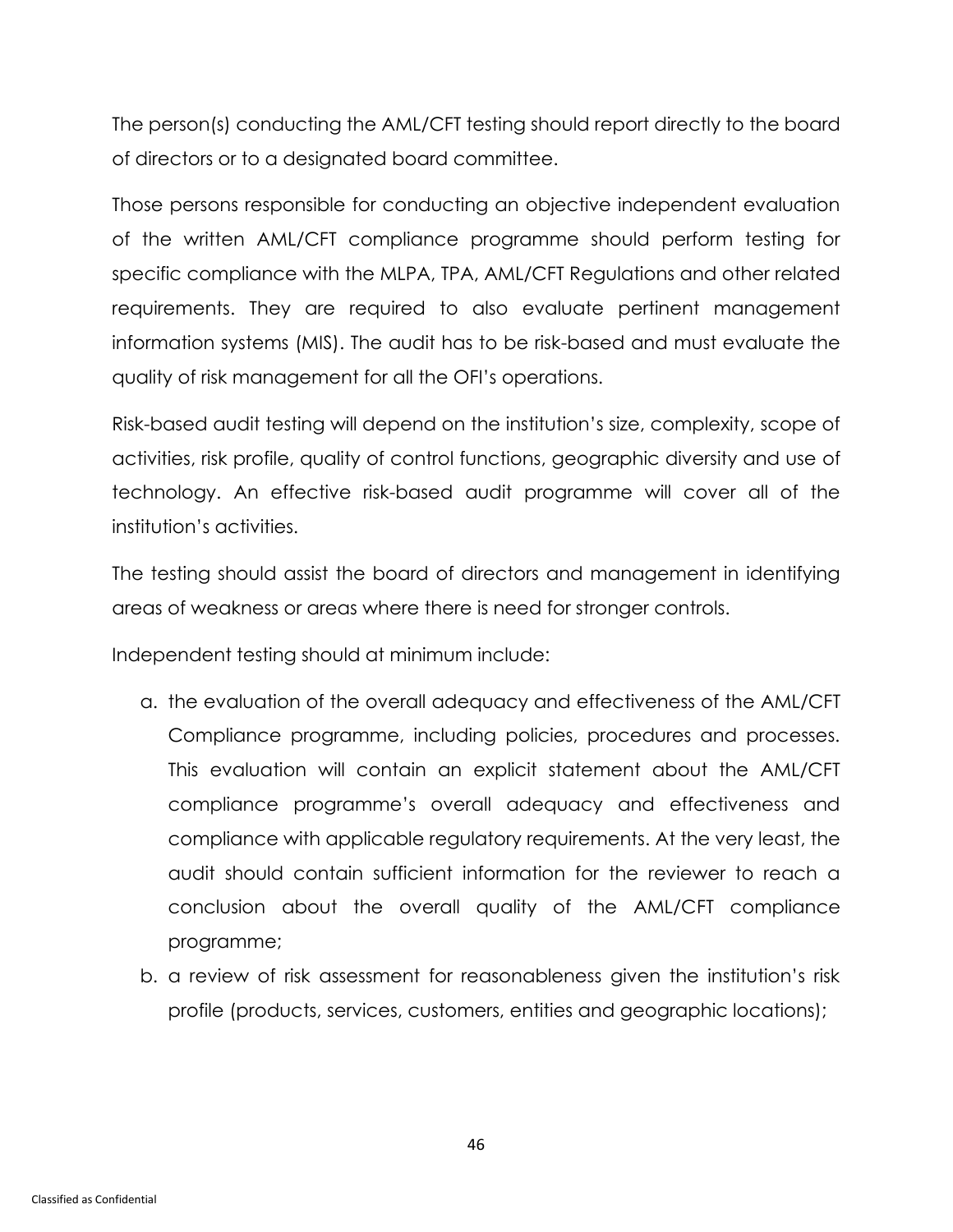- c. appropriate risk-based transaction testing to verify record keeping and rendition of returns requirements on PEPs, STRs and CTRs information sharing requests;
- d. an evaluation of management's efforts to resolve violations and deficiencies noted in previous audits and regulatory examinations, including progress in addressing outstanding supervisory actions (if applicable);
- e. a review of staff training for adequacy, accuracy and completeness;
- f. a review of the effectiveness of the suspicious transaction monitoring systems (whether manual, automated or a combination of both) used for AML/CFT compliance.
- g. an assessment of the overall process for identifying and reporting suspicious transaction, including a review of filed or prepared STRs to determine their accuracy, timeliness, completeness and effectiveness of the institution's policy; and
- h. an assessment of the integrity and accuracy of MIS used in the AML/CFT Compliance programme.

The auditors' reports should include their documentation on the scope of the audit, procedures performed, transaction testing completed and findings of the review. All audit documentation and work-papers should be made available for the regulators to review. Any violations, policy and/or procedures exceptions or other deficiencies noted during the audit exercise should be included in the audit report and forwarded to the board of directors or its designated committee in a timely manner.

The board or designated committee and the audit staff are required to track the deficiencies observed in the auditors' report.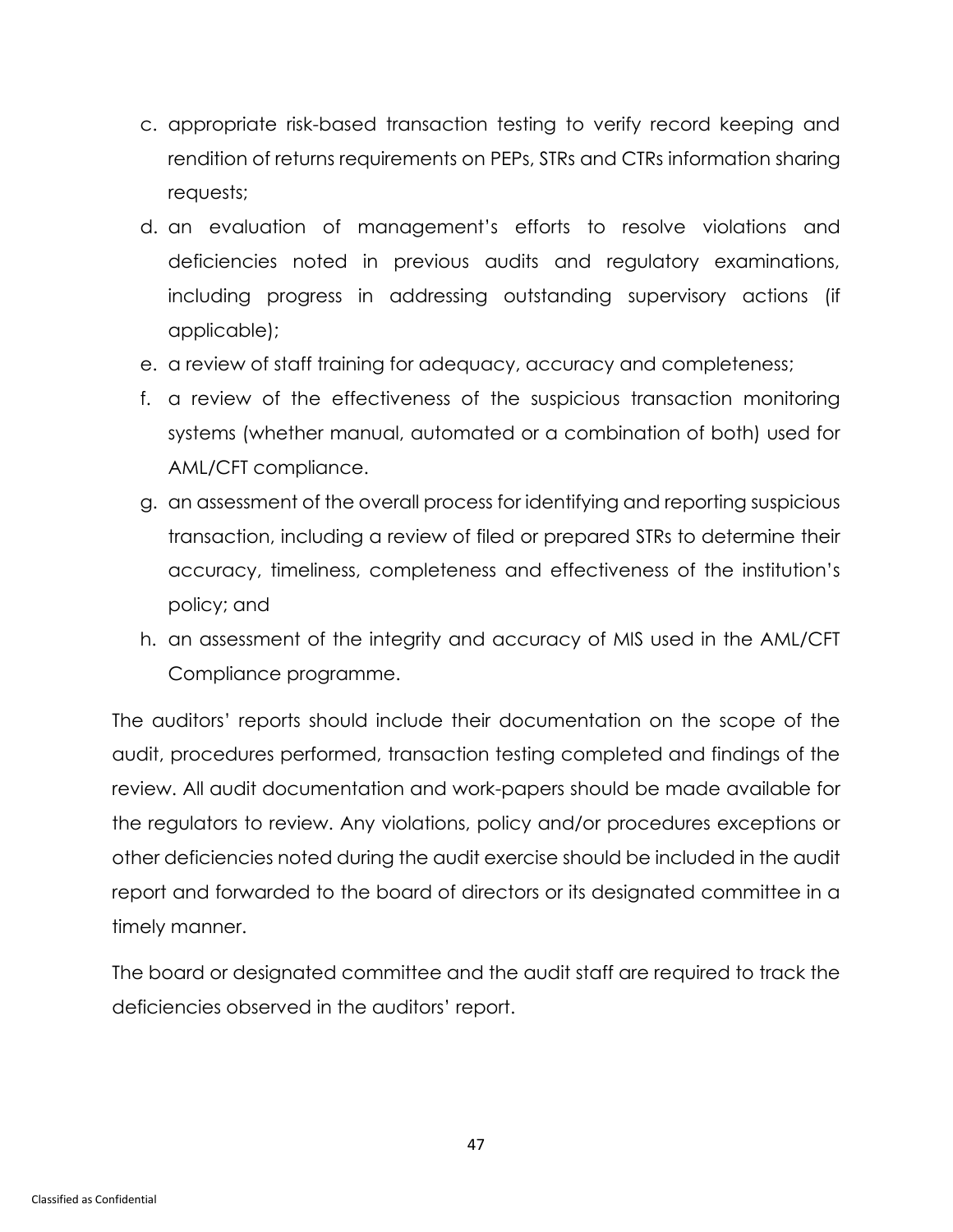#### <span id="page-52-0"></span>**8. RETURN RENDITION, MAINTENANCE OF RECORDS AND SANCTIONS**

### **9.1 AML/CFT Returns Rendition**

The AML/CFT Regulations, 2013 requires OFIs to render AML/CFT returns to the NFIU and CBN as appropriate. To comply with this requirement, it is proper for OFIs to configure their business applications to generate the returns and transmit the same to the appropriate competent authorities within the regulatory submission deadlines as specified by the CBN from time to time.

#### **9.2 Maintenance of Records**

Procedures for keeping paper and electronic records of pertinent information about customers and transactions must comply with all the requirements for record-keeping prescribed in Regulation 29 of the CBN AML/CFT Regulations, 2013 (as amended).

Also, other important information to be retained include:

- **corporate entities**: prescribed and additional information obtained on the entity and its beneficial owners;
- **large cash transactions**: large cash transaction records; related customer records;
- **account opening**: prescribed information about individuals and entities;
- **transactions in foreign currencies and with non-account holder**: prescribed information about the individual and entities;
- **prescribed incoming EFTs**: prescribed information;
- **trusts with respect to which trust companies are trustees**: a copy of trust deed and other prescribed information;
- **accounts of PEPs**: PEP office or position and other prescribed information;
- **transactions of PEPs**: PEP office or position and other prescribed information;
- **electronic card accounts, account opening and accounts of PEPs**: PEP office or position and other prescribed information;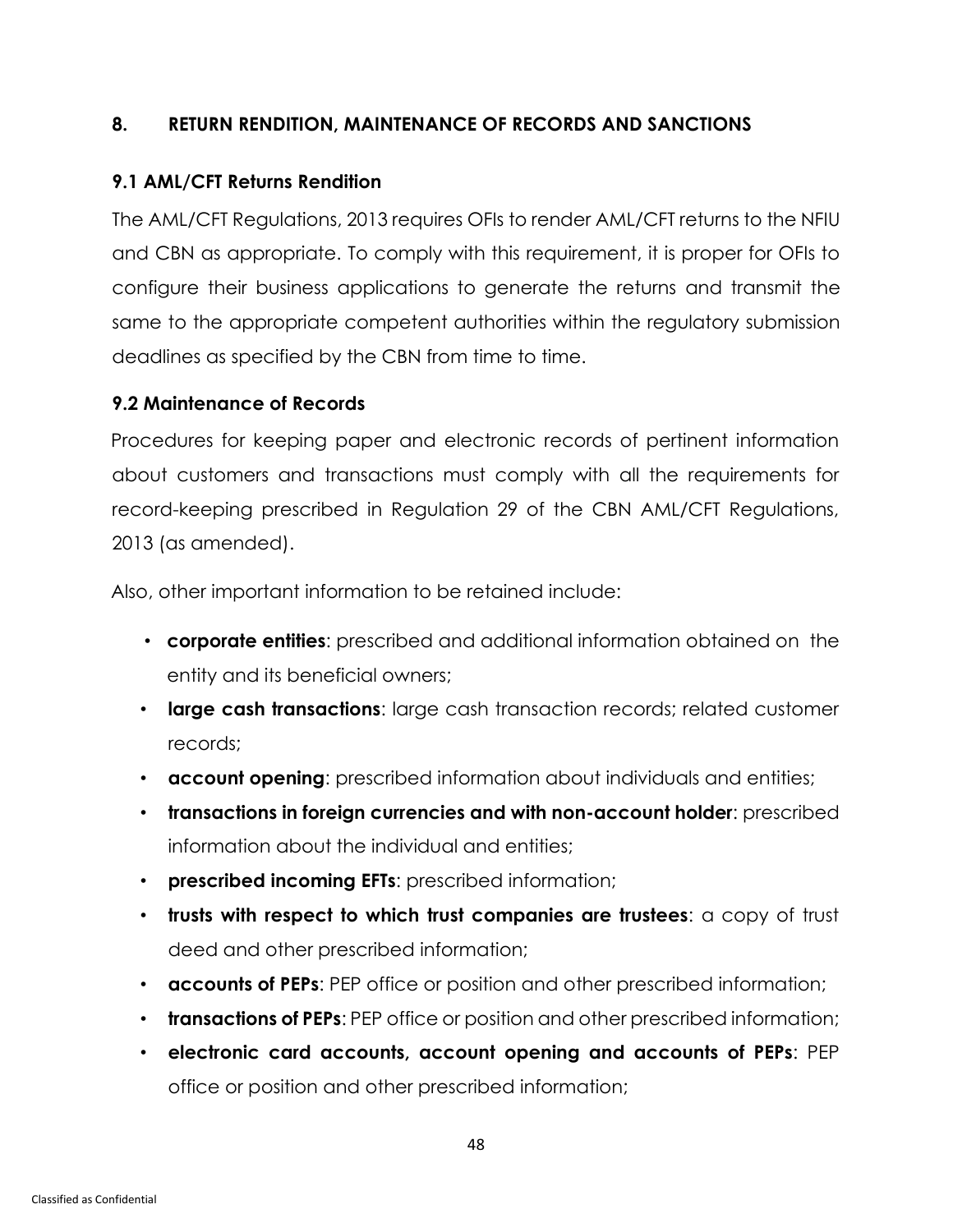- where applicable, for foreign correspondent banking relationships, names and addresses and other prescribed information;
- **suspicious transactions and attempted suspicious transactions**: investigations and conclusions; and
- other information not specifically mentioned above but would be relevant for AML/CFT control.

OFIs are expected to use record-keeping methods and formats that are appropriate in their particular circumstances, provided that records required by the ML/TF Acts and Regulations must, as a general rule, be kept for at least 5 years and they must be made available to competent authorities on a timely basis.

Customer information should be kept up to date in compliance with regulatory requirements.

A process should be implemented for dealing with incomplete documentation to ensure that it is up to date before doing more transactions.

### **9.3 Sanctions**

OFIs should note that breaches and non-compliance with the relevant extant laws and regulations on AML/CFT/CPF would be penalized in accordance with the provisions of the CBN AML/CFT (Administrative Sanctions) Regulations, 2018.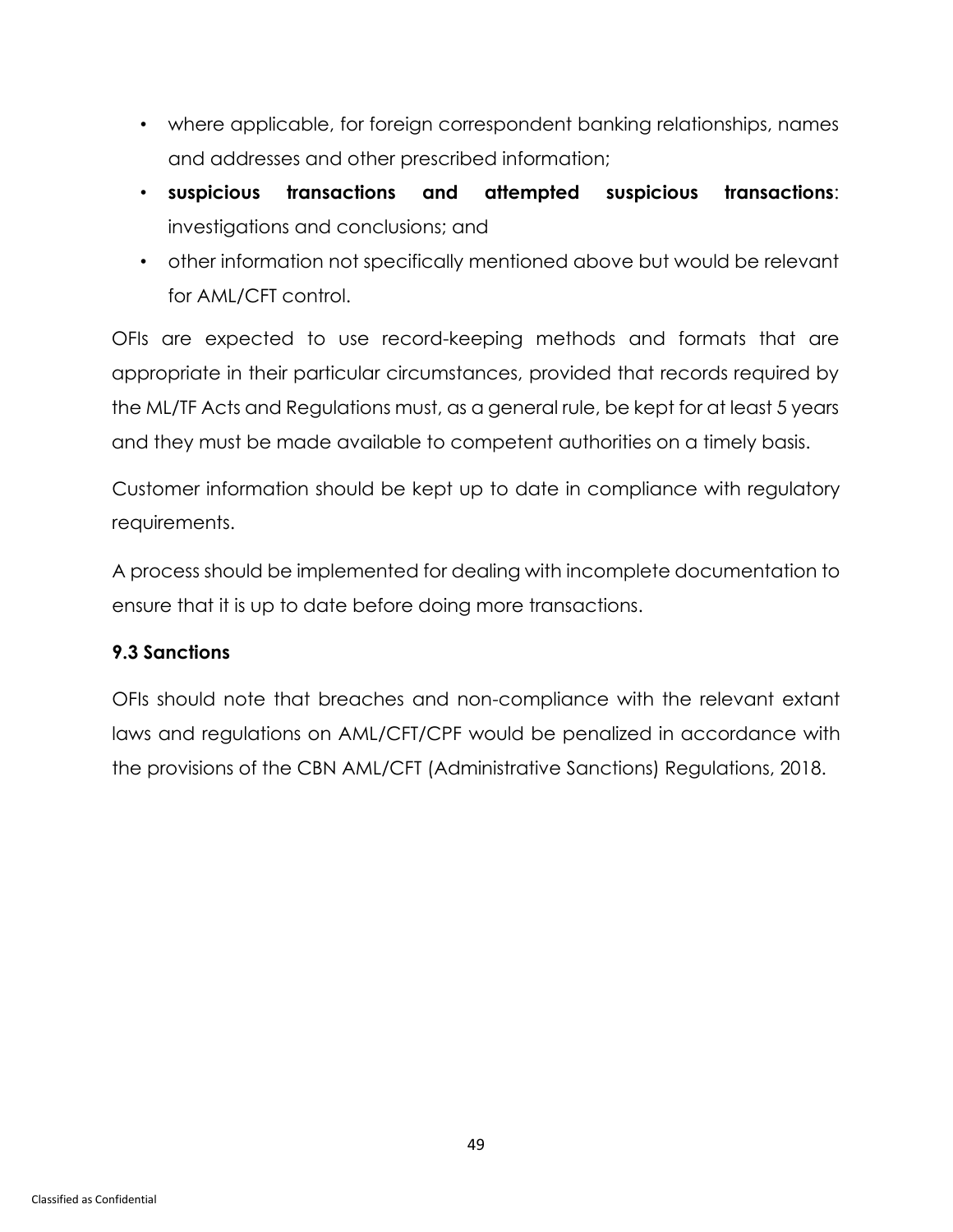# <span id="page-54-0"></span>**Glossary**

The following meanings apply in this Guidance Note:

| AML                        | Anti-money laundering                                                                                                                                                                                                                          |
|----------------------------|------------------------------------------------------------------------------------------------------------------------------------------------------------------------------------------------------------------------------------------------|
| AML/CFT<br>programme       | An OFI's AML/CFT programme designed to comply with<br>this<br>Guidance NoteNote                                                                                                                                                                |
| <b>Board</b>               | Board of Directors. References to "Board" should be read<br>as references to the Principal Officer of foreign bank<br>branches and the Chief Agent of branches of foreign life<br>insurance companies, as appropriate                          |
| <b>AML/CFT Regulations</b> | Central Bank of Nigeria Anti-Money Laundering and<br>Combating of Terrorist Financing Regulation 2013 (as<br>amended)                                                                                                                          |
| CDD                        | "Customer Due Diligence" this means identification and<br>verification of customer's identity                                                                                                                                                  |
| CCO                        | "Chief Compliance Officer". A disignated indvidual<br>responsible for the implemention of AML/CFT programme                                                                                                                                    |
| <b>CRT</b>                 | "Currency Transaction Report" is the report filed with NFIU<br>for cash transactions of over #5,000,000 for individual and<br>#10,000,000 for body corporate in compliance with<br>Regulation 10 (1) of MLPA, 2011                             |
| <b>EDD</b>                 | "Enhnanced Due Diligence" this refers to additional steps<br>of examination and caution that financial institutions are<br>required to obtain or take to identify their customers, their<br>activities and confirm the legitimacy of the funds |
| <b>EFTs</b>                | <b>Electronic Funds Transfers</b>                                                                                                                                                                                                              |
| <b>FATF</b>                | Financial Action Task Force on Money Laundering                                                                                                                                                                                                |
| <b>GIABA</b>               | Inter-Governmental Action Group Against Money<br>Laundering in West Africa                                                                                                                                                                     |
| <b>HOC</b>                 | "Head of Compliance" Person designated under CBN<br>AML/CFT Regulations for implementing the OFI's AML/CFT<br>programme, referred to by CBN as the Chief Anti-Money<br>Laundering Officer                                                      |